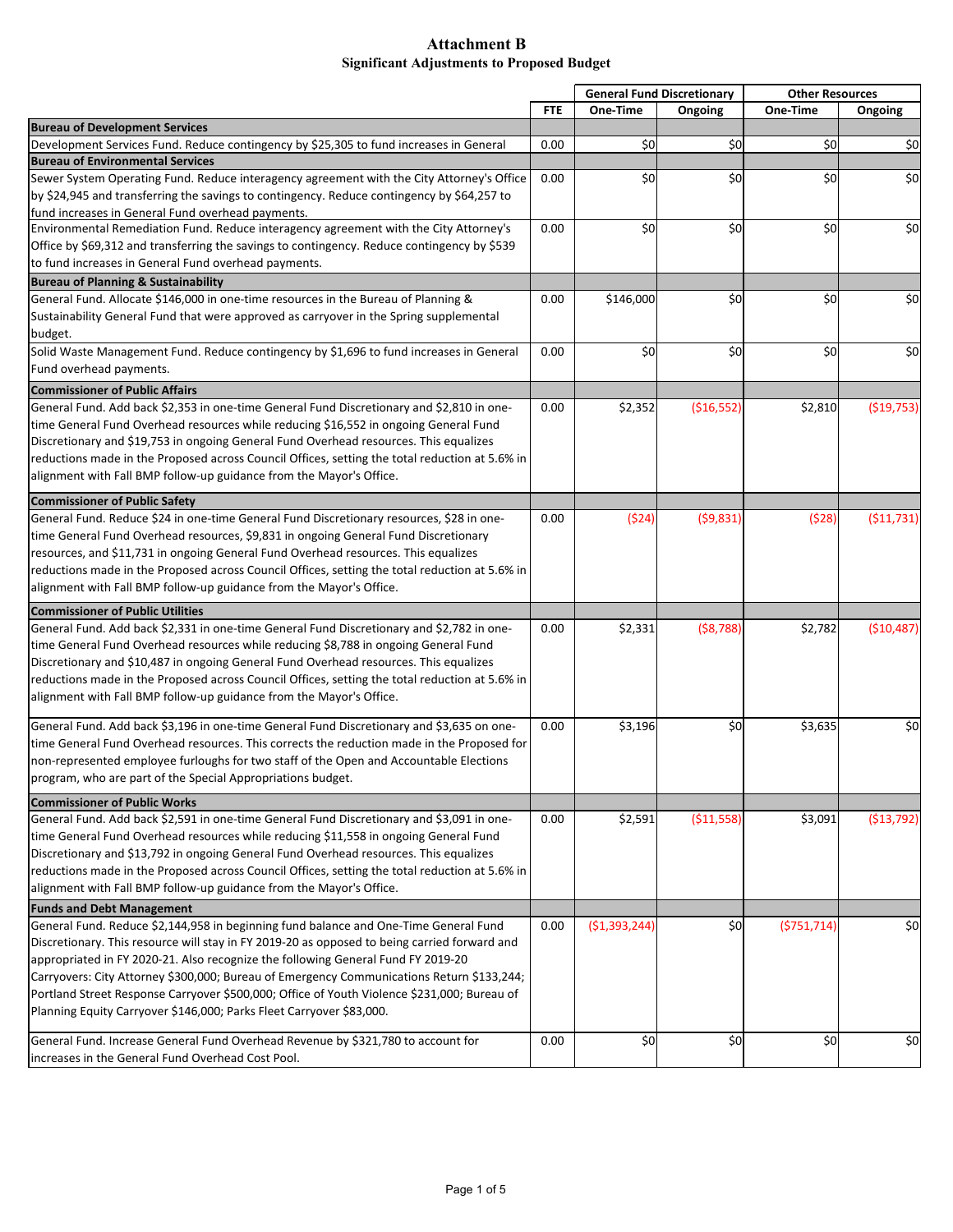|                                                                                                 |            | <b>General Fund Discretionary</b> |               | <b>Other Resources</b> |                |
|-------------------------------------------------------------------------------------------------|------------|-----------------------------------|---------------|------------------------|----------------|
|                                                                                                 | <b>FTE</b> | One-Time                          | Ongoing       | One-Time               | Ongoing        |
| General Fund. Changes in Policy Set Aside- The General Fund accepted a return from the          | 0.00       | \$164,159                         | \$0           | \$0                    | \$0            |
| Bureau of Emergency Commuincation in FY 2019-20 that was carried forward into FY 202-21         |            |                                   |               |                        |                |
| as well as \$500,000 that was in Policy Set Aside for Portland Street Response. This is now     |            |                                   |               |                        |                |
| going directly to the Fire Bureau for Portland Street Response. Additionally, the City Attorney |            |                                   |               |                        |                |
| carried over \$300,000 for a technology carryover. Of this \$164,159 was added to policy set    |            |                                   |               |                        |                |
| aside for Overhead True Up. \$50,000 was moved from Unrestricted to Policy Set-Aside for        |            |                                   |               |                        |                |
| Accessible Communications.                                                                      |            |                                   |               |                        |                |
| General Fund. This change moved the Sobering Contract from the Police Bureau to the             | 0.00       | \$0                               | \$1,912,036   | \$0                    | \$0            |
| General Fund Policy Set Aside for the Public Safety Work Group                                  |            |                                   |               |                        |                |
| General Fund. Unrestricted Contingnecy was reduced on a One-Time basis for the following:       | 0.00       | (\$178,141)                       | ( \$36, 172)  | \$0                    | \$0            |
| Portland Film Office \$72,000; Office of Equity Analyst \$56,141; Universal Defense \$50,000.   |            |                                   |               |                        |                |
| Unrestricted Contingency was reduced on an Ongoing basis for the following: Office of Equity    |            |                                   |               |                        |                |
| Capacity \$13,376; City Council Defense \$22,796.                                               |            |                                   |               |                        |                |
| General Fund. Increase General Fund Ongoing Discretionary resources by 112,292 due to           | 0.00       | (520, 438)                        | \$112,292     | \$0                    | \$0            |
| bureau reductions and a late decision in the proposed added cost to the overhead pool after     |            |                                   |               |                        |                |
| the overhead model was run. The change was completely funded with discretionary                 |            |                                   |               |                        |                |
| revenues at that time and is being moved to the overhead cost pool in the Approved. This        |            |                                   |               |                        |                |
| return is balanced by an increase to Policy Set Aside Contingency for Overhead True Up.         |            |                                   |               |                        |                |
| Reducing General Fund One Time Discretionary resources to fund technical true-ups for           |            |                                   |               |                        |                |
| various bureaus.                                                                                |            |                                   |               |                        |                |
| General Fund. Decrease Onoging General Fund that was backing cash transfer by \$2,570,805.      | 0.00       | \$0                               | (\$2,570,805) | \$0                    | \$0            |
| These resources were previously requested to be held for Anticipated Labor Costs and are        |            |                                   |               |                        |                |
| now directly budgeted within Police \$309,092 and Fire \$2,261,712.                             |            |                                   |               |                        |                |
|                                                                                                 |            |                                   |               |                        |                |
| Citywide Obligations Reserve Fund. Decrease Cash Transfer Revenues by \$2,570,805. These        | 0.00       | \$0                               | \$0           | \$0                    | (52,570,805)   |
| resources were previously requested to be held for Anticipated Labor Costs and are now          |            |                                   |               |                        |                |
| directly budgeted within Police \$309,092 and Fire \$2,261,713                                  |            |                                   |               |                        |                |
| Bonded Debt Interest and Sinking Fund. Recognizes \$5.1 million in additional tax revenue.      | 0.00       | \$0                               | \$0           | \$5,140,000            | \$0            |
| <b>Office of Management &amp; Finance</b>                                                       |            |                                   |               |                        |                |
| General Fund. Decrease General Fund Discretionary ongoing resources by \$81,611 as a result     | 0.00       | (54, 159)                         | ( \$82, 380)  | \$0                    | \$0            |
| of funding a portion of the Livability Coordinator 1.0 FTE with General Fund Overhead and a     |            |                                   |               |                        |                |
| \$769 ongoing decrease for Represented step decreases and a \$4,159 in one-time resources       |            |                                   |               |                        |                |
| for Non-Represented Employee Furlough reductions as a result of FTE moving from Civic Life      |            |                                   |               |                        |                |
| to the CAO for the 311 program.                                                                 |            |                                   |               |                        |                |
| General Fund. Increase General Fund Overhead ongoing resources by \$80,871 for the              | 0.00       | \$0                               | \$0           | (54,003)               | \$80,871       |
| Livability Coordinator 1.0 FTE and \$4,003 decrease in one-time General Fund Overhead           |            |                                   |               |                        |                |
| resources for furlough reductions and step decreases as a result of FTE moving from Civic Life  |            |                                   |               |                        |                |
| to the CAO for the 311 program.                                                                 |            |                                   |               |                        |                |
| General Fund. Increase General Fund ongoing resources by \$50,000 for increased security for    | 0.00       |                                   | \$22,796      |                        | \$27,204       |
| Council members when warranted.                                                                 |            |                                   |               |                        |                |
| Grants Fund. Increase one-time revenue by \$17,000,000 for an interfund loan from the           | 0.00       | \$0                               | \$0           | \$17,000,000           | \$0            |
| Transportation Operating Fund to ensure positive fund balance.                                  |            |                                   |               |                        |                |
| General Fund. Allocate \$48,280 in Mayor's Proposed reductions within OMF Divisions,            | 0.00       | \$0                               | \$0           | \$0                    | \$0            |
| specifically in the Bureau of Revenue and Financial, Services and fix negative structures.      |            |                                   |               |                        |                |
| General Fund. Decrease interagency revenue by \$1,274,767 to transfer funds to the Citywide     | 0.00       | \$0                               | \$0           | \$0                    | ( \$1,274,767) |
| <b>Obligations Reserve Fund</b>                                                                 |            |                                   |               |                        |                |
| Citywide Obligations Reserve Fund. Increase interagency revenue by \$1,274,767 in               | 0.00       | \$0                               | \$0           | \$0                    | \$1,274,767    |
| association with Integrated Tax System Project to track City and partner contributions for      |            |                                   |               |                        |                |
| ongoing costs, reallocating from the General Fund.                                              |            |                                   |               |                        |                |
| General Fund. Update Procurement Division internal allocated cost allocation to better align    | 0.00       | \$0                               | \$0           | \$0                    | \$0            |
| expenses and revenues by program and update Revenue Division General Fund to match              |            |                                   |               |                        |                |
| legal services Interagency Agreements by a -\$4,613 reduction.                                  |            |                                   |               |                        |                |
| Technology Services Fund. Make adjustments to resources associated with multiple ongoing        | 0.00       | \$0                               | \$0           | \$0                    | \$2,264,719    |
| projects for FY 2021-22, resulting in a \$2,264,719 increase in Beginning Fund Balance. Reduce  |            |                                   |               |                        |                |
| contingency by \$23,204 to fund increases in General Fund overhead payments.                    |            |                                   |               |                        |                |
|                                                                                                 |            |                                   |               |                        |                |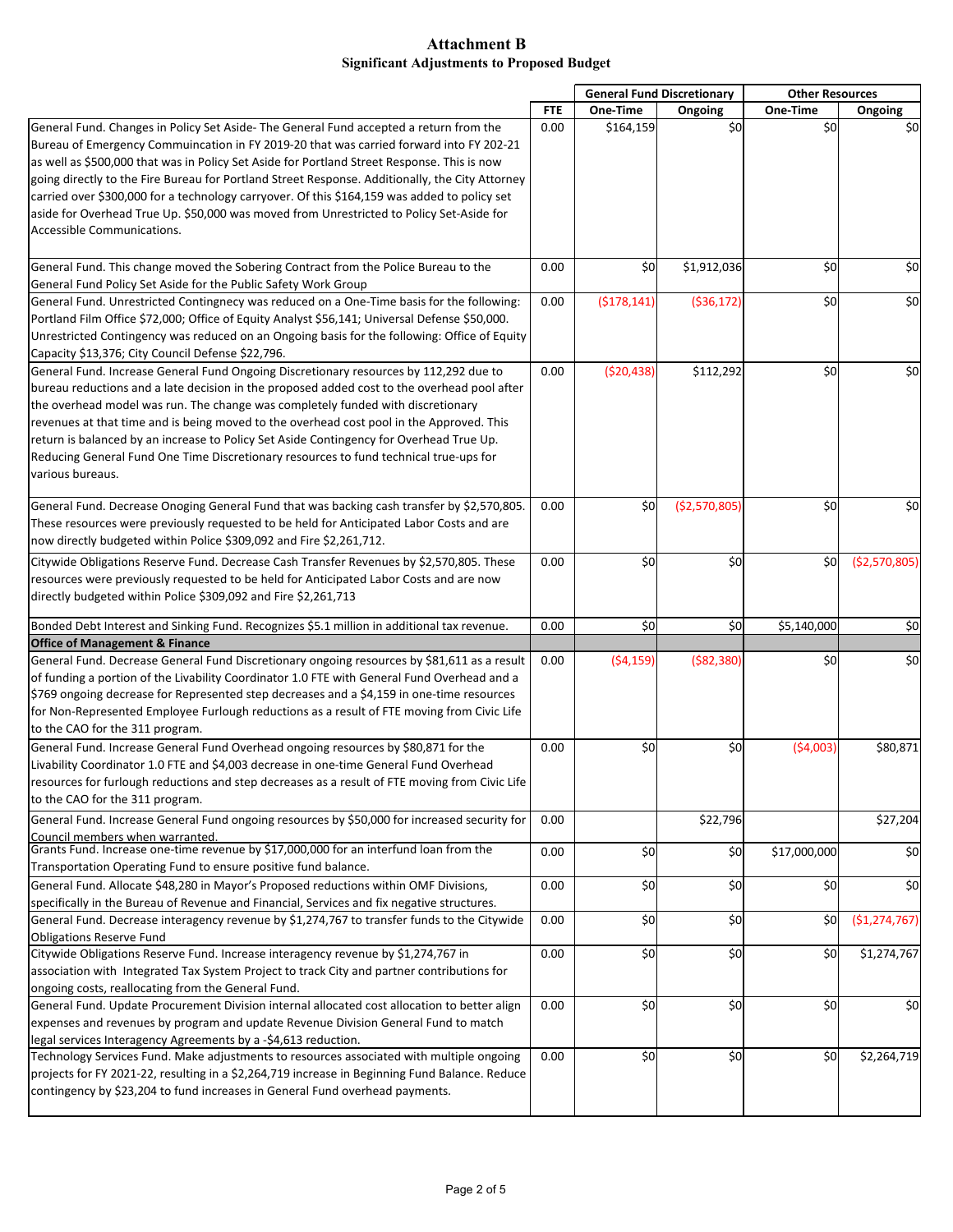|                                                                                               |            |          | <b>General Fund Discretionary</b> | <b>Other Resources</b> |                |
|-----------------------------------------------------------------------------------------------|------------|----------|-----------------------------------|------------------------|----------------|
|                                                                                               | <b>FTE</b> | One-Time | Ongoing                           | One-Time               | Ongoing        |
| Technology Services Fund. Eliminate 1.0 FTE associated with providing services to the Police  | $-1.00$    | \$0      | \$0                               | \$0                    | ( \$216, 321)  |
| Bureau for the Body Worn Camera (BWC) program due to program elimination and reduce IA        |            |          |                                   |                        |                |
| between BTS and Police for the BWC program.                                                   |            |          |                                   |                        |                |
| Workers' Compensation Self Operating Fund. Decrease IA with City Attorney by -\$19,191 to     | 0.00       | \$0      | \$0                               | \$0                    | \$0            |
| match cost reductions. Reduce contingency by \$925 to fund increases in General Fund          |            |          |                                   |                        |                |
| overhead payments.                                                                            |            |          |                                   |                        |                |
| Technology Services fund. Move appropriation into the Corporate Services Account to           | 0.00       | \$0      | \$0                               | \$0                    | \$0            |
| correct an interagency (IA) allocation error impacting the Office of Equity & Human Rights    |            |          |                                   |                        |                |
| and the Water Bureau.                                                                         |            |          |                                   |                        |                |
| Insurance & Claims Operating Fund. Decrease IA with City Attorney by -\$172,353 to match      | 0.00       | \$0      | \$0                               | \$0                    | \$0            |
| cost reductions. Reduce contingency by \$1,908 to fund increases in General Fund overhead     |            |          |                                   |                        |                |
| payments.                                                                                     |            |          |                                   |                        |                |
| Local Improvement District Fund. Reduce contingency by \$1 to fund increases in General       | 0.00       | \$0      | \$0                               | \$0                    | \$0            |
| Fund overhead payments. Update Local Improvement District Fund to match legal services        |            |          |                                   |                        |                |
| Interagency Agreements by a -\$9,104 reduction.                                               |            |          |                                   |                        |                |
| Printing and Distribution Services Operating Fund. Reduce contingency by \$2,505 to fund      | 0.00       | \$0      | \$0                               | \$0                    | \$0            |
| increases in General Fund overhead payments.                                                  |            |          |                                   |                        |                |
|                                                                                               |            |          |                                   |                        |                |
| General Fund. Reduced miscellaneous revenues associated with the consolidation of the         | 0.00       | \$0      | \$0                               | \$0                    |                |
| Community Opportunities and Enhancements and Prime Contractor Development programs.           |            |          |                                   |                        | ( \$153, 130)  |
| Facilities Operating Fund. Decrease Interagency Revenue by \$2,430,515 as a result of         | 0.00       | \$0      | \$0                               | \$0                    | (52, 430, 333) |
| changing revenue to a negative expense to properly account for how Facilities Maintenance     |            |          |                                   |                        |                |
| Technicians bill in SAP for services at rental locations, a \$5,875 reduction in personnel    |            |          |                                   |                        |                |
| expenses for a Limited Term position eliminated in the Proposed Budget, a \$182 reduction to  |            |          |                                   |                        |                |
| Internal Materials Services for reduced City Attorney interagency costs. Reduced expenses     |            |          |                                   |                        |                |
| Health Insurance Operating Fund. Increase Fund Transfer Expense by \$2,841 for additional     | 0.00       | \$0      | \$0                               | \$0                    | \$0            |
| General Fund overhead charges and decrease internal material service expenses by \$13,668     |            |          |                                   |                        |                |
|                                                                                               |            |          |                                   |                        |                |
| for reduced City Attorney interagency costs and a \$13,258 increase in Contingency.           |            |          |                                   |                        |                |
| Spectator Venue & Visitor Activities Fund. Reduce contingency by \$1,968 and increase Fund    | 0.00       | \$0      | \$0                               | \$0                    | \$0            |
| Transfer Expense for additional General Fund Overhead charges.                                |            |          |                                   |                        |                |
| CityFleet Operating Fund. Increase interagency revenue from Parks by \$83,000 for new         | 0.00       | \$0      | \$0                               | \$83,000               | \$0            |
| vehicle acquisitions.                                                                         |            |          |                                   |                        |                |
| CityFleet Operating Fund. Reduce contingency by \$11,205 and increase Fund Transfer           | 0.00       | \$0      | \$0                               | \$0                    | \$0            |
| Expense for additional General Fund Overhead charges.                                         |            |          |                                   |                        |                |
| BFRES Facilities GO Bond Construction Fund. Increase fund transfer by \$2 for additional      | 0.00       | \$0      | \$0                               | \$21                   | \$0            |
| <b>Office of Equity &amp; Human Rights</b>                                                    |            |          |                                   |                        |                |
| General Fund. Correction of interagency agreement allocation with the Bureau of Technology    | 0.00       | \$4,036  | \$14,947                          | \$2,676                | \$9,771        |
| Services, which was over-reduced in the Proposed Budget.                                      |            |          |                                   |                        |                |
|                                                                                               |            |          |                                   |                        |                |
| General Fund. Allocation of funding for critical administrative capacity and support and      | 1.10       | \$56,141 | \$13,376                          | \$67,844               | \$16,164       |
| resources for work associated with the resolution directing actions to ensure that the City's |            |          |                                   |                        |                |
| COVID-19 response aligns with climate and equity goals outlined in the City's adopted         |            |          |                                   |                        |                |
| ordinances and resolutions.                                                                   |            |          |                                   |                        |                |
| <b>Portland Bureau of Transportation</b>                                                      |            |          |                                   |                        |                |
| Transportation Operating Fund. Decrease license and permit revenue by \$9,104 to fund a       | 0.00       | \$0      | \$0                               | \$0                    | (59, 104)      |
| \$71,242 increase in General Overhead and a \$8,116 increase in contingency which is offset   |            |          |                                   |                        |                |
| by a \$27,494 reduction in the interagency agreement with the City Attorney's Office.         |            |          |                                   |                        |                |
| Transportation Operating Fund. Decrease beginning fund balance by \$17,000,000 for an         |            | \$0      | \$0                               | \$0                    | \$0            |
| interfund loan to the Grants Fund                                                             | 0.00       |          |                                   |                        |                |
| Parking Facilities Fund. Decrease contingency by \$2,607 and increase fund transfer expense   | 0.00       | \$0      | \$0                               | \$0                    | \$0            |
|                                                                                               |            |          |                                   |                        |                |
| by the same amount due to additional General Fund Overhead expenses.                          |            |          |                                   |                        |                |
| <b>Office of Community &amp; Civic Life</b>                                                   |            |          |                                   |                        |                |
| General Fund. Appropriate \$10,115 in one-time General Fund Discretionary and \$479 in one-   | 0.00       | \$10,115 | \$1,870                           | \$479                  | \$88           |
| time General Fund Overhead for Non-Represented Employee Furlough reductions related to        |            |          |                                   |                        |                |
| FTE moving from Civic Life to the CAO for the 311 program. Also adds back \$1,870 in ongoing  |            |          |                                   |                        |                |
| General Fund Discretionary and \$88 in ongoing General Fund Overhead related to Step          |            |          |                                   |                        |                |
| Freezes for these same FTE. Reductions will be made to the CAO reflecting the transition of   |            |          |                                   |                        |                |
| these FTE.                                                                                    |            |          |                                   |                        |                |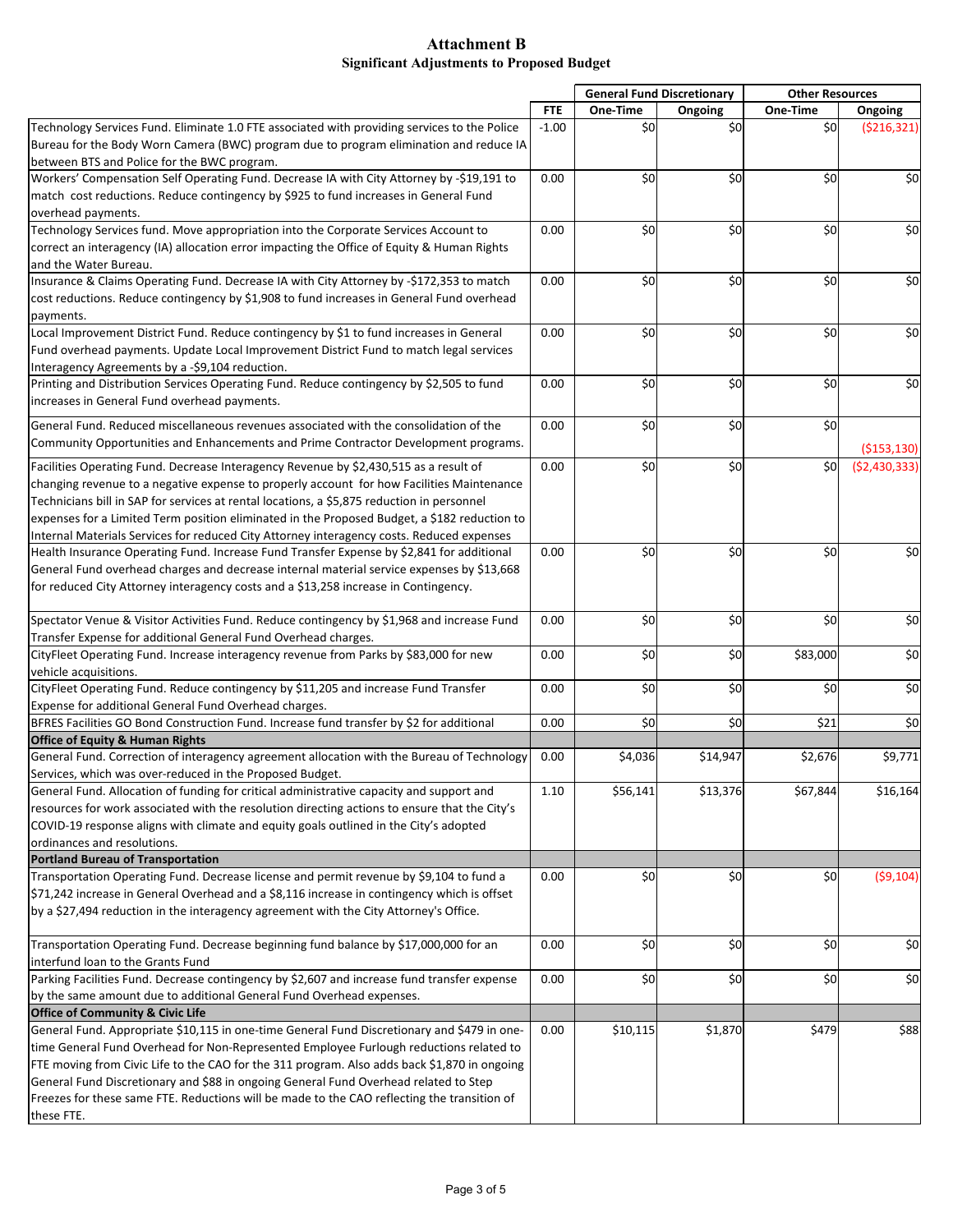|                                                                                                |            |             | <b>General Fund Discretionary</b> | <b>Other Resources</b> |                |
|------------------------------------------------------------------------------------------------|------------|-------------|-----------------------------------|------------------------|----------------|
|                                                                                                | <b>FTE</b> | One-Time    | Ongoing                           | One-Time               | Ongoing        |
| Cannabis Business License Fund. Reduce Miscellaneous expenses by \$158.00 and increase         | 0.00       | \$0         | \$0                               | \$0                    | \$0            |
| Interagency Agreement with General Fund for Overhead true-up.                                  |            |             |                                   |                        |                |
| Recreational Cannabis Tax Fund. Appropriate \$547,000 in ongoing resources for bureau's        | 0.00       | \$0         | \$0                               | \$0                    | \$547,000      |
| Social Equity Grant program.                                                                   |            |             |                                   |                        |                |
| General Fund. Reduce external materials and services by \$200,000 and transfer to Special      | 0.00       | (\$200,000) | \$0                               | \$0                    | \$0            |
| Appropriations for Equity Corps - Universal Defense.                                           |            |             |                                   |                        |                |
| <b>Portland Fire &amp; Rescue</b>                                                              |            |             |                                   |                        |                |
| Fire Capital Fund. These resources were added as a result of action taken during the FY 2019-  | 0.00       | \$0         | \$0                               | \$8,356,689            | \$0            |
| 20 Spring Supplemental Budget. The amounts recognize increases to beginning fund balance       |            |             |                                   |                        |                |
| in the Fire Capital Fund as the result of the Fire Bureau transferring funds from the General  |            |             |                                   |                        |                |
| Reserve Fund and the BFRES GO Bond Fund.                                                       |            |             |                                   |                        |                |
| General Fund. Per an amendement introduced during the Approved Budget, these resources         | 0.00       | \$633,244   | \$0                               | \$0                    | \$0            |
| were added to fund a pilot for Portland Street Response. \$500,000 was moved from a            |            |             |                                   |                        |                |
| General Fund one-time contingency policy set-aside account within the PF&R operating           |            |             |                                   |                        |                |
| budget. The remaining \$133,244 was transferred from the Bureau of Emergency                   |            |             |                                   |                        |                |
| Communications to the General Fund during the FY 2019-20 Spring Supplemental Budget.           |            |             |                                   |                        |                |
|                                                                                                |            |             |                                   |                        |                |
| General Fund. Per an amendement introduced during the Approved Budget, PF&R will               | 0.00       | \$0         | \$2,261,713                       | \$0                    | \$0            |
| receive an ongoing increase to their General Fund budget to fund the increased costs of the    |            |             |                                   |                        |                |
| PFFA Labor Contract as ratified by Council.                                                    |            |             |                                   |                        |                |
| <b>Portland Housing Bureau</b>                                                                 |            |             |                                   |                        |                |
| Affordable Housing Development Fund. Increases are a result of anticipated Portland            | (2.90)     | \$0         | \$0                               | \$0                    | \$55,597,553   |
| Housing Bond activity based upon project awards. Reduction of FTE represents reallocation      |            |             |                                   |                        |                |
| to Grant Fund for Metro Housing grant tracking.                                                |            |             |                                   |                        |                |
| Community Development Block Grant Fund. Net adjustment amount to projects to better            | (0.21)     | \$0         | \$0                               | \$0                    | \$100,745      |
| reflect construction and usages schedules.                                                     |            |             |                                   |                        |                |
| Grants Fund. Increase reflects allocation for the Metro Housing grants.                        | 3.63       | \$0         | \$0                               | \$0                    | \$5,142,233    |
| HOME Grant Fund. Adjustments to projects underway to better reflect construction and           | 0.00       | \$0         | $\overline{\mathbf{5}}$           | \$0                    | ( \$2,425,356) |
| usage schedules (funds moved to or from future years for the same project) - primarily 2018    |            |             |                                   |                        |                |
| NOFA projects (\$2.5 million).                                                                 |            |             |                                   |                        |                |
| Housing Investment Fund. Changes reflect Short Term Rental resources being used as an          | 0.26       | \$0         | \$0                               | \$0                    | \$1,123,891    |
|                                                                                                |            |             |                                   |                        |                |
| internal loan to Metro Housing Grant fund to provide interim funding for program delivery;     |            |             |                                   |                        |                |
| County funds for Westwind project moved from FY 2019-20 of \$800,000.                          |            | \$0         |                                   |                        |                |
| Housing Property Fund. Increase primarily a result of continued repair costs for the           | 0.03       |             | \$0                               | \$0                    | \$1,899,465    |
| <b>Headwaters Apartments.</b>                                                                  |            |             |                                   |                        |                |
| General Fund. Increase interagency revenue with Office of Equity and Human Rights              | 0.00       | \$0         | \$0                               | \$0                    | \$12,309       |
| Inclusionary Housing Fund. Adjustments to projects underway to better reflect construction     | 0.00       | \$0         | \$0                               | \$0                    | \$3,646,524    |
| and usage schedules (funds moved to future years for the same project) - primarily Portland    |            |             |                                   |                        |                |
| Bond predevelopment loans of \$3.8 million.                                                    |            |             |                                   |                        |                |
| Tax Increment Financing Reimbursement Fund. Adjustments to projects underway to better         | (0.81)     | \$0         | \$0                               | \$0                    | (54,089,332)   |
| reflect construction and usage schedules (funds moved to or from future years for the same     |            |             |                                   |                        |                |
| project) - Central Eastside (Opportunity Funds, \$1.0 million); Gateway, 106th & Halsey (\$2.0 |            |             |                                   |                        |                |
| million); Interstate Prosper Portland ADU program (\$1.0 million).                             |            |             |                                   |                        |                |
| <b>Office of the City Attorney</b>                                                             |            |             |                                   |                        |                |
| General Fund. Increase FY 2020-21 appropriation by \$135,841 in General Fund Discretionary     |            | \$135,841   |                                   | \$164,159              |                |
| one-time resources and \$164,159 in General Fund Overhead one-time resources for a total of    |            |             |                                   |                        |                |
| \$300,000 for technology solutions approved as program carryover and reduced from the FY       |            |             |                                   |                        |                |
| 2019-20 Spring supplemental budget.                                                            |            |             |                                   |                        |                |
| General Fund. Decrease interagency agreements with Water Bureau (\$28,209), Bureau of          | 0.00       | \$0         | \$0                               | ( \$470, 550)          | \$0            |
| Transportation (\$27,494), Bureau of Planning & Sustainability (\$55,595), Portland Parks &    |            |             |                                   |                        |                |
| Recreation (\$364), OMF (\$219,111), the Housing Bureau (\$27,312), Bureau of Environmental    |            |             |                                   |                        |                |
| Services (\$94,257), and Bureau of Development Services (\$18,208) with decreases to           |            |             |                                   |                        |                |
| personnel services (352,723) and internal materials and services (\$117,827) to balance.       |            |             |                                   |                        |                |
|                                                                                                |            |             |                                   |                        |                |
| <b>Portland Parks and Recreation</b>                                                           |            |             |                                   |                        |                |
| General Fund. Decrease external materials and services by \$48,497 and personnel services by   | 0.00       | \$0         | \$0                               | \$0                    | \$0            |
| \$600 for the elimination of summer programming expenses. Increase internal materials and      |            |             |                                   |                        |                |
| services \$49,097 to balance.                                                                  |            |             |                                   |                        |                |
| Portland International Raceway Fund. Reduce internal materials and services by \$944 to fund   | 0.00       | \$0         | \$0                               | \$0                    | \$0            |
| increase in General Fund Overhead payments.                                                    |            |             |                                   |                        |                |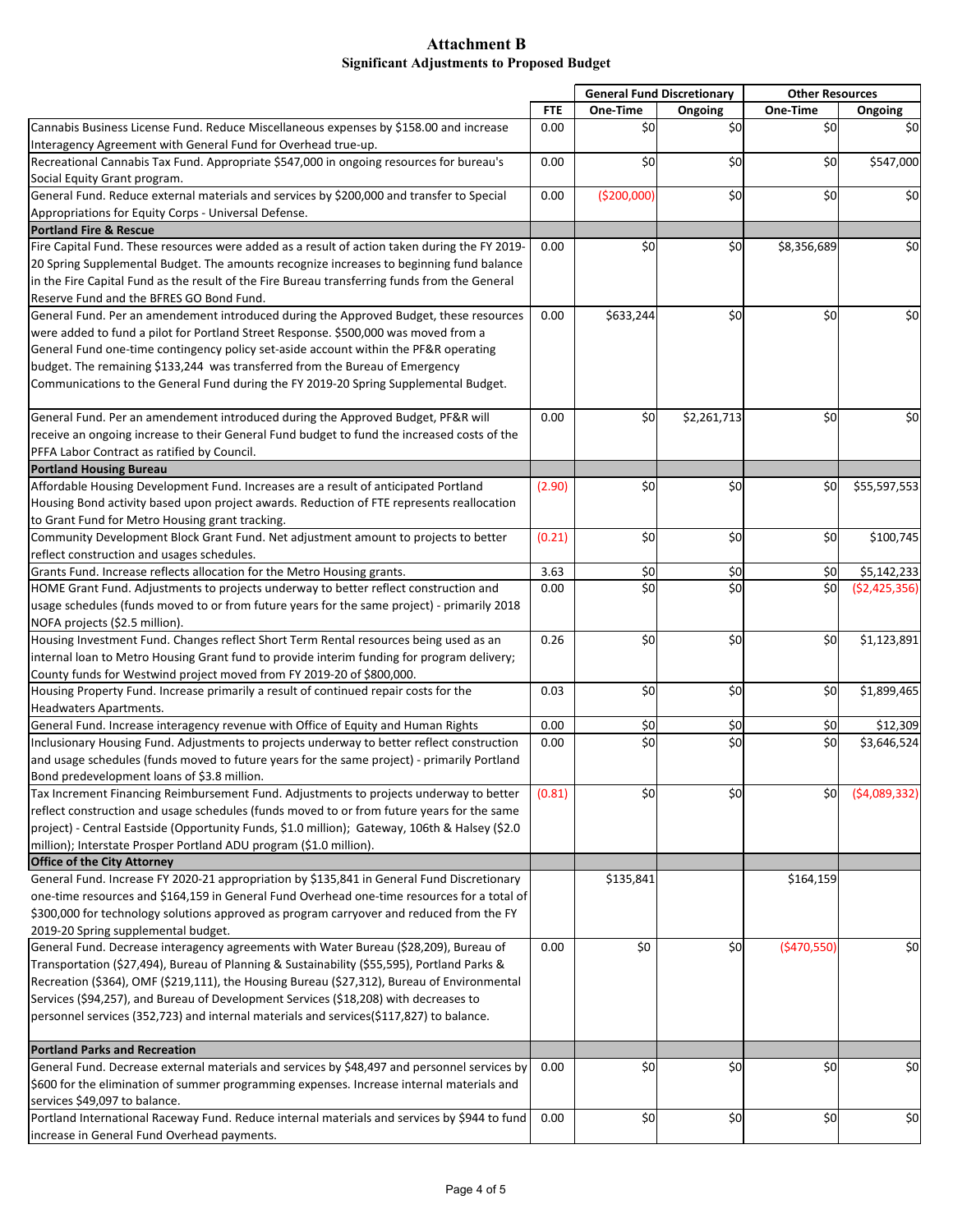| <b>FTE</b><br>One-Time<br>One-Time<br>Ongoing<br>Ongoing<br>\$0<br>\$0<br>0.00<br>\$0<br>\$0<br>increased external materials and services \$364 to balance.<br>\$0<br>\$0<br>\$0<br>\$0<br>0.00<br>\$0<br>\$0<br>1.00<br>General Fund. Increase FY 2020-21 General Fund Discretionary one-time appropriation by<br>0.00<br>\$83,000<br>Bureau of Fire & Police Disability & Retirement<br>Bureau of Fire & Police Disability & Retirement Fund. Reduce contingency by \$1,134 to fund<br>\$0<br>\$0<br>\$0<br>\$0<br>0.00<br>increases in General Fund overhead payments.<br><b>Bureau of Emergency Communications</b><br>\$0<br>\$0<br>\$0<br>Emergency Communication Fund. Reduce external services by \$9,609 to fund increases in<br>0.00<br>General Fund overhead payments.<br>General Fund. Increase ongoing discretionary resources by \$309,092 to fund increased costs<br>\$0<br>\$309,092<br>\$0<br>0.00<br>associated with the Portland Police Commanding Officers Association (PPCOA) labor<br>agreement.<br>\$0<br>\$0<br>General Fund. Reduce ongoing discretionary resources by \$1,912,036 for the CHIERS &<br>( \$1,912,036)<br>0.00<br>Sobering contract.<br>\$0<br>\$0<br>Grants Fund. Increase grant revenues associated with the Speed Grant by \$30,000.<br>0.00<br>\$30,000<br><b>Portland Water Bureau</b><br>Water Fund. Decrease interagency agreements with OMF-BTS (\$31,430) and the City<br>\$0<br>\$0<br>\$745,107<br>0.00<br>Attorney's Office (\$28,209), with increases in contingency to balance. Reduce contingency by<br>\$52,983 to fund increases in General Fund overhead payments. Technical adjustments were<br>made as a result of changes to rebalance the rate model required as a result of the Mt. Tabor<br>decision package, including increasing beginning fund balance by \$750,000 to recognize<br>underspending related to Mt. Tabor, increasing interest earnings by \$207, and decreasing<br>cash transfer revenue from the Water Construction Fund by \$5,100.<br>Water Construction Fund. Technical adjustments were made as a result of changes to<br>\$0<br>\$0<br>(54, 758)<br>0.00<br>rebalance the rate model required as a result of the Mt. Tabor decision package, including<br>decreasing bond sale revenue by \$798,000, decreasing interest earnings by \$1,758, and<br>increasing cash transfer revenue from the Water Fund by \$795,000.<br>Water Bond Sinking Fund. Technical adjustments were made as a result of changes to<br>\$0<br>\$0<br>(576, 792)<br>0.00<br>rebalance the rate model required as a result of the Mt. Tabor decision package, including<br>decreasing cash transfer revenue from the Water Fund by \$24,792 and decreasing bond<br>revenues by \$52,000.<br>Hydroelectric Power Operating Fund. Reduce contingency by \$717 to fund increases in<br>\$0<br>\$0<br>\$0<br>0.00<br>General Fund overhead payments.<br><b>Prosper Portland</b><br>\$0<br>\$0<br>General Fund. In the decision package for elimination of inflationary increases to external<br>\$0<br>0.00<br>materials & services, transfer \$29,746 of the reduction from the Traded Sector program to<br>the Inclusive Business Resource Network program.<br>General Fund. Allocate \$72,000 of one-time General Fund resources for the Portland Film<br>\$0<br>\$0<br>0.00<br>\$72,000<br>Office.<br>Cannabis Tax Fund. Eliminate allocation of \$547,000 of one-time Cannabis Tax resources<br>\$0<br>\$0<br>( \$547,000]<br>0.00<br>intended for community grants.<br><b>Special Appropriations</b><br>General Fund. Allocate Spring BMP Carryover of \$231,000 for the Office of Youth Violence<br>\$0<br>0.00<br>\$231,000<br>\$0<br>Prevention from its FY 2019-20's budget.<br>General Fund. Allocate \$250,000 for Equity Corps - Universal Defense program. Resources<br>\$0<br>\$0<br>\$250,000<br>0.00<br>include \$200,000 from Civic Life and \$50,000 in General Fund Contingency.<br><b>Grand Total</b><br>1.10<br>\$0<br>\$0<br>\$29,747,448<br>\$58,518,393 |                                                                                               |  | <b>General Fund Discretionary</b> | <b>Other Resources</b> |  |
|--------------------------------------------------------------------------------------------------------------------------------------------------------------------------------------------------------------------------------------------------------------------------------------------------------------------------------------------------------------------------------------------------------------------------------------------------------------------------------------------------------------------------------------------------------------------------------------------------------------------------------------------------------------------------------------------------------------------------------------------------------------------------------------------------------------------------------------------------------------------------------------------------------------------------------------------------------------------------------------------------------------------------------------------------------------------------------------------------------------------------------------------------------------------------------------------------------------------------------------------------------------------------------------------------------------------------------------------------------------------------------------------------------------------------------------------------------------------------------------------------------------------------------------------------------------------------------------------------------------------------------------------------------------------------------------------------------------------------------------------------------------------------------------------------------------------------------------------------------------------------------------------------------------------------------------------------------------------------------------------------------------------------------------------------------------------------------------------------------------------------------------------------------------------------------------------------------------------------------------------------------------------------------------------------------------------------------------------------------------------------------------------------------------------------------------------------------------------------------------------------------------------------------------------------------------------------------------------------------------------------------------------------------------------------------------------------------------------------------------------------------------------------------------------------------------------------------------------------------------------------------------------------------------------------------------------------------------------------------------------------------------------------------------------------------------------------------------------------------------------------------------------------------------------------------------------------------------------------------------------------------------------------------------------------------------------------------------------------------------------------------------------------------------------------------------------------------------------------------------------------------------------------------------------------------------------------------------------------------------------------------------------------------------------------------------------------------------------------------------------------------------------------------------------------------------------------------------------------------------------------------------------------------------------------------------------------------------------------------------------------------------------------------------------|-----------------------------------------------------------------------------------------------|--|-----------------------------------|------------------------|--|
|                                                                                                                                                                                                                                                                                                                                                                                                                                                                                                                                                                                                                                                                                                                                                                                                                                                                                                                                                                                                                                                                                                                                                                                                                                                                                                                                                                                                                                                                                                                                                                                                                                                                                                                                                                                                                                                                                                                                                                                                                                                                                                                                                                                                                                                                                                                                                                                                                                                                                                                                                                                                                                                                                                                                                                                                                                                                                                                                                                                                                                                                                                                                                                                                                                                                                                                                                                                                                                                                                                                                                                                                                                                                                                                                                                                                                                                                                                                                                                                                                                            |                                                                                               |  |                                   |                        |  |
|                                                                                                                                                                                                                                                                                                                                                                                                                                                                                                                                                                                                                                                                                                                                                                                                                                                                                                                                                                                                                                                                                                                                                                                                                                                                                                                                                                                                                                                                                                                                                                                                                                                                                                                                                                                                                                                                                                                                                                                                                                                                                                                                                                                                                                                                                                                                                                                                                                                                                                                                                                                                                                                                                                                                                                                                                                                                                                                                                                                                                                                                                                                                                                                                                                                                                                                                                                                                                                                                                                                                                                                                                                                                                                                                                                                                                                                                                                                                                                                                                                            | Capital Improvement Fund. Reduce contingency by \$6,624 to fund increases in General Fund     |  |                                   |                        |  |
|                                                                                                                                                                                                                                                                                                                                                                                                                                                                                                                                                                                                                                                                                                                                                                                                                                                                                                                                                                                                                                                                                                                                                                                                                                                                                                                                                                                                                                                                                                                                                                                                                                                                                                                                                                                                                                                                                                                                                                                                                                                                                                                                                                                                                                                                                                                                                                                                                                                                                                                                                                                                                                                                                                                                                                                                                                                                                                                                                                                                                                                                                                                                                                                                                                                                                                                                                                                                                                                                                                                                                                                                                                                                                                                                                                                                                                                                                                                                                                                                                                            | Overhead payments. Reduce internal materials and services \$364 to reflect reduced            |  |                                   |                        |  |
|                                                                                                                                                                                                                                                                                                                                                                                                                                                                                                                                                                                                                                                                                                                                                                                                                                                                                                                                                                                                                                                                                                                                                                                                                                                                                                                                                                                                                                                                                                                                                                                                                                                                                                                                                                                                                                                                                                                                                                                                                                                                                                                                                                                                                                                                                                                                                                                                                                                                                                                                                                                                                                                                                                                                                                                                                                                                                                                                                                                                                                                                                                                                                                                                                                                                                                                                                                                                                                                                                                                                                                                                                                                                                                                                                                                                                                                                                                                                                                                                                                            | interagency agreement with City Attorney. Increase fund transfer expense by \$6,624 and       |  |                                   |                        |  |
|                                                                                                                                                                                                                                                                                                                                                                                                                                                                                                                                                                                                                                                                                                                                                                                                                                                                                                                                                                                                                                                                                                                                                                                                                                                                                                                                                                                                                                                                                                                                                                                                                                                                                                                                                                                                                                                                                                                                                                                                                                                                                                                                                                                                                                                                                                                                                                                                                                                                                                                                                                                                                                                                                                                                                                                                                                                                                                                                                                                                                                                                                                                                                                                                                                                                                                                                                                                                                                                                                                                                                                                                                                                                                                                                                                                                                                                                                                                                                                                                                                            |                                                                                               |  |                                   |                        |  |
|                                                                                                                                                                                                                                                                                                                                                                                                                                                                                                                                                                                                                                                                                                                                                                                                                                                                                                                                                                                                                                                                                                                                                                                                                                                                                                                                                                                                                                                                                                                                                                                                                                                                                                                                                                                                                                                                                                                                                                                                                                                                                                                                                                                                                                                                                                                                                                                                                                                                                                                                                                                                                                                                                                                                                                                                                                                                                                                                                                                                                                                                                                                                                                                                                                                                                                                                                                                                                                                                                                                                                                                                                                                                                                                                                                                                                                                                                                                                                                                                                                            |                                                                                               |  |                                   |                        |  |
|                                                                                                                                                                                                                                                                                                                                                                                                                                                                                                                                                                                                                                                                                                                                                                                                                                                                                                                                                                                                                                                                                                                                                                                                                                                                                                                                                                                                                                                                                                                                                                                                                                                                                                                                                                                                                                                                                                                                                                                                                                                                                                                                                                                                                                                                                                                                                                                                                                                                                                                                                                                                                                                                                                                                                                                                                                                                                                                                                                                                                                                                                                                                                                                                                                                                                                                                                                                                                                                                                                                                                                                                                                                                                                                                                                                                                                                                                                                                                                                                                                            | Golf Fund. Reduce internal materials and services by \$527, to fund increases in General Fund |  |                                   |                        |  |
|                                                                                                                                                                                                                                                                                                                                                                                                                                                                                                                                                                                                                                                                                                                                                                                                                                                                                                                                                                                                                                                                                                                                                                                                                                                                                                                                                                                                                                                                                                                                                                                                                                                                                                                                                                                                                                                                                                                                                                                                                                                                                                                                                                                                                                                                                                                                                                                                                                                                                                                                                                                                                                                                                                                                                                                                                                                                                                                                                                                                                                                                                                                                                                                                                                                                                                                                                                                                                                                                                                                                                                                                                                                                                                                                                                                                                                                                                                                                                                                                                                            | overhead payments.                                                                            |  |                                   |                        |  |
|                                                                                                                                                                                                                                                                                                                                                                                                                                                                                                                                                                                                                                                                                                                                                                                                                                                                                                                                                                                                                                                                                                                                                                                                                                                                                                                                                                                                                                                                                                                                                                                                                                                                                                                                                                                                                                                                                                                                                                                                                                                                                                                                                                                                                                                                                                                                                                                                                                                                                                                                                                                                                                                                                                                                                                                                                                                                                                                                                                                                                                                                                                                                                                                                                                                                                                                                                                                                                                                                                                                                                                                                                                                                                                                                                                                                                                                                                                                                                                                                                                            | Memorial Fund. Transfer \$118,911 from the Tree Planting & Preservation Trust Fund (220060)   |  |                                   |                        |  |
|                                                                                                                                                                                                                                                                                                                                                                                                                                                                                                                                                                                                                                                                                                                                                                                                                                                                                                                                                                                                                                                                                                                                                                                                                                                                                                                                                                                                                                                                                                                                                                                                                                                                                                                                                                                                                                                                                                                                                                                                                                                                                                                                                                                                                                                                                                                                                                                                                                                                                                                                                                                                                                                                                                                                                                                                                                                                                                                                                                                                                                                                                                                                                                                                                                                                                                                                                                                                                                                                                                                                                                                                                                                                                                                                                                                                                                                                                                                                                                                                                                            | to the Urban Forestry General Fund operating budget to fund one full-time Botanic Specialist  |  |                                   |                        |  |
|                                                                                                                                                                                                                                                                                                                                                                                                                                                                                                                                                                                                                                                                                                                                                                                                                                                                                                                                                                                                                                                                                                                                                                                                                                                                                                                                                                                                                                                                                                                                                                                                                                                                                                                                                                                                                                                                                                                                                                                                                                                                                                                                                                                                                                                                                                                                                                                                                                                                                                                                                                                                                                                                                                                                                                                                                                                                                                                                                                                                                                                                                                                                                                                                                                                                                                                                                                                                                                                                                                                                                                                                                                                                                                                                                                                                                                                                                                                                                                                                                                            | II position.                                                                                  |  |                                   |                        |  |
|                                                                                                                                                                                                                                                                                                                                                                                                                                                                                                                                                                                                                                                                                                                                                                                                                                                                                                                                                                                                                                                                                                                                                                                                                                                                                                                                                                                                                                                                                                                                                                                                                                                                                                                                                                                                                                                                                                                                                                                                                                                                                                                                                                                                                                                                                                                                                                                                                                                                                                                                                                                                                                                                                                                                                                                                                                                                                                                                                                                                                                                                                                                                                                                                                                                                                                                                                                                                                                                                                                                                                                                                                                                                                                                                                                                                                                                                                                                                                                                                                                            |                                                                                               |  |                                   |                        |  |
|                                                                                                                                                                                                                                                                                                                                                                                                                                                                                                                                                                                                                                                                                                                                                                                                                                                                                                                                                                                                                                                                                                                                                                                                                                                                                                                                                                                                                                                                                                                                                                                                                                                                                                                                                                                                                                                                                                                                                                                                                                                                                                                                                                                                                                                                                                                                                                                                                                                                                                                                                                                                                                                                                                                                                                                                                                                                                                                                                                                                                                                                                                                                                                                                                                                                                                                                                                                                                                                                                                                                                                                                                                                                                                                                                                                                                                                                                                                                                                                                                                            | \$83,000 approved as program carryover and reduced from the FY 2019-20 Spring                 |  |                                   |                        |  |
|                                                                                                                                                                                                                                                                                                                                                                                                                                                                                                                                                                                                                                                                                                                                                                                                                                                                                                                                                                                                                                                                                                                                                                                                                                                                                                                                                                                                                                                                                                                                                                                                                                                                                                                                                                                                                                                                                                                                                                                                                                                                                                                                                                                                                                                                                                                                                                                                                                                                                                                                                                                                                                                                                                                                                                                                                                                                                                                                                                                                                                                                                                                                                                                                                                                                                                                                                                                                                                                                                                                                                                                                                                                                                                                                                                                                                                                                                                                                                                                                                                            | Supplemental budget.                                                                          |  |                                   |                        |  |
|                                                                                                                                                                                                                                                                                                                                                                                                                                                                                                                                                                                                                                                                                                                                                                                                                                                                                                                                                                                                                                                                                                                                                                                                                                                                                                                                                                                                                                                                                                                                                                                                                                                                                                                                                                                                                                                                                                                                                                                                                                                                                                                                                                                                                                                                                                                                                                                                                                                                                                                                                                                                                                                                                                                                                                                                                                                                                                                                                                                                                                                                                                                                                                                                                                                                                                                                                                                                                                                                                                                                                                                                                                                                                                                                                                                                                                                                                                                                                                                                                                            |                                                                                               |  |                                   |                        |  |
| \$0<br>\$0<br>\$0<br>\$0<br>\$0<br>\$0<br>\$0<br>\$0<br>\$0<br>\$0<br>\$0<br>\$0<br>\$0                                                                                                                                                                                                                                                                                                                                                                                                                                                                                                                                                                                                                                                                                                                                                                                                                                                                                                                                                                                                                                                                                                                                                                                                                                                                                                                                                                                                                                                                                                                                                                                                                                                                                                                                                                                                                                                                                                                                                                                                                                                                                                                                                                                                                                                                                                                                                                                                                                                                                                                                                                                                                                                                                                                                                                                                                                                                                                                                                                                                                                                                                                                                                                                                                                                                                                                                                                                                                                                                                                                                                                                                                                                                                                                                                                                                                                                                                                                                                    |                                                                                               |  |                                   |                        |  |
|                                                                                                                                                                                                                                                                                                                                                                                                                                                                                                                                                                                                                                                                                                                                                                                                                                                                                                                                                                                                                                                                                                                                                                                                                                                                                                                                                                                                                                                                                                                                                                                                                                                                                                                                                                                                                                                                                                                                                                                                                                                                                                                                                                                                                                                                                                                                                                                                                                                                                                                                                                                                                                                                                                                                                                                                                                                                                                                                                                                                                                                                                                                                                                                                                                                                                                                                                                                                                                                                                                                                                                                                                                                                                                                                                                                                                                                                                                                                                                                                                                            |                                                                                               |  |                                   |                        |  |
|                                                                                                                                                                                                                                                                                                                                                                                                                                                                                                                                                                                                                                                                                                                                                                                                                                                                                                                                                                                                                                                                                                                                                                                                                                                                                                                                                                                                                                                                                                                                                                                                                                                                                                                                                                                                                                                                                                                                                                                                                                                                                                                                                                                                                                                                                                                                                                                                                                                                                                                                                                                                                                                                                                                                                                                                                                                                                                                                                                                                                                                                                                                                                                                                                                                                                                                                                                                                                                                                                                                                                                                                                                                                                                                                                                                                                                                                                                                                                                                                                                            |                                                                                               |  |                                   |                        |  |
|                                                                                                                                                                                                                                                                                                                                                                                                                                                                                                                                                                                                                                                                                                                                                                                                                                                                                                                                                                                                                                                                                                                                                                                                                                                                                                                                                                                                                                                                                                                                                                                                                                                                                                                                                                                                                                                                                                                                                                                                                                                                                                                                                                                                                                                                                                                                                                                                                                                                                                                                                                                                                                                                                                                                                                                                                                                                                                                                                                                                                                                                                                                                                                                                                                                                                                                                                                                                                                                                                                                                                                                                                                                                                                                                                                                                                                                                                                                                                                                                                                            |                                                                                               |  |                                   |                        |  |
|                                                                                                                                                                                                                                                                                                                                                                                                                                                                                                                                                                                                                                                                                                                                                                                                                                                                                                                                                                                                                                                                                                                                                                                                                                                                                                                                                                                                                                                                                                                                                                                                                                                                                                                                                                                                                                                                                                                                                                                                                                                                                                                                                                                                                                                                                                                                                                                                                                                                                                                                                                                                                                                                                                                                                                                                                                                                                                                                                                                                                                                                                                                                                                                                                                                                                                                                                                                                                                                                                                                                                                                                                                                                                                                                                                                                                                                                                                                                                                                                                                            |                                                                                               |  |                                   |                        |  |
|                                                                                                                                                                                                                                                                                                                                                                                                                                                                                                                                                                                                                                                                                                                                                                                                                                                                                                                                                                                                                                                                                                                                                                                                                                                                                                                                                                                                                                                                                                                                                                                                                                                                                                                                                                                                                                                                                                                                                                                                                                                                                                                                                                                                                                                                                                                                                                                                                                                                                                                                                                                                                                                                                                                                                                                                                                                                                                                                                                                                                                                                                                                                                                                                                                                                                                                                                                                                                                                                                                                                                                                                                                                                                                                                                                                                                                                                                                                                                                                                                                            | <b>Portland Police Bureau</b>                                                                 |  |                                   |                        |  |
|                                                                                                                                                                                                                                                                                                                                                                                                                                                                                                                                                                                                                                                                                                                                                                                                                                                                                                                                                                                                                                                                                                                                                                                                                                                                                                                                                                                                                                                                                                                                                                                                                                                                                                                                                                                                                                                                                                                                                                                                                                                                                                                                                                                                                                                                                                                                                                                                                                                                                                                                                                                                                                                                                                                                                                                                                                                                                                                                                                                                                                                                                                                                                                                                                                                                                                                                                                                                                                                                                                                                                                                                                                                                                                                                                                                                                                                                                                                                                                                                                                            |                                                                                               |  |                                   |                        |  |
|                                                                                                                                                                                                                                                                                                                                                                                                                                                                                                                                                                                                                                                                                                                                                                                                                                                                                                                                                                                                                                                                                                                                                                                                                                                                                                                                                                                                                                                                                                                                                                                                                                                                                                                                                                                                                                                                                                                                                                                                                                                                                                                                                                                                                                                                                                                                                                                                                                                                                                                                                                                                                                                                                                                                                                                                                                                                                                                                                                                                                                                                                                                                                                                                                                                                                                                                                                                                                                                                                                                                                                                                                                                                                                                                                                                                                                                                                                                                                                                                                                            |                                                                                               |  |                                   |                        |  |
|                                                                                                                                                                                                                                                                                                                                                                                                                                                                                                                                                                                                                                                                                                                                                                                                                                                                                                                                                                                                                                                                                                                                                                                                                                                                                                                                                                                                                                                                                                                                                                                                                                                                                                                                                                                                                                                                                                                                                                                                                                                                                                                                                                                                                                                                                                                                                                                                                                                                                                                                                                                                                                                                                                                                                                                                                                                                                                                                                                                                                                                                                                                                                                                                                                                                                                                                                                                                                                                                                                                                                                                                                                                                                                                                                                                                                                                                                                                                                                                                                                            |                                                                                               |  |                                   |                        |  |
|                                                                                                                                                                                                                                                                                                                                                                                                                                                                                                                                                                                                                                                                                                                                                                                                                                                                                                                                                                                                                                                                                                                                                                                                                                                                                                                                                                                                                                                                                                                                                                                                                                                                                                                                                                                                                                                                                                                                                                                                                                                                                                                                                                                                                                                                                                                                                                                                                                                                                                                                                                                                                                                                                                                                                                                                                                                                                                                                                                                                                                                                                                                                                                                                                                                                                                                                                                                                                                                                                                                                                                                                                                                                                                                                                                                                                                                                                                                                                                                                                                            |                                                                                               |  |                                   |                        |  |
|                                                                                                                                                                                                                                                                                                                                                                                                                                                                                                                                                                                                                                                                                                                                                                                                                                                                                                                                                                                                                                                                                                                                                                                                                                                                                                                                                                                                                                                                                                                                                                                                                                                                                                                                                                                                                                                                                                                                                                                                                                                                                                                                                                                                                                                                                                                                                                                                                                                                                                                                                                                                                                                                                                                                                                                                                                                                                                                                                                                                                                                                                                                                                                                                                                                                                                                                                                                                                                                                                                                                                                                                                                                                                                                                                                                                                                                                                                                                                                                                                                            |                                                                                               |  |                                   |                        |  |
|                                                                                                                                                                                                                                                                                                                                                                                                                                                                                                                                                                                                                                                                                                                                                                                                                                                                                                                                                                                                                                                                                                                                                                                                                                                                                                                                                                                                                                                                                                                                                                                                                                                                                                                                                                                                                                                                                                                                                                                                                                                                                                                                                                                                                                                                                                                                                                                                                                                                                                                                                                                                                                                                                                                                                                                                                                                                                                                                                                                                                                                                                                                                                                                                                                                                                                                                                                                                                                                                                                                                                                                                                                                                                                                                                                                                                                                                                                                                                                                                                                            |                                                                                               |  |                                   |                        |  |
|                                                                                                                                                                                                                                                                                                                                                                                                                                                                                                                                                                                                                                                                                                                                                                                                                                                                                                                                                                                                                                                                                                                                                                                                                                                                                                                                                                                                                                                                                                                                                                                                                                                                                                                                                                                                                                                                                                                                                                                                                                                                                                                                                                                                                                                                                                                                                                                                                                                                                                                                                                                                                                                                                                                                                                                                                                                                                                                                                                                                                                                                                                                                                                                                                                                                                                                                                                                                                                                                                                                                                                                                                                                                                                                                                                                                                                                                                                                                                                                                                                            |                                                                                               |  |                                   |                        |  |
|                                                                                                                                                                                                                                                                                                                                                                                                                                                                                                                                                                                                                                                                                                                                                                                                                                                                                                                                                                                                                                                                                                                                                                                                                                                                                                                                                                                                                                                                                                                                                                                                                                                                                                                                                                                                                                                                                                                                                                                                                                                                                                                                                                                                                                                                                                                                                                                                                                                                                                                                                                                                                                                                                                                                                                                                                                                                                                                                                                                                                                                                                                                                                                                                                                                                                                                                                                                                                                                                                                                                                                                                                                                                                                                                                                                                                                                                                                                                                                                                                                            |                                                                                               |  |                                   |                        |  |
|                                                                                                                                                                                                                                                                                                                                                                                                                                                                                                                                                                                                                                                                                                                                                                                                                                                                                                                                                                                                                                                                                                                                                                                                                                                                                                                                                                                                                                                                                                                                                                                                                                                                                                                                                                                                                                                                                                                                                                                                                                                                                                                                                                                                                                                                                                                                                                                                                                                                                                                                                                                                                                                                                                                                                                                                                                                                                                                                                                                                                                                                                                                                                                                                                                                                                                                                                                                                                                                                                                                                                                                                                                                                                                                                                                                                                                                                                                                                                                                                                                            |                                                                                               |  |                                   |                        |  |
|                                                                                                                                                                                                                                                                                                                                                                                                                                                                                                                                                                                                                                                                                                                                                                                                                                                                                                                                                                                                                                                                                                                                                                                                                                                                                                                                                                                                                                                                                                                                                                                                                                                                                                                                                                                                                                                                                                                                                                                                                                                                                                                                                                                                                                                                                                                                                                                                                                                                                                                                                                                                                                                                                                                                                                                                                                                                                                                                                                                                                                                                                                                                                                                                                                                                                                                                                                                                                                                                                                                                                                                                                                                                                                                                                                                                                                                                                                                                                                                                                                            |                                                                                               |  |                                   |                        |  |
|                                                                                                                                                                                                                                                                                                                                                                                                                                                                                                                                                                                                                                                                                                                                                                                                                                                                                                                                                                                                                                                                                                                                                                                                                                                                                                                                                                                                                                                                                                                                                                                                                                                                                                                                                                                                                                                                                                                                                                                                                                                                                                                                                                                                                                                                                                                                                                                                                                                                                                                                                                                                                                                                                                                                                                                                                                                                                                                                                                                                                                                                                                                                                                                                                                                                                                                                                                                                                                                                                                                                                                                                                                                                                                                                                                                                                                                                                                                                                                                                                                            |                                                                                               |  |                                   |                        |  |
|                                                                                                                                                                                                                                                                                                                                                                                                                                                                                                                                                                                                                                                                                                                                                                                                                                                                                                                                                                                                                                                                                                                                                                                                                                                                                                                                                                                                                                                                                                                                                                                                                                                                                                                                                                                                                                                                                                                                                                                                                                                                                                                                                                                                                                                                                                                                                                                                                                                                                                                                                                                                                                                                                                                                                                                                                                                                                                                                                                                                                                                                                                                                                                                                                                                                                                                                                                                                                                                                                                                                                                                                                                                                                                                                                                                                                                                                                                                                                                                                                                            |                                                                                               |  |                                   |                        |  |
|                                                                                                                                                                                                                                                                                                                                                                                                                                                                                                                                                                                                                                                                                                                                                                                                                                                                                                                                                                                                                                                                                                                                                                                                                                                                                                                                                                                                                                                                                                                                                                                                                                                                                                                                                                                                                                                                                                                                                                                                                                                                                                                                                                                                                                                                                                                                                                                                                                                                                                                                                                                                                                                                                                                                                                                                                                                                                                                                                                                                                                                                                                                                                                                                                                                                                                                                                                                                                                                                                                                                                                                                                                                                                                                                                                                                                                                                                                                                                                                                                                            |                                                                                               |  |                                   |                        |  |
|                                                                                                                                                                                                                                                                                                                                                                                                                                                                                                                                                                                                                                                                                                                                                                                                                                                                                                                                                                                                                                                                                                                                                                                                                                                                                                                                                                                                                                                                                                                                                                                                                                                                                                                                                                                                                                                                                                                                                                                                                                                                                                                                                                                                                                                                                                                                                                                                                                                                                                                                                                                                                                                                                                                                                                                                                                                                                                                                                                                                                                                                                                                                                                                                                                                                                                                                                                                                                                                                                                                                                                                                                                                                                                                                                                                                                                                                                                                                                                                                                                            |                                                                                               |  |                                   |                        |  |
|                                                                                                                                                                                                                                                                                                                                                                                                                                                                                                                                                                                                                                                                                                                                                                                                                                                                                                                                                                                                                                                                                                                                                                                                                                                                                                                                                                                                                                                                                                                                                                                                                                                                                                                                                                                                                                                                                                                                                                                                                                                                                                                                                                                                                                                                                                                                                                                                                                                                                                                                                                                                                                                                                                                                                                                                                                                                                                                                                                                                                                                                                                                                                                                                                                                                                                                                                                                                                                                                                                                                                                                                                                                                                                                                                                                                                                                                                                                                                                                                                                            |                                                                                               |  |                                   |                        |  |
|                                                                                                                                                                                                                                                                                                                                                                                                                                                                                                                                                                                                                                                                                                                                                                                                                                                                                                                                                                                                                                                                                                                                                                                                                                                                                                                                                                                                                                                                                                                                                                                                                                                                                                                                                                                                                                                                                                                                                                                                                                                                                                                                                                                                                                                                                                                                                                                                                                                                                                                                                                                                                                                                                                                                                                                                                                                                                                                                                                                                                                                                                                                                                                                                                                                                                                                                                                                                                                                                                                                                                                                                                                                                                                                                                                                                                                                                                                                                                                                                                                            |                                                                                               |  |                                   |                        |  |
|                                                                                                                                                                                                                                                                                                                                                                                                                                                                                                                                                                                                                                                                                                                                                                                                                                                                                                                                                                                                                                                                                                                                                                                                                                                                                                                                                                                                                                                                                                                                                                                                                                                                                                                                                                                                                                                                                                                                                                                                                                                                                                                                                                                                                                                                                                                                                                                                                                                                                                                                                                                                                                                                                                                                                                                                                                                                                                                                                                                                                                                                                                                                                                                                                                                                                                                                                                                                                                                                                                                                                                                                                                                                                                                                                                                                                                                                                                                                                                                                                                            |                                                                                               |  |                                   |                        |  |
|                                                                                                                                                                                                                                                                                                                                                                                                                                                                                                                                                                                                                                                                                                                                                                                                                                                                                                                                                                                                                                                                                                                                                                                                                                                                                                                                                                                                                                                                                                                                                                                                                                                                                                                                                                                                                                                                                                                                                                                                                                                                                                                                                                                                                                                                                                                                                                                                                                                                                                                                                                                                                                                                                                                                                                                                                                                                                                                                                                                                                                                                                                                                                                                                                                                                                                                                                                                                                                                                                                                                                                                                                                                                                                                                                                                                                                                                                                                                                                                                                                            |                                                                                               |  |                                   |                        |  |
|                                                                                                                                                                                                                                                                                                                                                                                                                                                                                                                                                                                                                                                                                                                                                                                                                                                                                                                                                                                                                                                                                                                                                                                                                                                                                                                                                                                                                                                                                                                                                                                                                                                                                                                                                                                                                                                                                                                                                                                                                                                                                                                                                                                                                                                                                                                                                                                                                                                                                                                                                                                                                                                                                                                                                                                                                                                                                                                                                                                                                                                                                                                                                                                                                                                                                                                                                                                                                                                                                                                                                                                                                                                                                                                                                                                                                                                                                                                                                                                                                                            |                                                                                               |  |                                   |                        |  |
|                                                                                                                                                                                                                                                                                                                                                                                                                                                                                                                                                                                                                                                                                                                                                                                                                                                                                                                                                                                                                                                                                                                                                                                                                                                                                                                                                                                                                                                                                                                                                                                                                                                                                                                                                                                                                                                                                                                                                                                                                                                                                                                                                                                                                                                                                                                                                                                                                                                                                                                                                                                                                                                                                                                                                                                                                                                                                                                                                                                                                                                                                                                                                                                                                                                                                                                                                                                                                                                                                                                                                                                                                                                                                                                                                                                                                                                                                                                                                                                                                                            |                                                                                               |  |                                   |                        |  |
|                                                                                                                                                                                                                                                                                                                                                                                                                                                                                                                                                                                                                                                                                                                                                                                                                                                                                                                                                                                                                                                                                                                                                                                                                                                                                                                                                                                                                                                                                                                                                                                                                                                                                                                                                                                                                                                                                                                                                                                                                                                                                                                                                                                                                                                                                                                                                                                                                                                                                                                                                                                                                                                                                                                                                                                                                                                                                                                                                                                                                                                                                                                                                                                                                                                                                                                                                                                                                                                                                                                                                                                                                                                                                                                                                                                                                                                                                                                                                                                                                                            |                                                                                               |  |                                   |                        |  |
|                                                                                                                                                                                                                                                                                                                                                                                                                                                                                                                                                                                                                                                                                                                                                                                                                                                                                                                                                                                                                                                                                                                                                                                                                                                                                                                                                                                                                                                                                                                                                                                                                                                                                                                                                                                                                                                                                                                                                                                                                                                                                                                                                                                                                                                                                                                                                                                                                                                                                                                                                                                                                                                                                                                                                                                                                                                                                                                                                                                                                                                                                                                                                                                                                                                                                                                                                                                                                                                                                                                                                                                                                                                                                                                                                                                                                                                                                                                                                                                                                                            |                                                                                               |  |                                   |                        |  |
|                                                                                                                                                                                                                                                                                                                                                                                                                                                                                                                                                                                                                                                                                                                                                                                                                                                                                                                                                                                                                                                                                                                                                                                                                                                                                                                                                                                                                                                                                                                                                                                                                                                                                                                                                                                                                                                                                                                                                                                                                                                                                                                                                                                                                                                                                                                                                                                                                                                                                                                                                                                                                                                                                                                                                                                                                                                                                                                                                                                                                                                                                                                                                                                                                                                                                                                                                                                                                                                                                                                                                                                                                                                                                                                                                                                                                                                                                                                                                                                                                                            |                                                                                               |  |                                   |                        |  |
|                                                                                                                                                                                                                                                                                                                                                                                                                                                                                                                                                                                                                                                                                                                                                                                                                                                                                                                                                                                                                                                                                                                                                                                                                                                                                                                                                                                                                                                                                                                                                                                                                                                                                                                                                                                                                                                                                                                                                                                                                                                                                                                                                                                                                                                                                                                                                                                                                                                                                                                                                                                                                                                                                                                                                                                                                                                                                                                                                                                                                                                                                                                                                                                                                                                                                                                                                                                                                                                                                                                                                                                                                                                                                                                                                                                                                                                                                                                                                                                                                                            |                                                                                               |  |                                   |                        |  |
|                                                                                                                                                                                                                                                                                                                                                                                                                                                                                                                                                                                                                                                                                                                                                                                                                                                                                                                                                                                                                                                                                                                                                                                                                                                                                                                                                                                                                                                                                                                                                                                                                                                                                                                                                                                                                                                                                                                                                                                                                                                                                                                                                                                                                                                                                                                                                                                                                                                                                                                                                                                                                                                                                                                                                                                                                                                                                                                                                                                                                                                                                                                                                                                                                                                                                                                                                                                                                                                                                                                                                                                                                                                                                                                                                                                                                                                                                                                                                                                                                                            |                                                                                               |  |                                   |                        |  |
|                                                                                                                                                                                                                                                                                                                                                                                                                                                                                                                                                                                                                                                                                                                                                                                                                                                                                                                                                                                                                                                                                                                                                                                                                                                                                                                                                                                                                                                                                                                                                                                                                                                                                                                                                                                                                                                                                                                                                                                                                                                                                                                                                                                                                                                                                                                                                                                                                                                                                                                                                                                                                                                                                                                                                                                                                                                                                                                                                                                                                                                                                                                                                                                                                                                                                                                                                                                                                                                                                                                                                                                                                                                                                                                                                                                                                                                                                                                                                                                                                                            |                                                                                               |  |                                   |                        |  |
|                                                                                                                                                                                                                                                                                                                                                                                                                                                                                                                                                                                                                                                                                                                                                                                                                                                                                                                                                                                                                                                                                                                                                                                                                                                                                                                                                                                                                                                                                                                                                                                                                                                                                                                                                                                                                                                                                                                                                                                                                                                                                                                                                                                                                                                                                                                                                                                                                                                                                                                                                                                                                                                                                                                                                                                                                                                                                                                                                                                                                                                                                                                                                                                                                                                                                                                                                                                                                                                                                                                                                                                                                                                                                                                                                                                                                                                                                                                                                                                                                                            |                                                                                               |  |                                   |                        |  |
|                                                                                                                                                                                                                                                                                                                                                                                                                                                                                                                                                                                                                                                                                                                                                                                                                                                                                                                                                                                                                                                                                                                                                                                                                                                                                                                                                                                                                                                                                                                                                                                                                                                                                                                                                                                                                                                                                                                                                                                                                                                                                                                                                                                                                                                                                                                                                                                                                                                                                                                                                                                                                                                                                                                                                                                                                                                                                                                                                                                                                                                                                                                                                                                                                                                                                                                                                                                                                                                                                                                                                                                                                                                                                                                                                                                                                                                                                                                                                                                                                                            |                                                                                               |  |                                   |                        |  |
|                                                                                                                                                                                                                                                                                                                                                                                                                                                                                                                                                                                                                                                                                                                                                                                                                                                                                                                                                                                                                                                                                                                                                                                                                                                                                                                                                                                                                                                                                                                                                                                                                                                                                                                                                                                                                                                                                                                                                                                                                                                                                                                                                                                                                                                                                                                                                                                                                                                                                                                                                                                                                                                                                                                                                                                                                                                                                                                                                                                                                                                                                                                                                                                                                                                                                                                                                                                                                                                                                                                                                                                                                                                                                                                                                                                                                                                                                                                                                                                                                                            |                                                                                               |  |                                   |                        |  |
|                                                                                                                                                                                                                                                                                                                                                                                                                                                                                                                                                                                                                                                                                                                                                                                                                                                                                                                                                                                                                                                                                                                                                                                                                                                                                                                                                                                                                                                                                                                                                                                                                                                                                                                                                                                                                                                                                                                                                                                                                                                                                                                                                                                                                                                                                                                                                                                                                                                                                                                                                                                                                                                                                                                                                                                                                                                                                                                                                                                                                                                                                                                                                                                                                                                                                                                                                                                                                                                                                                                                                                                                                                                                                                                                                                                                                                                                                                                                                                                                                                            |                                                                                               |  |                                   |                        |  |
|                                                                                                                                                                                                                                                                                                                                                                                                                                                                                                                                                                                                                                                                                                                                                                                                                                                                                                                                                                                                                                                                                                                                                                                                                                                                                                                                                                                                                                                                                                                                                                                                                                                                                                                                                                                                                                                                                                                                                                                                                                                                                                                                                                                                                                                                                                                                                                                                                                                                                                                                                                                                                                                                                                                                                                                                                                                                                                                                                                                                                                                                                                                                                                                                                                                                                                                                                                                                                                                                                                                                                                                                                                                                                                                                                                                                                                                                                                                                                                                                                                            |                                                                                               |  |                                   |                        |  |
|                                                                                                                                                                                                                                                                                                                                                                                                                                                                                                                                                                                                                                                                                                                                                                                                                                                                                                                                                                                                                                                                                                                                                                                                                                                                                                                                                                                                                                                                                                                                                                                                                                                                                                                                                                                                                                                                                                                                                                                                                                                                                                                                                                                                                                                                                                                                                                                                                                                                                                                                                                                                                                                                                                                                                                                                                                                                                                                                                                                                                                                                                                                                                                                                                                                                                                                                                                                                                                                                                                                                                                                                                                                                                                                                                                                                                                                                                                                                                                                                                                            |                                                                                               |  |                                   |                        |  |
|                                                                                                                                                                                                                                                                                                                                                                                                                                                                                                                                                                                                                                                                                                                                                                                                                                                                                                                                                                                                                                                                                                                                                                                                                                                                                                                                                                                                                                                                                                                                                                                                                                                                                                                                                                                                                                                                                                                                                                                                                                                                                                                                                                                                                                                                                                                                                                                                                                                                                                                                                                                                                                                                                                                                                                                                                                                                                                                                                                                                                                                                                                                                                                                                                                                                                                                                                                                                                                                                                                                                                                                                                                                                                                                                                                                                                                                                                                                                                                                                                                            |                                                                                               |  |                                   |                        |  |
|                                                                                                                                                                                                                                                                                                                                                                                                                                                                                                                                                                                                                                                                                                                                                                                                                                                                                                                                                                                                                                                                                                                                                                                                                                                                                                                                                                                                                                                                                                                                                                                                                                                                                                                                                                                                                                                                                                                                                                                                                                                                                                                                                                                                                                                                                                                                                                                                                                                                                                                                                                                                                                                                                                                                                                                                                                                                                                                                                                                                                                                                                                                                                                                                                                                                                                                                                                                                                                                                                                                                                                                                                                                                                                                                                                                                                                                                                                                                                                                                                                            |                                                                                               |  |                                   |                        |  |
|                                                                                                                                                                                                                                                                                                                                                                                                                                                                                                                                                                                                                                                                                                                                                                                                                                                                                                                                                                                                                                                                                                                                                                                                                                                                                                                                                                                                                                                                                                                                                                                                                                                                                                                                                                                                                                                                                                                                                                                                                                                                                                                                                                                                                                                                                                                                                                                                                                                                                                                                                                                                                                                                                                                                                                                                                                                                                                                                                                                                                                                                                                                                                                                                                                                                                                                                                                                                                                                                                                                                                                                                                                                                                                                                                                                                                                                                                                                                                                                                                                            |                                                                                               |  |                                   |                        |  |
|                                                                                                                                                                                                                                                                                                                                                                                                                                                                                                                                                                                                                                                                                                                                                                                                                                                                                                                                                                                                                                                                                                                                                                                                                                                                                                                                                                                                                                                                                                                                                                                                                                                                                                                                                                                                                                                                                                                                                                                                                                                                                                                                                                                                                                                                                                                                                                                                                                                                                                                                                                                                                                                                                                                                                                                                                                                                                                                                                                                                                                                                                                                                                                                                                                                                                                                                                                                                                                                                                                                                                                                                                                                                                                                                                                                                                                                                                                                                                                                                                                            |                                                                                               |  |                                   |                        |  |
|                                                                                                                                                                                                                                                                                                                                                                                                                                                                                                                                                                                                                                                                                                                                                                                                                                                                                                                                                                                                                                                                                                                                                                                                                                                                                                                                                                                                                                                                                                                                                                                                                                                                                                                                                                                                                                                                                                                                                                                                                                                                                                                                                                                                                                                                                                                                                                                                                                                                                                                                                                                                                                                                                                                                                                                                                                                                                                                                                                                                                                                                                                                                                                                                                                                                                                                                                                                                                                                                                                                                                                                                                                                                                                                                                                                                                                                                                                                                                                                                                                            |                                                                                               |  |                                   |                        |  |
|                                                                                                                                                                                                                                                                                                                                                                                                                                                                                                                                                                                                                                                                                                                                                                                                                                                                                                                                                                                                                                                                                                                                                                                                                                                                                                                                                                                                                                                                                                                                                                                                                                                                                                                                                                                                                                                                                                                                                                                                                                                                                                                                                                                                                                                                                                                                                                                                                                                                                                                                                                                                                                                                                                                                                                                                                                                                                                                                                                                                                                                                                                                                                                                                                                                                                                                                                                                                                                                                                                                                                                                                                                                                                                                                                                                                                                                                                                                                                                                                                                            |                                                                                               |  |                                   |                        |  |
|                                                                                                                                                                                                                                                                                                                                                                                                                                                                                                                                                                                                                                                                                                                                                                                                                                                                                                                                                                                                                                                                                                                                                                                                                                                                                                                                                                                                                                                                                                                                                                                                                                                                                                                                                                                                                                                                                                                                                                                                                                                                                                                                                                                                                                                                                                                                                                                                                                                                                                                                                                                                                                                                                                                                                                                                                                                                                                                                                                                                                                                                                                                                                                                                                                                                                                                                                                                                                                                                                                                                                                                                                                                                                                                                                                                                                                                                                                                                                                                                                                            |                                                                                               |  |                                   |                        |  |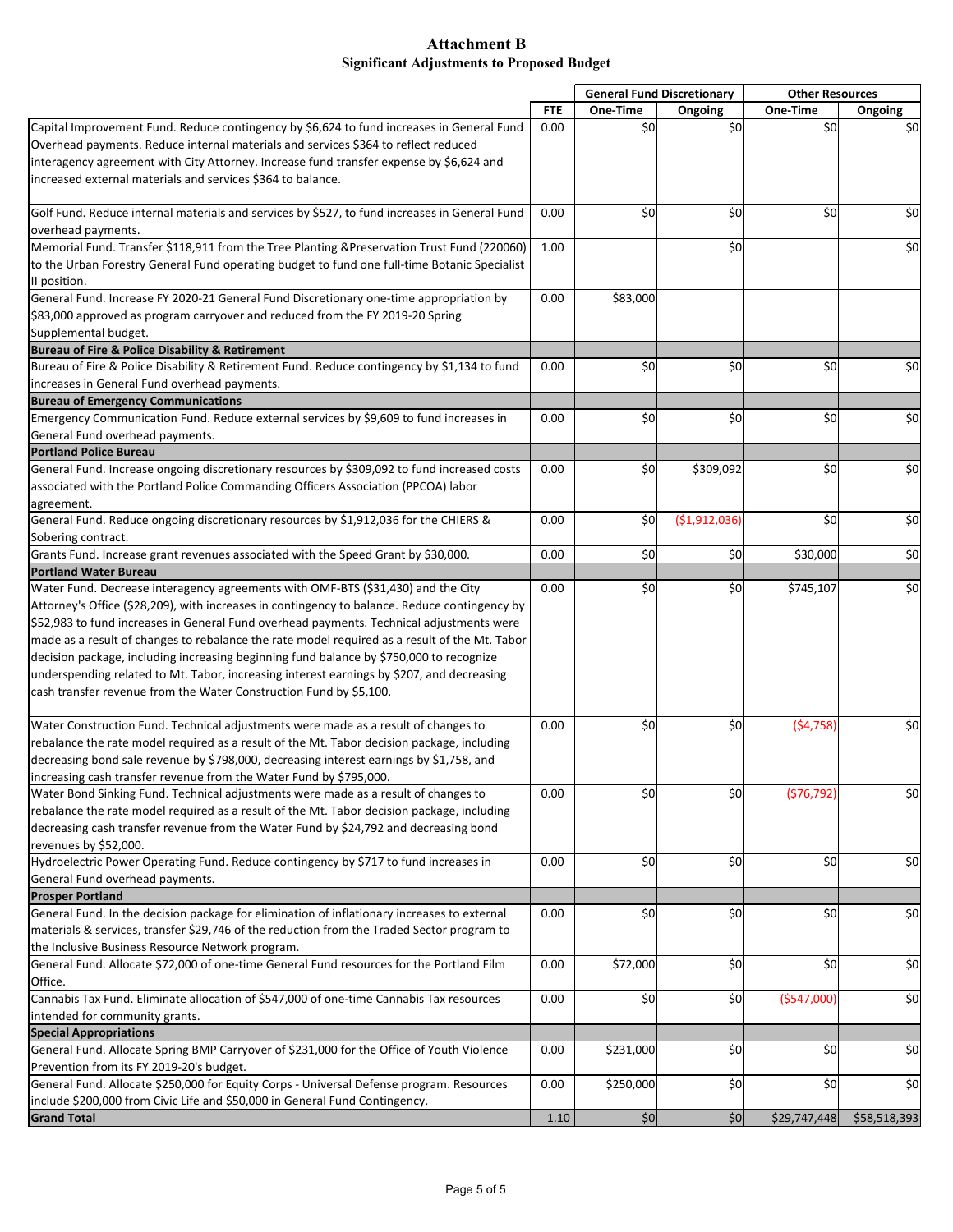| <b>Bureau of Development Services</b>          |                 |                  |                 |
|------------------------------------------------|-----------------|------------------|-----------------|
| <b>Development Services Fund</b>               | <b>Proposed</b> | <b>Variance</b>  | <b>Approved</b> |
| Contingency                                    | 76, 155, 355    | $-25,305$        | 76,130,050      |
| <b>Debt Service</b>                            | 1,500,820       | 0                | 1,500,820       |
| <b>External Materials and Services</b>         | 7,550,587       | 0                | 7,550,587       |
| <b>Fund Transfers - Expense</b>                | 2,761,105       | 25,305           | 2,786,410       |
| <b>Internal Materials and Services</b>         | 16,618,727      | 0                | 16,618,727      |
| Personnel                                      | 57,872,779      | 0                | 57,872,779      |
| <b>Development Services Fund Total:</b>        | 162,459,373     | $\bf{0}$         | 162,459,373     |
| <b>Bureau of Development Services Total:</b>   | 162,459,373     | $\bf{0}$         | 162,459,373     |
| <b>Bureau of Emergency Communications</b>      |                 |                  |                 |
| <b>Emergency Communication Fund</b>            | <b>Proposed</b> | <b>Variance</b>  | <b>Approved</b> |
| Capital Outlay                                 | 1,412,565       | 0                | 1,412,565       |
| <b>Debt Service</b>                            | 299,045         | 0                | 299,045         |
| <b>External Materials and Services</b>         | 1,450,673       | $-9,609$         | 1,441,064       |
| <b>Fund Transfers - Expense</b>                | 997,277         | 9,609            | 1,006,886       |
| <b>Internal Materials and Services</b>         | 4,794,387       | 0                | 4,794,387       |
| Personnel                                      | 19,520,541      | $\mathbf 0$      | 19,520,541      |
| <b>Emergency Communication Fund Total:</b>     | 28,474,488      | $\bf{0}$         | 28,474,488      |
| <b>Bureau of Emergency Communications Tota</b> | 28,474,488      | $\boldsymbol{0}$ | 28,474,488      |
| <b>Bureau of Environmental Services</b>        |                 |                  |                 |
| <b>Environmental Remediation Fund</b>          | <b>Proposed</b> | <b>Variance</b>  | <b>Approved</b> |
| Contingency                                    | 5,454,153       | 68,773           | 5,522,926       |
| <b>Debt Service</b>                            | 1,844           | 0                | 1,844           |
| <b>External Materials and Services</b>         | 9,954,893       | 0                | 9,954,893       |
| Fund Transfers - Expense                       | 1,370,430       | 539              | 1,370,969       |
| <b>Internal Materials and Services</b>         | 1,439,813       | $-69,312$        | 1,370,501       |
| Personnel                                      | 632,169         | $\mathbf 0$      | 632,169         |
| <b>Environmental Remediation Fund Total:</b>   | 18,853,302      | $\bf{0}$         | 18,853,302      |
| <b>Bureau of Environmental Services</b>        |                 |                  |                 |
| <b>Grants Fund</b>                             | <b>Proposed</b> | <b>Variance</b>  | <b>Approved</b> |
| Capital Outlay                                 | 650,000         | $\mathbf 0$      | 650,000         |
| <b>External Materials and Services</b>         | 92,000          | 0                | 92,000          |
| <b>Internal Materials and Services</b>         | 25,000          | $\mathbf 0$      | 25,000          |
| <b>Grants Fund Total:</b>                      | 767,000         | 0                | 767,000         |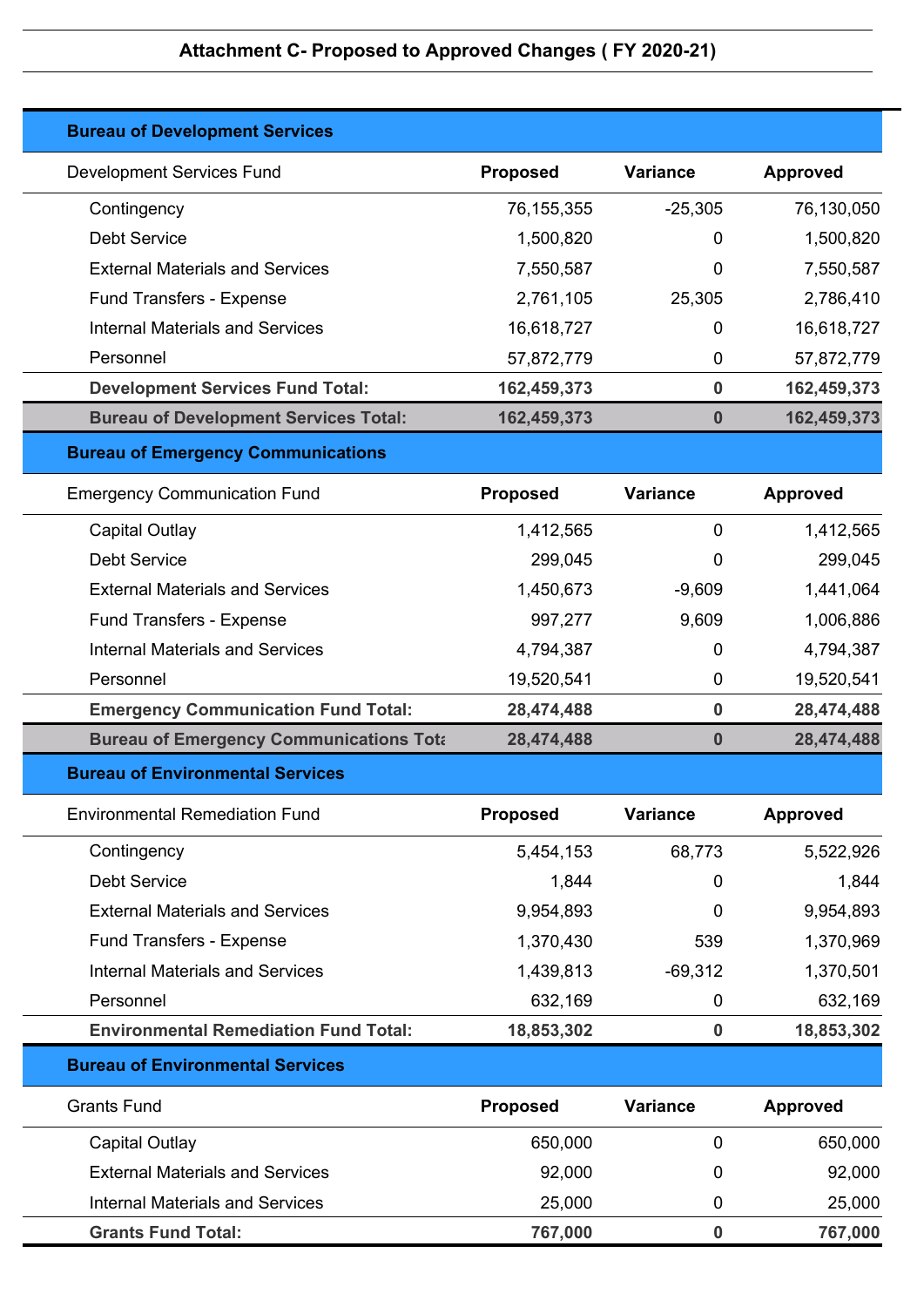| <b>Bureau of Environmental Services</b>                                  |                 |                  |                 |
|--------------------------------------------------------------------------|-----------------|------------------|-----------------|
| Sewer System Construction Fund                                           | <b>Proposed</b> | <b>Variance</b>  | <b>Approved</b> |
| Contingency                                                              | 29,067,000      | $\mathbf 0$      | 29,067,000      |
| <b>Debt Service</b>                                                      | 1,300,000       | 0                | 1,300,000       |
| <b>Fund Transfers - Expense</b>                                          | 186,483,000     | $\mathbf 0$      | 186,483,000     |
| <b>Sewer System Construction Fund Total:</b>                             | 216,850,000     | $\bf{0}$         | 216,850,000     |
| <b>Bureau of Environmental Services</b>                                  |                 |                  |                 |
| Sewer System Debt Redemption Fund                                        | <b>Proposed</b> | <b>Variance</b>  | <b>Approved</b> |
| <b>Debt Service</b>                                                      | 167,272,140     | $\mathbf 0$      | 167,272,140     |
| <b>Debt Service Reserves</b>                                             | 36,066,056      | $\mathbf 0$      | 36,066,056      |
| <b>Sewer System Debt Redemption Fund Total</b>                           | 203,338,196     | $\boldsymbol{0}$ | 203,338,196     |
| <b>Bureau of Environmental Services</b>                                  |                 |                  |                 |
| Sewer System Operating Fund                                              | <b>Proposed</b> | Variance         | <b>Approved</b> |
| <b>Capital Outlay</b>                                                    | 108,259,488     | $\mathbf 0$      | 108,259,488     |
| Contingency                                                              | 74,149,458      | $-39,312$        | 74,110,146      |
| <b>Debt Service</b>                                                      | 4, 152, 797     | 0                | 4, 152, 797     |
| <b>Debt Service Reserves</b>                                             | 180,000         | 0                | 180,000         |
| <b>External Materials and Services</b>                                   | 90,352,492      | 0                | 90,352,492      |
| Fund Transfers - Expense                                                 | 219,019,241     | 64,257           | 219,083,498     |
| <b>Internal Materials and Services</b>                                   | 51,929,753      | $-24,945$        | 51,904,808      |
| Personnel                                                                | 88,516,717      | 0                | 88,516,717      |
| <b>Sewer System Operating Fund Total:</b>                                | 636,559,946     | $\bf{0}$         | 636,559,946     |
| <b>Bureau of Environmental Services</b>                                  |                 |                  |                 |
| Sewer System Rate Stabilization Fund                                     | <b>Proposed</b> | <b>Variance</b>  | <b>Approved</b> |
| Contingency                                                              | 115,000,000     | $\mathbf 0$      | 115,000,000     |
| <b>Fund Transfers - Expense</b>                                          | 10,000,000      | 0                | 10,000,000      |
| <b>Sewer System Rate Stabilization Fund Total</b>                        | 125,000,000     | $\bf{0}$         | 125,000,000     |
| <b>Bureau of Environmental Services Total:</b>                           | 1,201,368,444   | $\bf{0}$         | 1,201,368,444   |
| <b>Bureau of Fire &amp; Police Disability &amp;</b><br><b>Retirement</b> |                 |                  |                 |
| Fire & Police Disability & Retirement Fund                               | <b>Proposed</b> | <b>Variance</b>  | <b>Approved</b> |
| <b>Capital Outlay</b>                                                    | 50,000          | 0                | 50,000          |
| Contingency                                                              | 11,500,000      | 16,874           | 11,516,874      |
| <b>Debt Service</b>                                                      | 43, 152, 972    | 0                | 43,152,972      |
| <b>External Materials and Services</b>                                   | 145, 124, 200   | $\mathbf 0$      | 145, 124, 200   |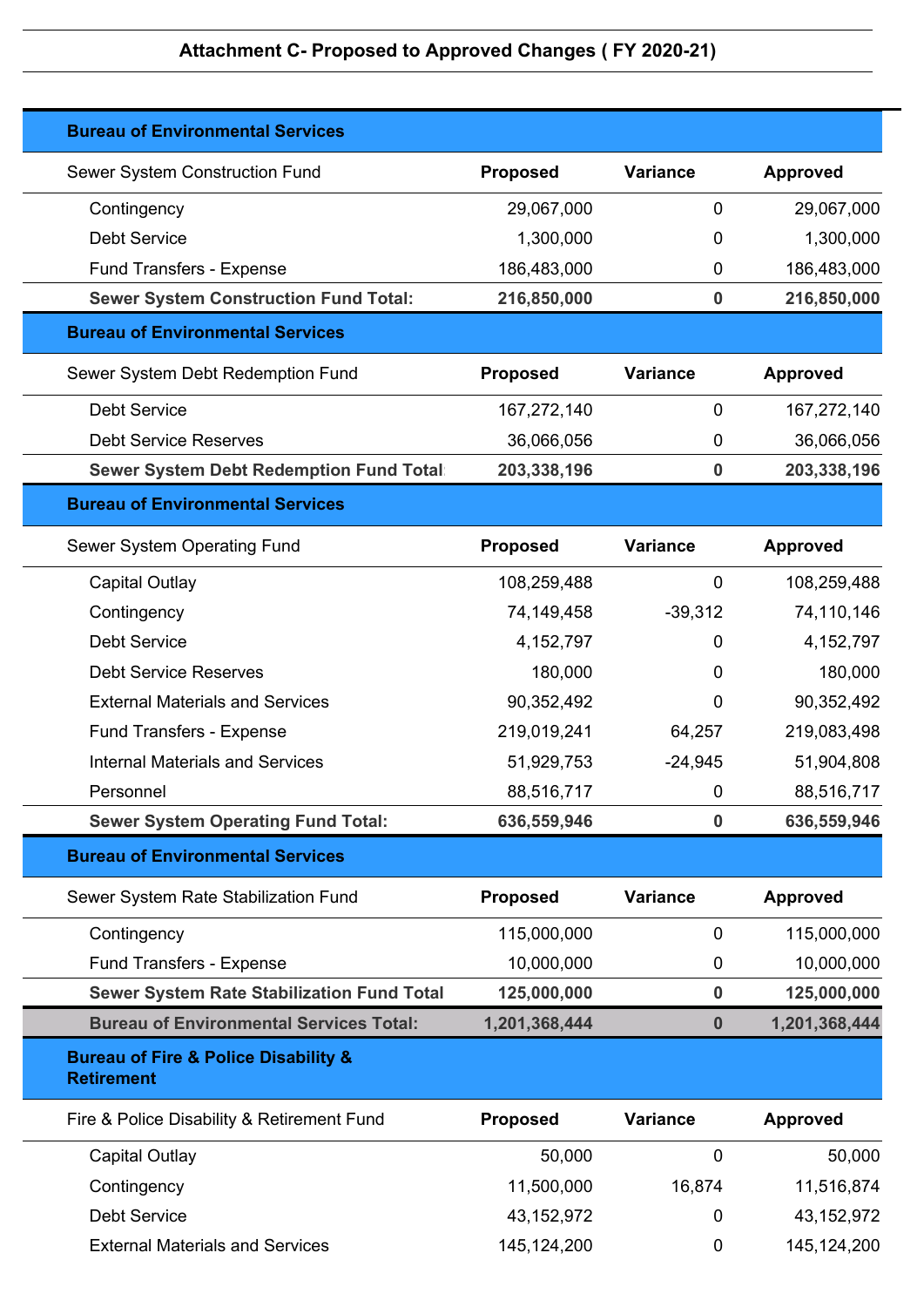| Fund Transfers - Expense                                                 | 891,094         | 1,334           | 892,428         |
|--------------------------------------------------------------------------|-----------------|-----------------|-----------------|
| <b>Internal Materials and Services</b>                                   | 25,519,535      | $-18,208$       | 25,501,327      |
| Personnel                                                                | 2,464,800       | 0               | 2,464,800       |
| Fire & Police Disability & Retirement Fund T                             | 228,702,601     | $\bf{0}$        | 228,702,601     |
| <b>Bureau of Fire &amp; Police Disability &amp;</b><br><b>Retirement</b> |                 |                 |                 |
| Fire & Police Disability & Retirement Res<br>Fund                        | <b>Proposed</b> | <b>Variance</b> | <b>Approved</b> |
| <b>Ending Fund Balance</b>                                               | 750,000         | 0               | 750,000         |
| Fund Transfers - Expense                                                 | 750,000         | 0               | 750,000         |
| Fire & Police Disability & Retirement Res Fu                             | 1,500,000       | $\bf{0}$        | 1,500,000       |
| Bureau of Fire & Police Disability & Retirem                             | 230,202,601     | 0               | 230,202,601     |
| <b>Bureau of Planning &amp; Sustainability</b>                           |                 |                 |                 |
| <b>Community Solar Fund</b>                                              | <b>Proposed</b> | <b>Variance</b> | <b>Approved</b> |
| <b>Ending Fund Balance</b>                                               | 103,599         | $\mathbf 0$     | 103,599         |
| <b>Community Solar Fund Total:</b>                                       | 103,599         | $\bf{0}$        | 103,599         |
| <b>Bureau of Planning &amp; Sustainability</b>                           |                 |                 |                 |
| <b>General Fund</b>                                                      | <b>Proposed</b> | <b>Variance</b> | <b>Approved</b> |
| <b>External Materials and Services</b>                                   | 750,660         | 146,000         | 896,660         |
| <b>Internal Materials and Services</b>                                   | 377,579         | 0               | 377,579         |
| Personnel                                                                | 9,206,785       | 0               | 9,206,785       |
| <b>General Fund Total:</b>                                               | 10,335,024      | 146,000         | 10,481,024      |
| <b>Bureau of Planning &amp; Sustainability</b>                           |                 |                 |                 |
| <b>Grants Fund</b>                                                       | <b>Proposed</b> | <b>Variance</b> | <b>Approved</b> |
| Contingency                                                              | 9,652           | $\mathbf 0$     | 9,652           |
| <b>External Materials and Services</b>                                   | 211,871         | 0               | 211,871         |
| Personnel                                                                | 1,081,245       | $\mathbf 0$     | 1,081,245       |
| <b>Grants Fund Total:</b>                                                | 1,302,768       | $\pmb{0}$       | 1,302,768       |
| <b>Bureau of Planning &amp; Sustainability</b>                           |                 |                 |                 |
| PDX Clean Energy Community Benefits<br>Fund                              | <b>Proposed</b> | <b>Variance</b> | <b>Approved</b> |
| Contingency                                                              | 30,025,329      | $\mathbf 0$     | 30,025,329      |
| <b>Ending Fund Balance</b>                                               | 44,000,000      | 0               | 44,000,000      |
| <b>External Materials and Services</b>                                   | 9,958,100       | 0               | 9,958,100       |
| <b>Internal Materials and Services</b>                                   | 2,455,402       | 0               | 2,455,402       |
| Personnel                                                                | 1,653,041       | 0               | 1,653,041       |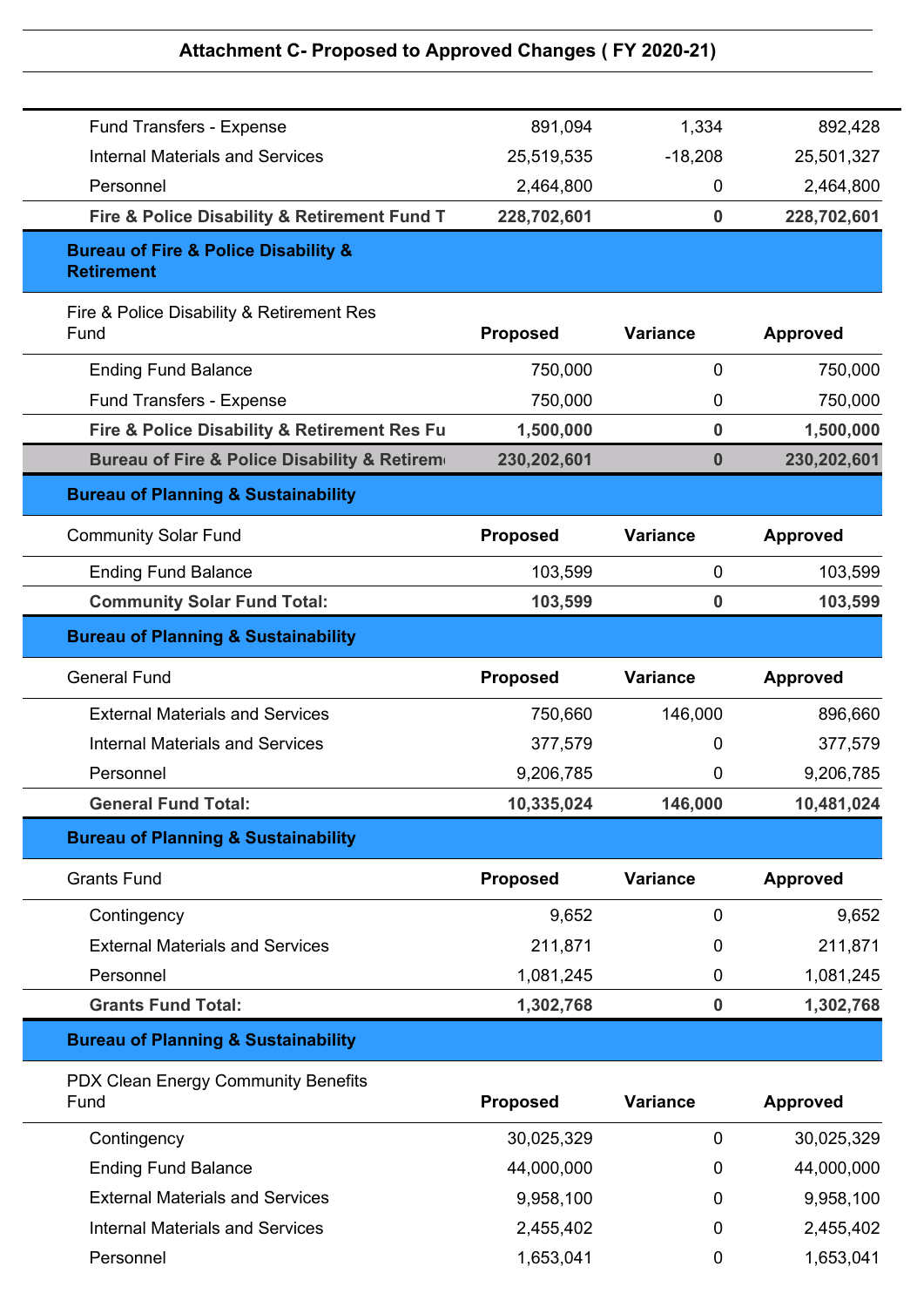| <b>PDX Clean Energy Community Benefits Fun</b>        | 88,091,872      | $\bf{0}$         | 88,091,872      |
|-------------------------------------------------------|-----------------|------------------|-----------------|
| <b>Bureau of Planning &amp; Sustainability</b>        |                 |                  |                 |
| Solid Waste Management Fund                           | <b>Proposed</b> | <b>Variance</b>  | <b>Approved</b> |
| Contingency                                           | 192,479         | $-1,696$         | 190,783         |
| <b>Debt Service</b>                                   | 79,889          | 0                | 79,889          |
| <b>Ending Fund Balance</b>                            | 5,425,243       | 0                | 5,425,243       |
| <b>External Materials and Services</b>                | 2,695,130       | 0                | 2,695,130       |
| Fund Transfers - Expense                              | 1,179,675       | 1,696            | 1,181,371       |
| <b>Internal Materials and Services</b>                | 1,787,028       | 0                | 1,787,028       |
| Personnel                                             | 2,707,979       | $\mathbf 0$      | 2,707,979       |
| <b>Solid Waste Management Fund Total:</b>             | 14,067,423      | 0                | 14,067,423      |
| <b>Bureau of Planning &amp; Sustainability Total:</b> | 113,900,686     | 146,000          | 114,046,686     |
| <b>City Budget Office</b>                             |                 |                  |                 |
| <b>General Fund</b>                                   | <b>Proposed</b> | Variance         | <b>Approved</b> |
| <b>External Materials and Services</b>                | 314,665         | $\mathbf 0$      | 314,665         |
| <b>Internal Materials and Services</b>                | 431,132         | 0                | 431,132         |
| Personnel                                             | 2,272,748       | $\mathbf 0$      | 2,272,748       |
| <b>General Fund Total:</b>                            | 3,018,545       | 0                | 3,018,545       |
| <b>City Budget Office</b>                             |                 |                  |                 |
| Recreational Marijuana Tax Fund                       | <b>Proposed</b> | <b>Variance</b>  | <b>Approved</b> |
| Personnel                                             | 10,000          | 0                | 10,000          |
| <b>Recreational Marijuana Tax Fund Total:</b>         | 10,000          | $\bf{0}$         | 10,000          |
| <b>City Budget Office Total:</b>                      | 3,028,545       | $\boldsymbol{0}$ | 3,028,545       |
| <b>Commissioner of Public Affairs</b>                 |                 |                  |                 |
| <b>Children's Investment Fund</b>                     | <b>Proposed</b> | <b>Variance</b>  | <b>Approved</b> |
| <b>Internal Materials and Services</b>                | 0               | 0                | $\mathbf 0$     |
| <b>Children's Investment Fund Total:</b>              | 0               | 0                | $\bf{0}$        |
| <b>Commissioner of Public Affairs</b>                 |                 |                  |                 |
| <b>General Fund</b>                                   | <b>Proposed</b> | <b>Variance</b>  | <b>Approved</b> |
| <b>External Materials and Services</b>                | 29,772          | 0                | 29,772          |
| <b>Internal Materials and Services</b>                | 292,049         | 0                | 292,049         |
| Personnel                                             | 1,003,373       | $-31,143$        | 972,230         |
| <b>General Fund Total:</b>                            | 1,325,194       | $-31,143$        | 1,294,051       |
| <b>Commissioner of Public Affairs Total:</b>          | 1,325,194       | $-31,143$        | 1,294,051       |
| <b>Commissioner of Public Safety</b>                  |                 |                  |                 |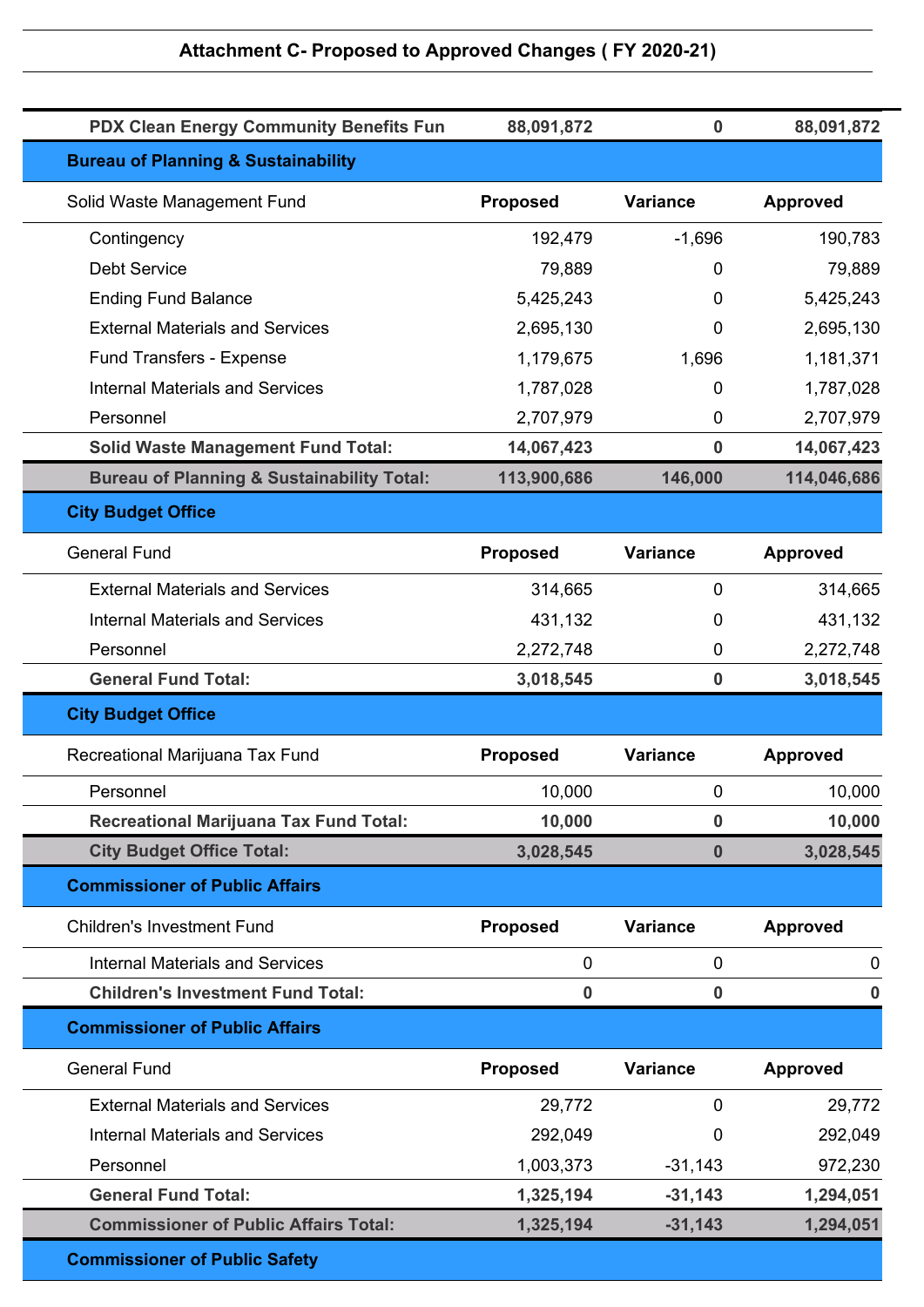| <b>General Fund</b>                               | <b>Proposed</b> | <b>Variance</b>  | <b>Approved</b> |
|---------------------------------------------------|-----------------|------------------|-----------------|
| <b>External Materials and Services</b>            | 51,609          | 0                | 51,609          |
| <b>Internal Materials and Services</b>            | 291,067         | 0                | 291,067         |
| Personnel                                         | 972,989         | $-21,614$        | 951,375         |
| <b>General Fund Total:</b>                        | 1,315,665       | $-21,614$        | 1,294,051       |
| <b>Commissioner of Public Safety Total:</b>       | 1,315,665       | $-21,614$        | 1,294,051       |
| <b>Commissioner of Public Utilities</b>           |                 |                  |                 |
| <b>General Fund</b>                               | <b>Proposed</b> | <b>Variance</b>  | <b>Approved</b> |
| <b>External Materials and Services</b>            | 41,912          | 0                | 41,912          |
| <b>Internal Materials and Services</b>            | 284,788         | 0                | 284,788         |
| Personnel                                         | 974,682         | $-7,331$         | 967,351         |
| <b>General Fund Total:</b>                        | 1,301,382       | $-7,331$         | 1,294,051       |
| <b>Commissioner of Public Utilities Total:</b>    | 1,301,382       | $-7,331$         | 1,294,051       |
| <b>Commissioner of Public Works</b>               |                 |                  |                 |
| <b>General Fund</b>                               | <b>Proposed</b> | <b>Variance</b>  | <b>Approved</b> |
| <b>External Materials and Services</b>            | 72,928          | 0                | 72,928          |
| <b>Internal Materials and Services</b>            | 272,688         | 0                | 272,688         |
| Personnel                                         | 968,103         | $-19,668$        | 948,435         |
| <b>General Fund Total:</b>                        | 1,313,719       | $-19,668$        | 1,294,051       |
| <b>Commissioner of Public Works Total:</b>        | 1,313,719       | $-19,668$        | 1,294,051       |
| <b>Fund &amp; Debt Management</b>                 |                 |                  |                 |
| 42nd Avenue NPI Debt Service Fund                 | <b>Proposed</b> | <b>Variance</b>  | <b>Approved</b> |
| <b>External Materials and Services</b>            | 100,500         | $\mathbf 0$      | 100,500         |
| 42nd Avenue NPI Debt Service Fund Total:          | 100,500         | $\boldsymbol{0}$ | 100,500         |
| <b>Fund &amp; Debt Management</b>                 |                 |                  |                 |
| 82nd Ave/Division NPI Debt Service Fund           | <b>Proposed</b> | <b>Variance</b>  | <b>Approved</b> |
| <b>External Materials and Services</b>            | 100,500         | 0                | 100,500         |
| 82nd Ave/Division NPI Debt Service Fund To        | 100,500         | $\bf{0}$         | 100,500         |
| <b>Fund &amp; Debt Management</b>                 |                 |                  |                 |
| Bonded Debt Interest and Sinking Fund             | Proposed        | <b>Variance</b>  | <b>Approved</b> |
| <b>Debt Service</b>                               | 22, 187, 738    | 5,140,000        | 27,327,738      |
| <b>Ending Fund Balance</b>                        | 300,000         | 0                | 300,000         |
| <b>Bonded Debt Interest and Sinking Fund Tota</b> | 22,487,738      | 5,140,000        | 27,627,738      |
|                                                   |                 |                  |                 |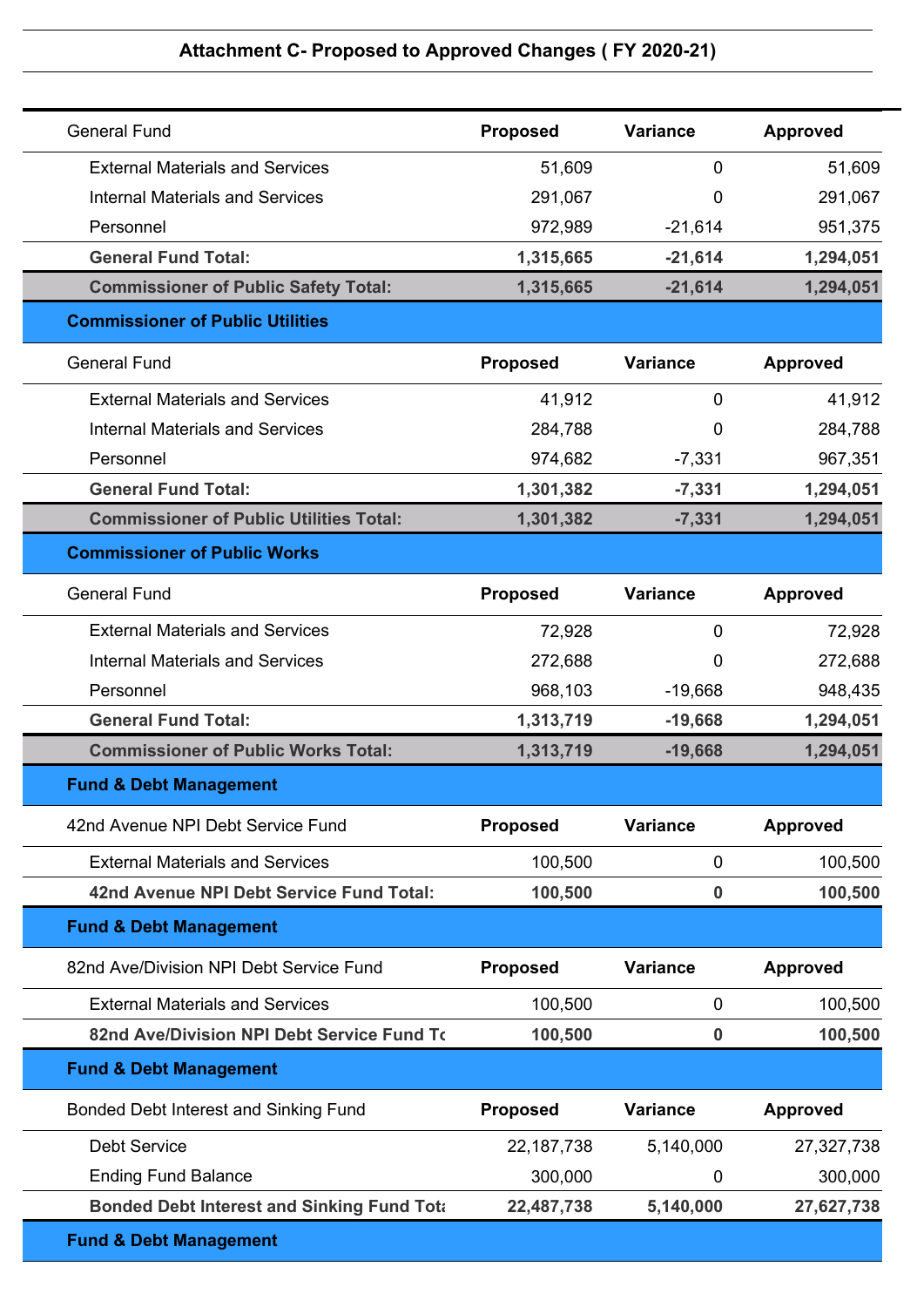| Central Eastside Ind. District Debt Service<br>Fund  | Proposed        | <b>Variance</b>  | <b>Approved</b> |
|------------------------------------------------------|-----------------|------------------|-----------------|
| <b>Debt Service</b>                                  | 9,527,450       | 0                | 9,527,450       |
| <b>Debt Service Reserves</b>                         | 2,405,863       | 0                | 2,405,863       |
| <b>Central Eastside Ind. District Debt Service F</b> | 11,933,313      | $\bf{0}$         | 11,933,313      |
| <b>Fund &amp; Debt Management</b>                    |                 |                  |                 |
| <b>Citywide Obligations Reserve Fund</b>             | <b>Proposed</b> | <b>Variance</b>  | <b>Approved</b> |
| Contingency                                          | 2,912,269       | $-2,570,805$     | 341,464         |
| <b>Fund Transfers - Expense</b>                      | 4,965,000       | 0                | 4,965,000       |
| <b>Citywide Obligations Reserve Fund Total:</b>      | 7,877,269       | $-2,570,805$     | 5,306,464       |
| <b>Fund &amp; Debt Management</b>                    |                 |                  |                 |
| <b>Convention Center Area Debt Service Fund</b>      | <b>Proposed</b> | <b>Variance</b>  | <b>Approved</b> |
| <b>Debt Service</b>                                  | 44,890,803      | $-41,000$        | 44,849,803      |
| <b>Debt Service Reserves</b>                         | 2,096,297       | 41,000           | 2,137,297       |
| <b>Convention Center Area Debt Service Fund</b>      | 46,987,100      | $\boldsymbol{0}$ | 46,987,100      |
| <b>Fund &amp; Debt Management</b>                    |                 |                  |                 |
| Cully Blvd. NPI Debt Service Fund                    | <b>Proposed</b> | <b>Variance</b>  | <b>Approved</b> |
| <b>External Materials and Services</b>               | 50,500          | 0                | 50,500          |
| <b>Cully Blvd. NPI Debt Service Fund Total:</b>      | 50,500          | 0                | 50,500          |
| <b>Fund &amp; Debt Management</b>                    |                 |                  |                 |
| Division-Midway NPI Debt Service Fund                | <b>Proposed</b> | Variance         | <b>Approved</b> |
| <b>External Materials and Services</b>               | 105,750         | 0                | 105,750         |
| Division-Midway NPI Debt Service Fund Tota           | 105,750         | $\bf{0}$         | 105,750         |
| <b>Fund &amp; Debt Management</b>                    |                 |                  |                 |
| Fire & Police Supplemental Retirement Res<br>Fund    | <b>Proposed</b> | <b>Variance</b>  | <b>Approved</b> |
| Contingency                                          | 1,000           | 0                | 1,000           |
| <b>Ending Fund Balance</b>                           | 11,830          | 0                | 11,830          |
| <b>External Materials and Services</b>               | 11,000          | 0                | 11,000          |
| <b>Fire &amp; Police Supplemental Retirement Res</b> | 23,830          | $\boldsymbol{0}$ | 23,830          |
| <b>Fund &amp; Debt Management</b>                    |                 |                  |                 |
| Gateway URA Debt Redemption Fund                     | Proposed        | <b>Variance</b>  | <b>Approved</b> |
| <b>Debt Service</b>                                  | 6,685,000       | 0                | 6,685,000       |
| <b>Gateway URA Debt Redemption Fund Total:</b>       | 6,685,000       | 0                | 6,685,000       |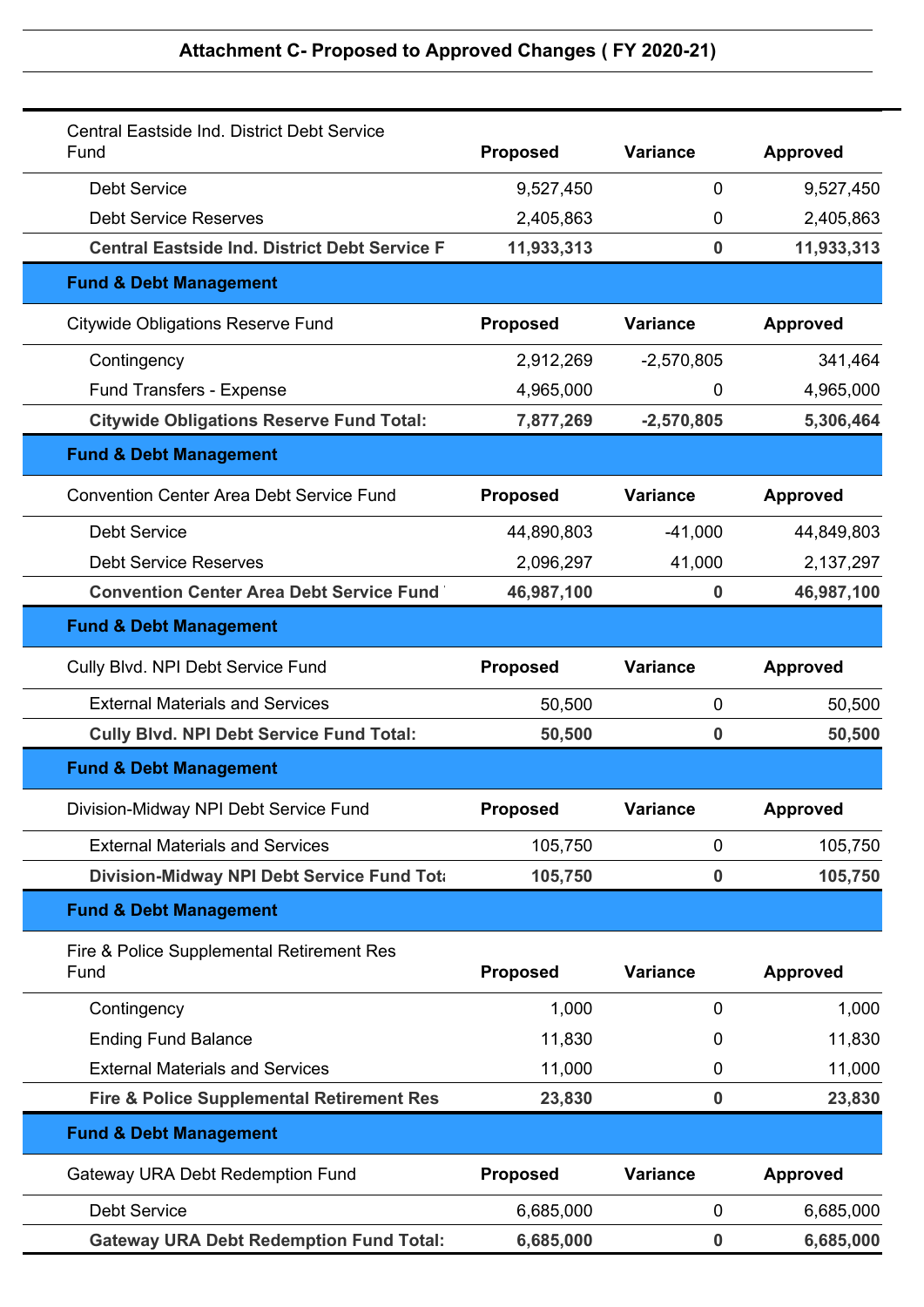| <b>Fund &amp; Debt Management</b>                   |                 |                  |                 |
|-----------------------------------------------------|-----------------|------------------|-----------------|
| <b>General Fund</b>                                 | <b>Proposed</b> | <b>Variance</b>  | <b>Approved</b> |
| Contingency                                         | 7,617,648       | 2,727,879        | 10,345,527      |
| <b>Debt Service</b>                                 | 11,833,205      | 0                | 11,833,205      |
| <b>Fund Transfers - Expense</b>                     | 50,452,822      | $-5,489,906$     | 44,962,916      |
| <b>General Fund Total:</b>                          | 69,903,675      | $-2,762,027$     | 67,141,648      |
| <b>Fund &amp; Debt Management</b>                   |                 |                  |                 |
| <b>General Reserve Fund</b>                         | <b>Proposed</b> | <b>Variance</b>  | <b>Approved</b> |
| Contingency                                         | 68,807,818      | $\mathbf 0$      | 68,807,818      |
| Fund Transfers - Expense                            | 4,335,000       | 0                | 4,335,000       |
| <b>General Reserve Fund Total:</b>                  | 73,142,818      | $\bf{0}$         | 73,142,818      |
| <b>Fund &amp; Debt Management</b>                   |                 |                  |                 |
| Governmental Bond Redemption Fund                   | <b>Proposed</b> | Variance         | <b>Approved</b> |
| <b>Debt Service</b>                                 | 2,463,419       | $\mathbf 0$      | 2,463,419       |
| <b>Governmental Bond Redemption Fund Total</b>      | 2,463,419       | 0                | 2,463,419       |
| <b>Fund &amp; Debt Management</b>                   |                 |                  |                 |
| Interstate Corridor Debt Service Fund               | <b>Proposed</b> | <b>Variance</b>  | <b>Approved</b> |
| <b>Debt Service</b>                                 | 59,988,652      | $\mathbf 0$      | 59,988,652      |
| <b>Debt Service Reserves</b>                        | 5,711,348       | 0                | 5,711,348       |
| <b>Interstate Corridor Debt Service Fund Total:</b> | 65,700,000      | $\bf{0}$         | 65,700,000      |
| <b>Fund &amp; Debt Management</b>                   |                 |                  |                 |
| Lents Town Center URA Debt Redemption<br>Fund       | <b>Proposed</b> | <b>Variance</b>  | <b>Approved</b> |
| <b>Debt Service</b>                                 | 29,700,000      | 0                | 29,700,000      |
| <b>Debt Service Reserves</b>                        | 0               | 0                | 0               |
| <b>External Materials and Services</b>              | 3,032,592       | 0                | 3,032,592       |
| <b>Lents Town Center URA Debt Redemption F</b>      | 32,732,592      | $\bf{0}$         | 32,732,592      |
| <b>Fund &amp; Debt Management</b>                   |                 |                  |                 |
| North Macadam URA Debt Redemption<br>Fund           | <b>Proposed</b> | <b>Variance</b>  | <b>Approved</b> |
| <b>Debt Service</b>                                 | 21,072,350      | $-238,147$       | 20,834,203      |
| <b>Debt Service Reserves</b>                        | 4,965,650       | $-4,727,503$     | 238,147         |
| <b>External Materials and Services</b>              | $\mathbf 0$     | 4,965,650        | 4,965,650       |
| North Macadam URA Debt Redemption Fund              | 26,038,000      | $\boldsymbol{0}$ | 26,038,000      |
| <b>Fund &amp; Debt Management</b>                   |                 |                  |                 |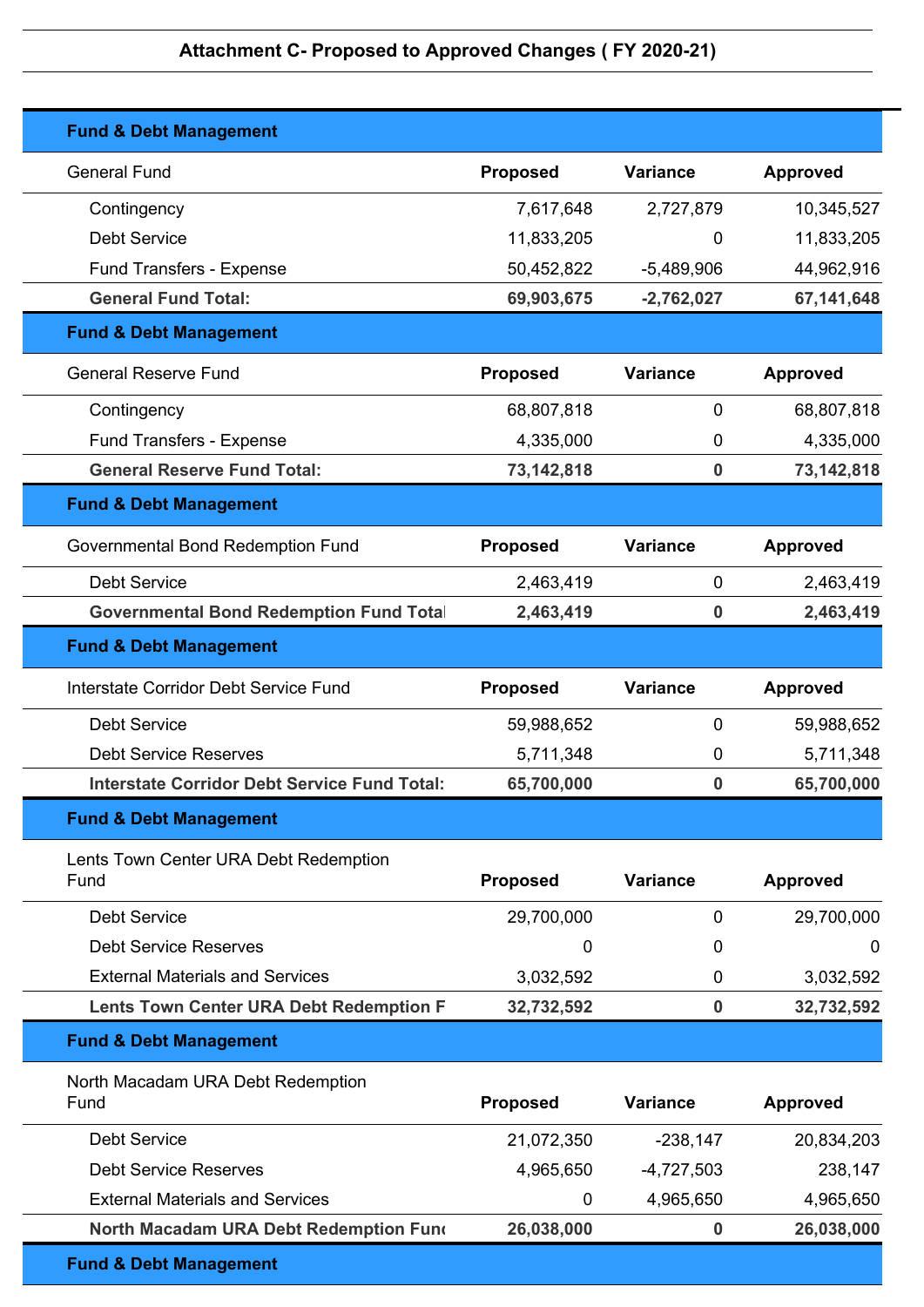| Parkrose NPI Debt Service Fund                   | <b>Proposed</b> | <b>Variance</b>  | <b>Approved</b> |
|--------------------------------------------------|-----------------|------------------|-----------------|
| <b>External Materials and Services</b>           | 105,750         | $\mathbf 0$      | 105,750         |
| <b>Parkrose NPI Debt Service Fund Total:</b>     | 105,750         | $\bf{0}$         | 105,750         |
| <b>Fund &amp; Debt Management</b>                |                 |                  |                 |
| Pension Debt Redemption Fund                     | <b>Proposed</b> | <b>Variance</b>  | <b>Approved</b> |
| <b>Debt Service</b>                              | 6,092,870       | 0                | 6,092,870       |
| <b>Debt Service Reserves</b>                     | 750,000         | 0                | 750,000         |
| <b>Pension Debt Redemption Fund Total:</b>       | 6,842,870       | $\boldsymbol{0}$ | 6,842,870       |
| <b>Fund &amp; Debt Management</b>                |                 |                  |                 |
| Recreational Marijuana Tax Fund                  | <b>Proposed</b> | <b>Variance</b>  | <b>Approved</b> |
| Contingency                                      | 1,136,590       | $\mathbf 0$      | 1,136,590       |
| <b>Recreational Marijuana Tax Fund Total:</b>    | 1,136,590       | $\bf{0}$         | 1,136,590       |
| <b>Fund &amp; Debt Management</b>                |                 |                  |                 |
| River District URA Debt Redemption Fund          | Proposed        | <b>Variance</b>  | <b>Approved</b> |
| <b>Debt Service</b>                              | 53,706,142      | $\mathbf 0$      | 53,706,142      |
| <b>Debt Service Reserves</b>                     | 15,618,858      | 0                | 15,618,858      |
| <b>River District URA Debt Redemption Fund T</b> | 69,325,000      | $\bf{0}$         | 69,325,000      |
| <b>Fund &amp; Debt Management</b>                |                 |                  |                 |
| Rosewood NPI Debt Service Fund                   | <b>Proposed</b> | <b>Variance</b>  | <b>Approved</b> |
| <b>External Materials and Services</b>           | 100,500         | 0                | 100,500         |
| <b>Rosewood NPI Debt Service Fund Total:</b>     | 100,500         | $\boldsymbol{0}$ | 100,500         |
| <b>Fund &amp; Debt Management</b>                |                 |                  |                 |
| South Park Blocks Redemption Fund                | <b>Proposed</b> | <b>Variance</b>  | <b>Approved</b> |
| <b>Debt Service</b>                              | 5,102,249       | $\mathbf 0$      | 5,102,249       |
| <b>Debt Service Reserves</b>                     | 2,980,000       | 0                | 2,980,000       |
| <b>South Park Blocks Redemption Fund Total:</b>  | 8,082,249       | $\boldsymbol{0}$ | 8,082,249       |
| <b>Fund &amp; Debt Management</b>                |                 |                  |                 |
| Special Finance and Resource Fund                | <b>Proposed</b> | <b>Variance</b>  | <b>Approved</b> |
| <b>Debt Service</b>                              | 155,000         | 0                | 155,000         |
| <b>External Materials and Services</b>           | 100,452,990     | $\mathbf 0$      | 100,452,990     |
| <b>Special Finance and Resource Fund Total:</b>  | 100,607,990     | $\bf{0}$         | 100,607,990     |
| <b>Fund &amp; Debt Management</b>                |                 |                  |                 |
| Special Projects Debt Service Fund               | <b>Proposed</b> | <b>Variance</b>  | <b>Approved</b> |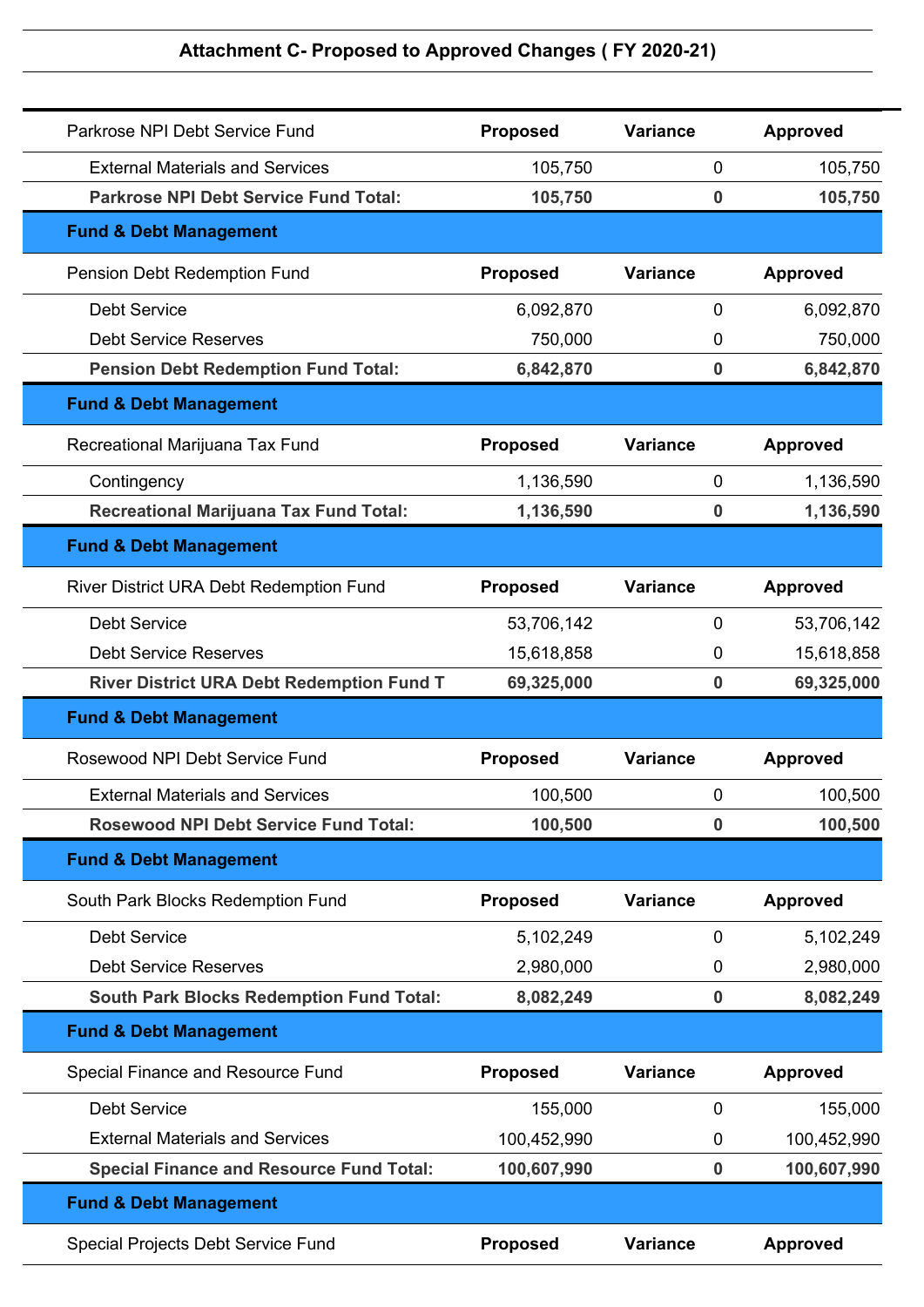| <b>Debt Service</b>                               | 8,614,040       | $-27,567$        | 8,586,473       |
|---------------------------------------------------|-----------------|------------------|-----------------|
| <b>Debt Service Reserves</b>                      | $\Omega$        | 27,567           | 27,567          |
| <b>Special Projects Debt Service Fund Total:</b>  | 8,614,040       | $\bf{0}$         | 8,614,040       |
| <b>Fund &amp; Debt Management</b>                 |                 |                  |                 |
| Waterfront Renewal Bond Sinking Fund              | <b>Proposed</b> | <b>Variance</b>  | <b>Approved</b> |
| <b>Debt Service</b>                               | 6,945,585       | $\mathbf 0$      | 6,945,585       |
| <b>Debt Service Reserves</b>                      | 8,095,000       | 0                | 8,095,000       |
| <b>Waterfront Renewal Bond Sinking Fund Total</b> | 15,040,585      | 0                | 15,040,585      |
| <b>Fund &amp; Debt Management Total:</b>          | 576, 187, 578   | $-192,832$       | 575,994,746     |
| <b>Office for Community Technology</b>            |                 |                  |                 |
| <b>General Fund</b>                               | <b>Proposed</b> | <b>Variance</b>  | <b>Approved</b> |
| <b>External Materials and Services</b>            | 1,464,022       | 0                | 1,464,022       |
| <b>Internal Materials and Services</b>            | 195,307         | 0                | 195,307         |
| Personnel                                         | 1,752,280       | $\mathbf 0$      | 1,752,280       |
| <b>General Fund Total:</b>                        | 3,411,609       | $\bf{0}$         | 3,411,609       |
| <b>Office for Community Technology Total:</b>     | 3,411,609       | $\boldsymbol{0}$ | 3,411,609       |
| <b>Office of Community and Civic Life</b>         |                 |                  |                 |
|                                                   |                 |                  |                 |
| <b>Cannabis Licensing Fund</b>                    | <b>Proposed</b> | <b>Variance</b>  | <b>Approved</b> |
| <b>External Materials and Services</b>            | 58,630          | $-158$           | 58,472          |
| <b>Fund Transfers - Expense</b>                   | 16,272          | 158              | 16,430          |
| <b>Internal Materials and Services</b>            | 193,836         | 0                | 193,836         |
| Personnel                                         | 1,275,086       | $\pmb{0}$        | 1,275,086       |
| <b>Cannabis Licensing Fund Total:</b>             | 1,543,824       | $\pmb{0}$        | 1,543,824       |
| <b>Office of Community and Civic Life</b>         |                 |                  |                 |
| <b>General Fund</b>                               | <b>Proposed</b> | <b>Variance</b>  | <b>Approved</b> |
| <b>External Materials and Services</b>            | 4,327,926       | $-200,000$       | 4,127,926       |
| <b>Internal Materials and Services</b>            | 725,049         | 0                | 725,049         |
| Personnel                                         | 5,272,901       | 12,552           | 5,285,453       |
| <b>General Fund Total:</b>                        | 10,325,876      | $-187,448$       | 10,138,428      |
| <b>Office of Community and Civic Life</b>         |                 |                  |                 |
| Recreational Marijuana Tax Fund                   | <b>Proposed</b> | <b>Variance</b>  | <b>Approved</b> |
| <b>External Materials and Services</b>            | $\mathbf 0$     | 547,000          | 547,000         |
| <b>Recreational Marijuana Tax Fund Total:</b>     | $\bf{0}$        | 547,000          | 547,000         |
| <b>Office of Community and Civic Life Total:</b>  | 11,869,700      | 359,552          | 12,229,252      |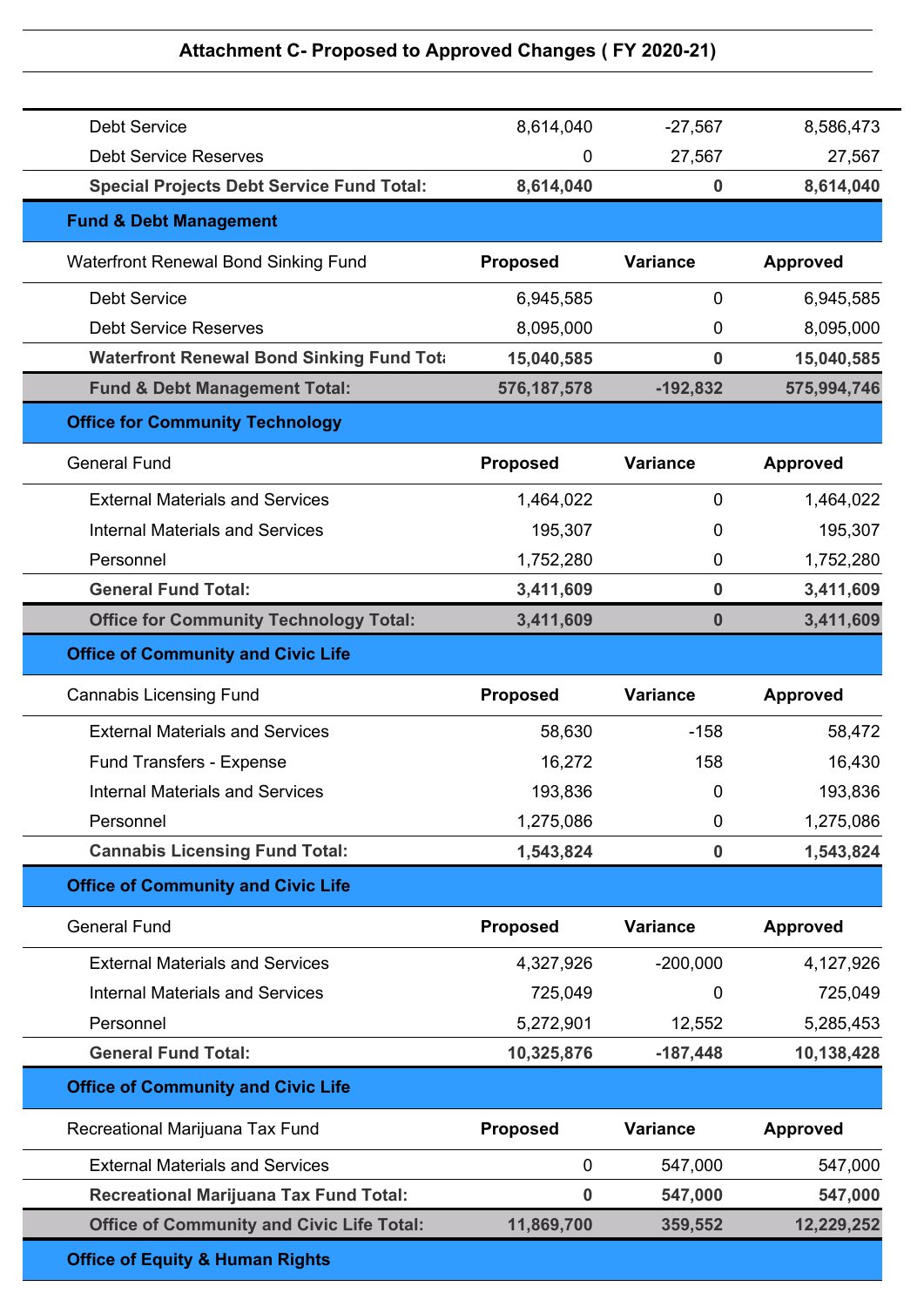| <b>General Fund</b>                                  | <b>Proposed</b> | <b>Variance</b>  | <b>Approved</b> |
|------------------------------------------------------|-----------------|------------------|-----------------|
| <b>External Materials and Services</b>               | 84,726          | 4,239            | 88,965          |
| <b>Internal Materials and Services</b>               | 206,289         | 43,739           | 250,028         |
| Personnel                                            | 1,768,411       | 136,977          | 1,905,388       |
| <b>General Fund Total:</b>                           | 2,059,426       | 184,955          | 2,244,381       |
| <b>Office of Equity &amp; Human Rights Total:</b>    | 2,059,426       | 184,955          | 2,244,381       |
| <b>Office of Government Relations</b>                |                 |                  |                 |
| <b>General Fund</b>                                  | <b>Proposed</b> | <b>Variance</b>  | <b>Approved</b> |
| <b>External Materials and Services</b>               | 366,240         | $\mathbf 0$      | 366,240         |
| <b>Internal Materials and Services</b>               | 260,645         | 0                | 260,645         |
| Personnel                                            | 1,531,082       | $\mathbf 0$      | 1,531,082       |
| <b>General Fund Total:</b>                           | 2,157,967       | $\bf{0}$         | 2,157,967       |
| <b>Office of Government Relations Total:</b>         | 2,157,967       | $\boldsymbol{0}$ | 2,157,967       |
| <b>Office of Management &amp; Finance</b>            |                 |                  |                 |
| <b>Arts Education &amp; Access Fund</b>              | <b>Proposed</b> | <b>Variance</b>  | <b>Approved</b> |
| Contingency                                          | 8,229,816       | 0                | 8,229,816       |
| <b>External Materials and Services</b>               | 13,200,000      | 0                | 13,200,000      |
| Fund Transfers - Expense                             | 25,000          | 0                | 25,000          |
| <b>Internal Materials and Services</b>               | 1,400,000       | 0                | 1,400,000       |
| <b>Arts Education &amp; Access Fund Total:</b>       | 22,854,816      | $\bf{0}$         | 22,854,816      |
| <b>Office of Management &amp; Finance</b>            |                 |                  |                 |
| <b>Assessment Collection Fund</b>                    | <b>Proposed</b> | <b>Variance</b>  | <b>Approved</b> |
| Contingency                                          | 84,850          | $\mathbf 0$      | 84,850          |
| <b>Assessment Collection Fund Total:</b>             | 84,850          | $\bf{0}$         | 84,850          |
| <b>Office of Management &amp; Finance</b>            |                 |                  |                 |
| Bancroft Bond Interest and Sinking Fund              | <b>Proposed</b> | <b>Variance</b>  | <b>Approved</b> |
| <b>Debt Service</b>                                  | 7,000,000       | 0                | 7,000,000       |
| <b>Debt Service Reserves</b>                         | 10,065,550      | 0                | 10,065,550      |
| Fund Transfers - Expense                             | 4,334,450       | 0                | 4,334,450       |
| <b>Bancroft Bond Interest and Sinking Fund To</b>    | 21,400,000      | $\bf{0}$         | 21,400,000      |
| <b>Office of Management &amp; Finance</b>            |                 |                  |                 |
| <b>BFRES Facilities GO Bond Construction</b><br>Fund | <b>Proposed</b> | <b>Variance</b>  | <b>Approved</b> |
| Fund Transfers - Expense                             | 1,672           | 21               | 1,693           |
| <b>BFRES Facilities GO Bond Construction Full</b>    | 1,672           | 21               | 1,693           |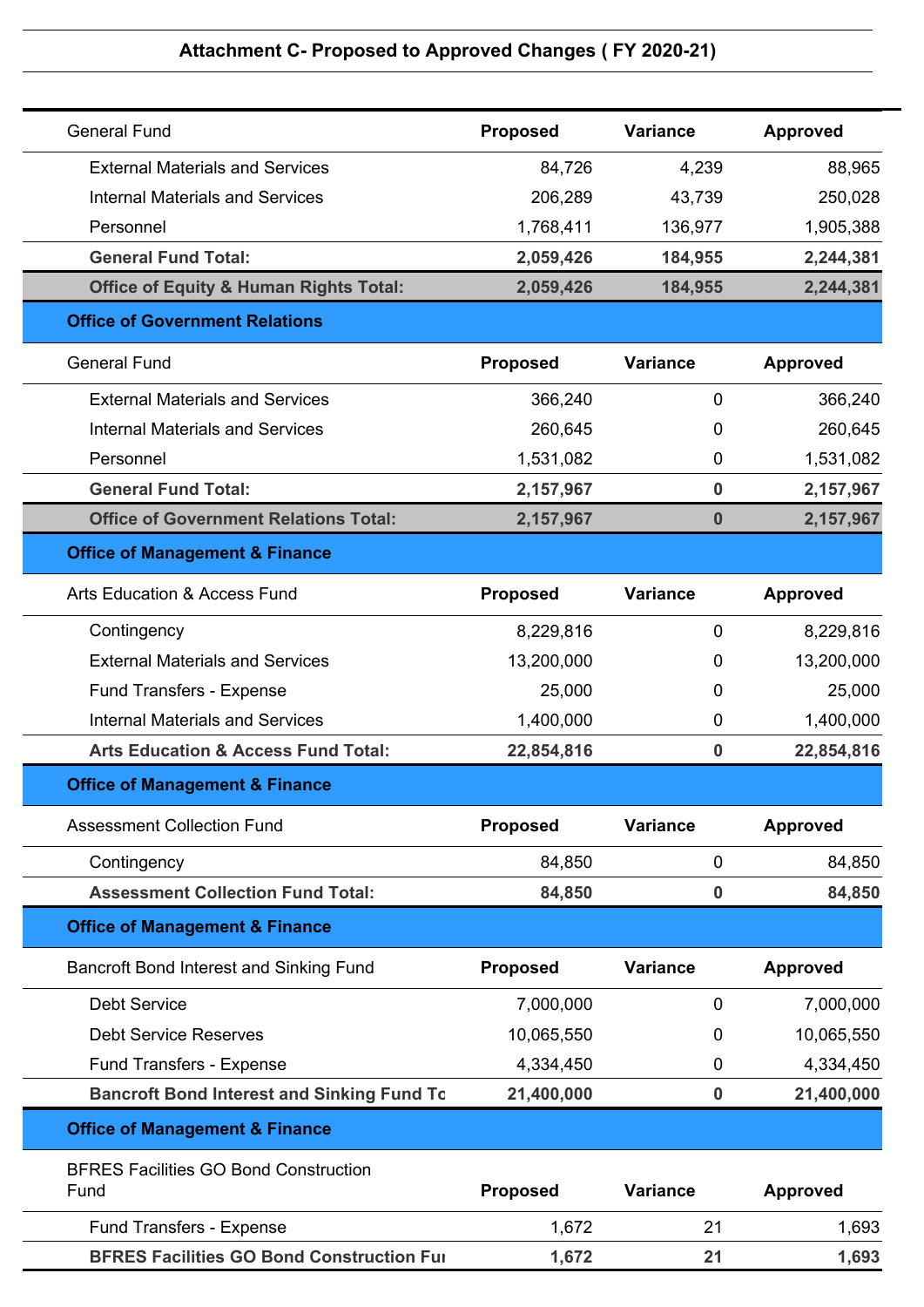| <b>Office of Management &amp; Finance</b>        |                 |                 |                 |
|--------------------------------------------------|-----------------|-----------------|-----------------|
| <b>CityFleet Operating Fund</b>                  | <b>Proposed</b> | <b>Variance</b> | <b>Approved</b> |
| <b>Capital Outlay</b>                            | 16,734,094      | 83,000          | 16,817,094      |
| Contingency                                      | 20,363,964      | $-11,205$       | 20,352,759      |
| <b>Debt Service</b>                              | 610,293         | 0               | 610,293         |
| <b>External Materials and Services</b>           | 15,903,904      | 0               | 15,903,904      |
| Fund Transfers - Expense                         | 1,201,770       | 11,205          | 1,212,975       |
| <b>Internal Materials and Services</b>           | 2,693,647       | 0               | 2,693,647       |
| Personnel                                        | 9,725,183       | 0               | 9,725,183       |
| <b>CityFleet Operating Fund Total:</b>           | 67,232,855      | 83,000          | 67,315,855      |
| <b>Office of Management &amp; Finance</b>        |                 |                 |                 |
| <b>Citywide Obligations Reserve Fund</b>         | <b>Proposed</b> | <b>Variance</b> | <b>Approved</b> |
| <b>External Materials and Services</b>           | 0               | 1,274,767       | 1,274,767       |
| <b>Internal Materials and Services</b>           | 0               | 0               | 0               |
| <b>Citywide Obligations Reserve Fund Total:</b>  | $\mathbf 0$     | 1,274,767       | 1,274,767       |
| <b>Office of Management &amp; Finance</b>        |                 |                 |                 |
| <b>Convention and Tourism Fund</b>               | <b>Proposed</b> | <b>Variance</b> | <b>Approved</b> |
| <b>External Materials and Services</b>           | 23,761,420      | 0               | 23,761,420      |
| Fund Transfers - Expense                         | 25,000          | 0               | 25,000          |
| <b>Internal Materials and Services</b>           | 713,580         | 0               | 713,580         |
| <b>Convention and Tourism Fund Total:</b>        | 24,500,000      | 0               | 24,500,000      |
| <b>Office of Management &amp; Finance</b>        |                 |                 |                 |
| <b>Facilities Services Operating Fund</b>        | <b>Proposed</b> | <b>Variance</b> | <b>Approved</b> |
| Capital Outlay                                   | 7,079,389       | $\mathbf 0$     | 7,079,389       |
| Contingency                                      | 41,052,342      | $-13,684$       | 41,038,658      |
| <b>Debt Service</b>                              | 13,822,423      | 0               | 13,822,423      |
| <b>External Materials and Services</b>           | 27,392,532      | 0               | 27,392,532      |
| Fund Transfers - Expense                         | 2,034,337       | 19,741          | 2,054,078       |
| <b>Internal Materials and Services</b>           | 10,256,695      | $-2,430,515$    | 7,826,180       |
| Personnel                                        | 6,415,148       | $-5,875$        | 6,409,273       |
| <b>Facilities Services Operating Fund Total:</b> | 108,052,866     | $-2,430,333$    | 105,622,533     |
| <b>Office of Management &amp; Finance</b>        |                 |                 |                 |
| <b>General Fund</b>                              | <b>Proposed</b> | <b>Variance</b> | <b>Approved</b> |
| <b>Capital Outlay</b>                            | 0               | 0               | $\mathbf 0$     |
| <b>Debt Service</b>                              | 50,000          | 0               | 50,000          |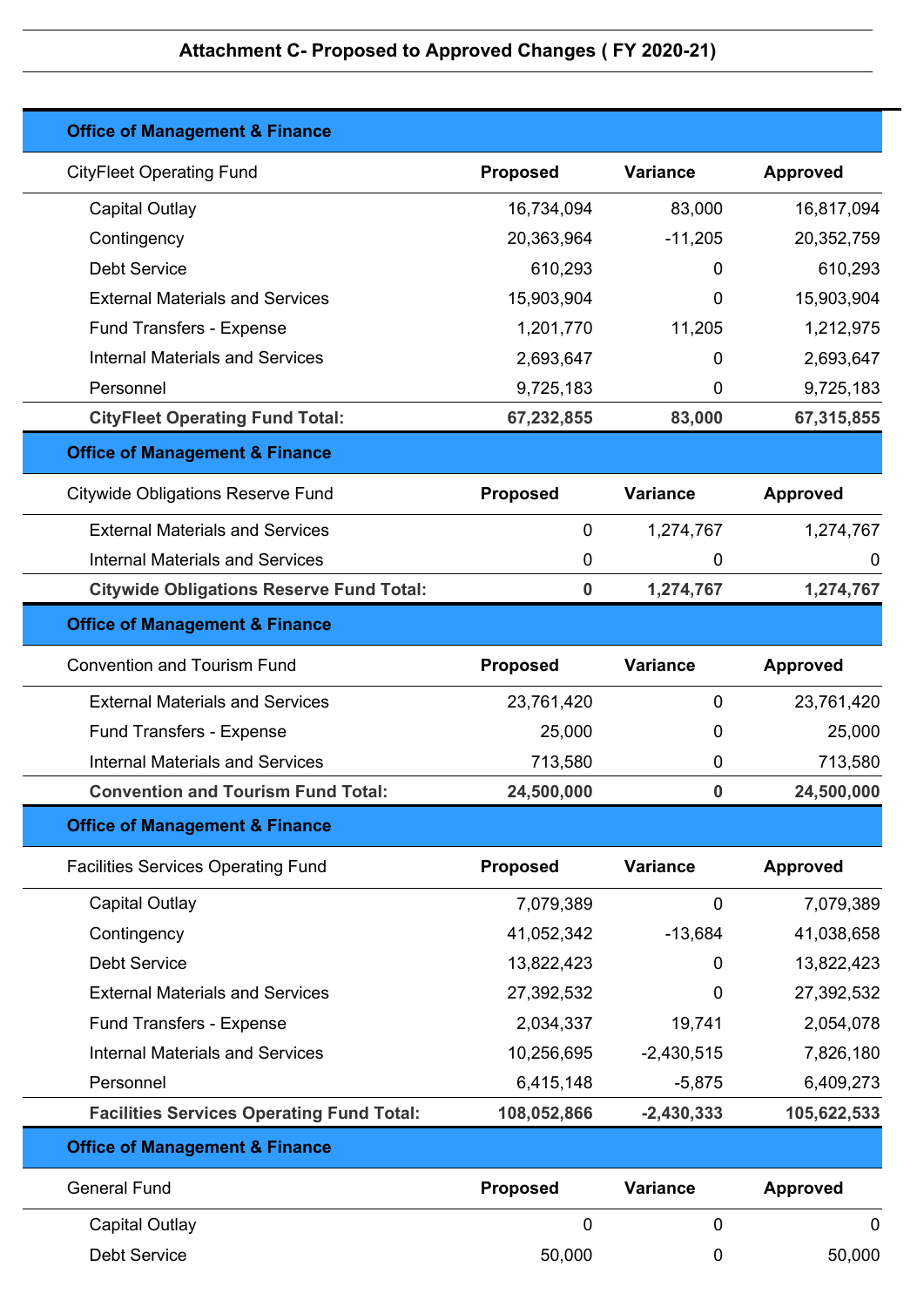| <b>External Materials and Services</b>           | 15,983,986      | $-1,152,607$    | 14,831,379      |
|--------------------------------------------------|-----------------|-----------------|-----------------|
| <b>Fund Transfers - Expense</b>                  | 275,669         | 0               | 275,669         |
| <b>Internal Materials and Services</b>           | 8,169,618       | $-4,613$        | 8,165,005       |
| Personnel                                        | 40,192,389      | $-230,348$      | 39,962,041      |
| <b>General Fund Total:</b>                       | 64,671,662      | $-1,387,568$    | 63,284,094      |
| <b>Office of Management &amp; Finance</b>        |                 |                 |                 |
| <b>Grants Fund</b>                               | <b>Proposed</b> | <b>Variance</b> | <b>Approved</b> |
| <b>Debt Service</b>                              | $\overline{0}$  | 17,000,000      | 17,000,000      |
| <b>Grants Fund Total:</b>                        | $\bf{0}$        | 17,000,000      | 17,000,000      |
| <b>Office of Management &amp; Finance</b>        |                 |                 |                 |
| Health Insurance Operating Fund                  | <b>Proposed</b> | <b>Variance</b> | <b>Approved</b> |
| Contingency                                      | 18,828,218      | 10,827          | 18,839,045      |
| <b>Debt Service</b>                              | 47,486          | 0               | 47,486          |
| <b>External Materials and Services</b>           | 114,427,679     | 0               | 114,427,679     |
| <b>Fund Transfers - Expense</b>                  | 287,066         | 2,841           | 289,907         |
| <b>Internal Materials and Services</b>           | 712,124         | $-13,668$       | 698,456         |
| Personnel                                        | 2,423,583       | 0               | 2,423,583       |
| <b>Health Insurance Operating Fund Total:</b>    | 136,726,156     | $\bf{0}$        | 136,726,156     |
| <b>Office of Management &amp; Finance</b>        |                 |                 |                 |
| Insurance and Claims Operating Fund              | <b>Proposed</b> | <b>Variance</b> | <b>Approved</b> |
| Contingency                                      | 34,236,238      | 170,445         | 34,406,683      |
| <b>Debt Service</b>                              | 112,219         | 0               | 112,219         |
| <b>External Materials and Services</b>           | 7,293,342       | 0               | 7,293,342       |
| Fund Transfers - Expense                         | 206,653         | 1,908           | 208,561         |
| <b>Internal Materials and Services</b>           | 3,381,235       | $-172,353$      | 3,208,882       |
| Personnel                                        | 1,508,466       | $\mathbf 0$     | 1,508,466       |
| <b>Insurance and Claims Operating Fund Total</b> | 46,738,153      | $\pmb{0}$       | 46,738,153      |
| <b>Office of Management &amp; Finance</b>        |                 |                 |                 |
| <b>Local Improvement District Fund</b>           | <b>Proposed</b> | <b>Variance</b> | <b>Approved</b> |
| Contingency                                      | 2,614,685       | 9,103           | 2,623,788       |
| <b>Debt Service</b>                              | 567,050         | 0               | 567,050         |
| <b>External Materials and Services</b>           | 19,222          | 0               | 19,222          |
| Fund Transfers - Expense                         | 9,385,223       | 1               | 9,385,224       |
| <b>Internal Materials and Services</b>           | 1,765,784       | $-9,104$        | 1,756,680       |
|                                                  |                 |                 |                 |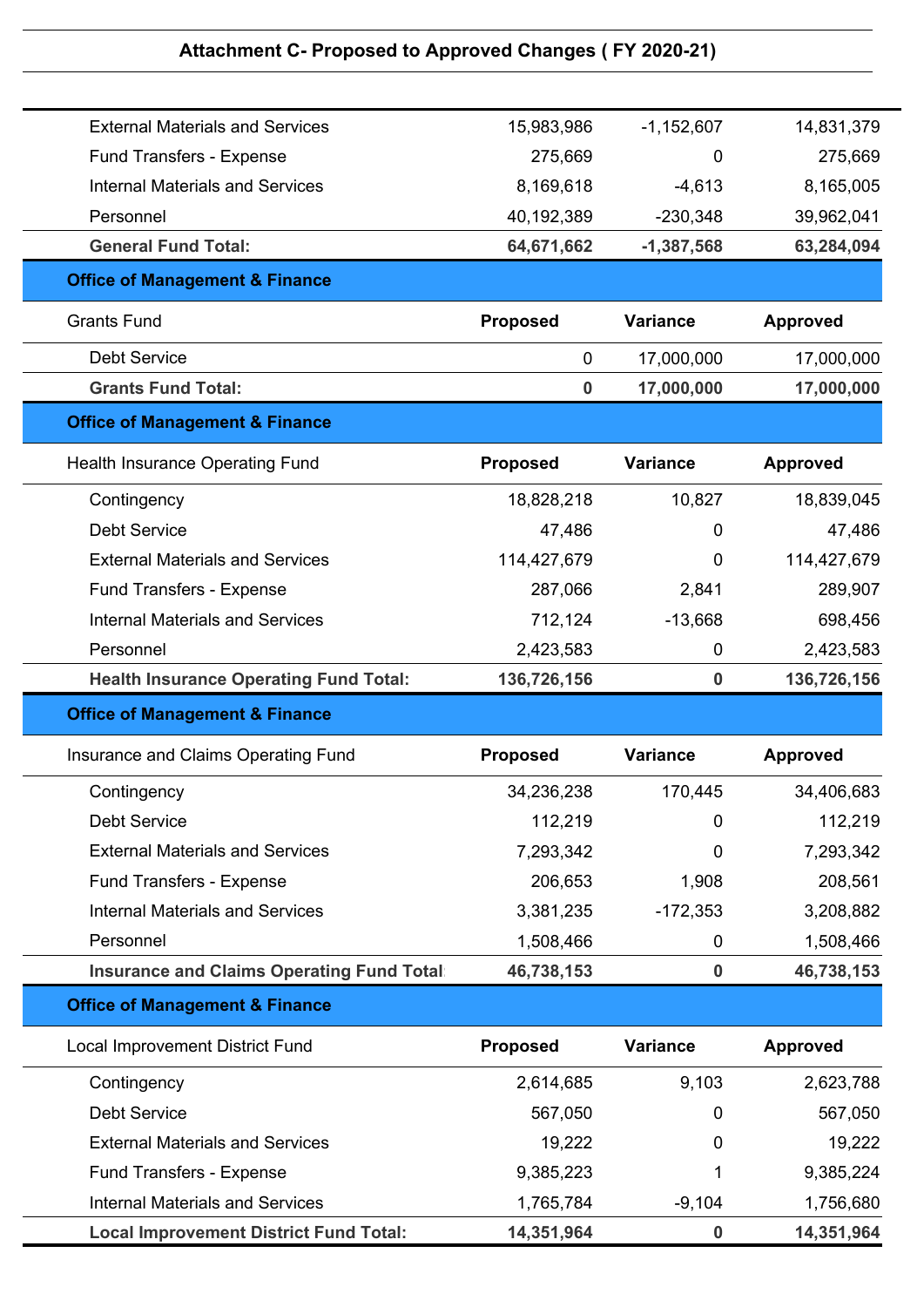| <b>Office of Management &amp; Finance</b>                     |                 |                  |                 |
|---------------------------------------------------------------|-----------------|------------------|-----------------|
| Portland Police Assoc Health Insurnc Fund                     | <b>Proposed</b> | <b>Variance</b>  | <b>Approved</b> |
| Contingency                                                   | 11,397,532      | 0                | 11,397,532      |
| <b>External Materials and Services</b>                        | 17,642,474      | 0                | 17,642,474      |
| <b>Portland Police Assoc Health Insurnc Fund</b>              | 29,040,006      | $\boldsymbol{0}$ | 29,040,006      |
| <b>Office of Management &amp; Finance</b>                     |                 |                  |                 |
| <b>Printing &amp; Distribution Services Operating</b><br>Fund | <b>Proposed</b> | Variance         | <b>Approved</b> |
| Capital Outlay                                                | 325,000         | 0                | 325,000         |
| Contingency                                                   | 1,378,715       | $-2,505$         | 1,376,210       |
| <b>Debt Service</b>                                           | 203,654         | 0                | 203,654         |
| <b>External Materials and Services</b>                        | 4,100,536       | 0                | 4,100,536       |
| <b>Fund Transfers - Expense</b>                               | 279,988         | 2,505            | 282,493         |
| <b>Internal Materials and Services</b>                        | 1,045,805       | 0                | 1,045,805       |
| Personnel                                                     | 2,022,400       | 0                | 2,022,400       |
| <b>Printing &amp; Distribution Services Operating F</b>       | 9,356,098       | 0                | 9,356,098       |
| <b>Office of Management &amp; Finance</b>                     |                 |                  |                 |
| Property Management License Fund                              | <b>Proposed</b> | <b>Variance</b>  | <b>Approved</b> |
| <b>External Materials and Services</b>                        | 7,465,539       | 0                | 7,465,539       |
| <b>Fund Transfers - Expense</b>                               | 25,000          | 0                | 25,000          |
| <b>Internal Materials and Services</b>                        | 180,461         | 0                | 180,461         |
| <b>Property Management License Fund Total:</b>                | 7,671,000       | 0                | 7,671,000       |
| <b>Office of Management &amp; Finance</b>                     |                 |                  |                 |
| Spectator Venues & Visitor Activities Fund                    | <b>Proposed</b> | <b>Variance</b>  | <b>Approved</b> |
| <b>Capital Outlay</b>                                         | 2,120,000       | $\mathbf 0$      | 2,120,000       |
| Contingency                                                   | 12,800,584      | $-1,968$         | 12,798,616      |
| <b>Debt Service</b>                                           | 3,442,347       | 0                | 3,442,347       |
| <b>External Materials and Services</b>                        | 3,978,819       | 0                | 3,978,819       |
| <b>Fund Transfers - Expense</b>                               | 221,306         | 1,968            | 223,274         |
| <b>Internal Materials and Services</b>                        | 508,670         | 0                | 508,670         |
| Personnel                                                     | 465,707         | 0                | 465,707         |
| Spectator Venues & Visitor Activities Fund 1                  | 23,537,433      | $\boldsymbol{0}$ | 23,537,433      |
| <b>Office of Management &amp; Finance</b>                     |                 |                  |                 |
| <b>Technology Services Fund</b>                               | <b>Proposed</b> | <b>Variance</b>  | <b>Approved</b> |
| <b>Capital Outlay</b>                                         | 4,759,573       | 0                | 4,759,573       |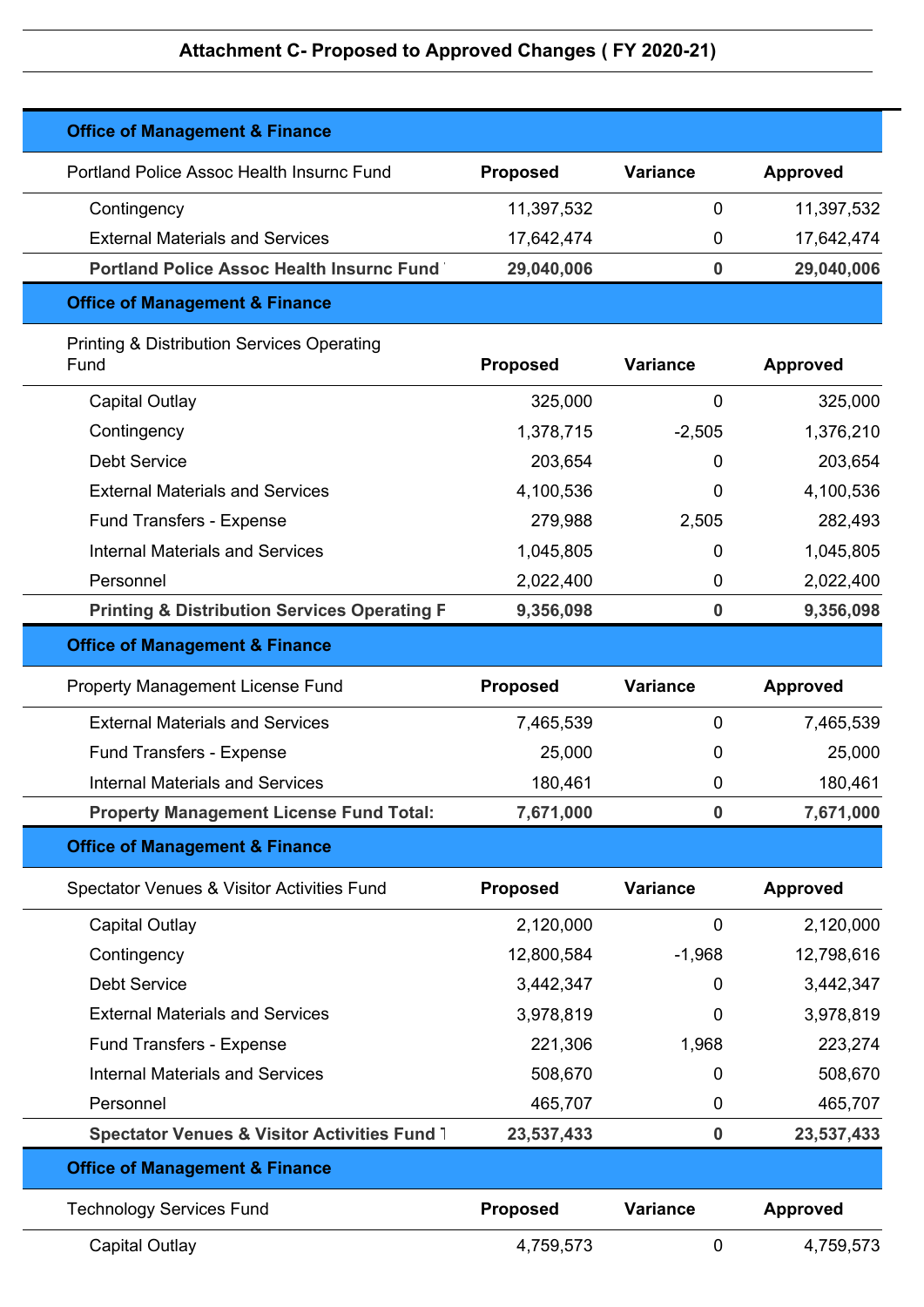| <b>Technology Services Fund Total:</b> | 96,138,304 | 2,048,398  | 98,186,702   |
|----------------------------------------|------------|------------|--------------|
| Personnel                              | 38,487,743 | $-145,498$ | 38, 342, 245 |
| <b>Internal Materials and Services</b> | 5,618,999  | 0          | 5,618,999    |
| <b>Fund Transfers - Expense</b>        | 2,402,274  | 23,204     | 2,425,478    |
| <b>External Materials and Services</b> | 26,705,283 | 2,210,228  | 28,915,511   |
| Debt Service                           | 714,258    | 0          | 714,258      |
| Contingency                            | 17,450,174 | $-39,536$  | 17,410,638   |

### **Office of Management & Finance**

| Workers' Comp. Self Insurance Operating<br>Fund   | <b>Proposed</b> | <b>Variance</b> | <b>Approved</b> |
|---------------------------------------------------|-----------------|-----------------|-----------------|
| Contingency                                       | 13,402,075      | 18,266          | 13,420,341      |
| Debt Service                                      | 104,968         | 0               | 104,968         |
| <b>External Materials and Services</b>            | 3,543,153       | 0               | 3,543,153       |
| <b>Fund Transfers - Expense</b>                   | 108,366         | 925             | 109,291         |
| <b>Internal Materials and Services</b>            | 740,790         | $-19,191$       | 721,599         |
| Personnel                                         | 1,374,069       | 0               | 1,374,069       |
| <b>Workers' Comp. Self Insurance Operating Fi</b> | 19,273,421      | 0               | 19,273,421      |
| <b>Office of Management &amp; Finance Total:</b>  | 691,631,256     | 16,588,285      | 708,219,541     |
|                                                   |                 |                 |                 |

### **Office of the City Attorney**

| <b>General Fund</b>                       | <b>Proposed</b> | <b>Variance</b> | <b>Approved</b> |
|-------------------------------------------|-----------------|-----------------|-----------------|
| <b>External Materials and Services</b>    | 664,981         | 182,173         | 847,154         |
| Internal Materials and Services           | 1,472,088       | 0               | 1,472,088       |
| Personnel                                 | 13,202,293      | $-352,723$      | 12,849,570      |
| <b>General Fund Total:</b>                | 15,339,362      | $-170,550$      | 15,168,812      |
| <b>Office of the City Attorney Total:</b> | 15,339,362      | $-170,550$      | 15,168,812      |
| <b>Office of the City Auditor</b>         |                 |                 |                 |

# General Fund **Proposed Variance Approved** External Materials and Services 1,534,675 1,534,675 0 1,534,675 Internal Materials and Services 2,972,221 0 2,972,221 Personnel 2,466,695 0 7,466,695 0 7,466,695 **General Fund Total: 11,973,591 0 11,973,591 Office of the City Auditor Total: 11,973,591 0 11,973,591 Office of the Mayor** General Fund **Proposed Variance Approved** External Materials and Services 209,377 209,377 0 209,377 Internal Materials and Services 767,342 0 767,342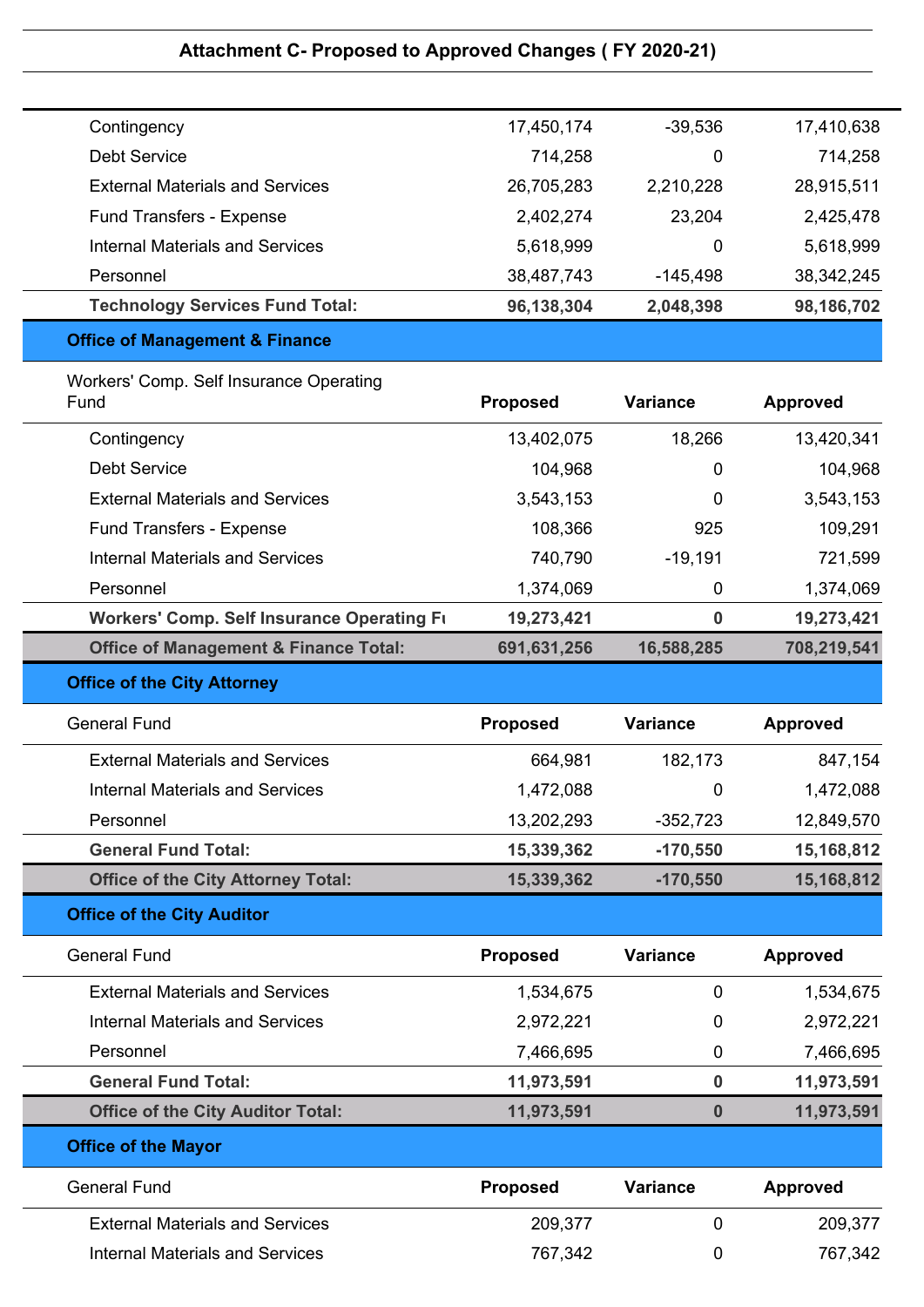| Personnel                                                | 2,737,357       | $\mathbf 0$      | 2,737,357       |
|----------------------------------------------------------|-----------------|------------------|-----------------|
| <b>General Fund Total:</b>                               | 3,714,076       | $\bf{0}$         | 3,714,076       |
| <b>Office of the Mayor Total:</b>                        | 3,714,076       | $\bf{0}$         | 3,714,076       |
| <b>Portland Bureau of Emergency</b><br><b>Management</b> |                 |                  |                 |
| <b>General Fund</b>                                      | <b>Proposed</b> | <b>Variance</b>  | <b>Approved</b> |
| <b>External Materials and Services</b>                   | 765,102         | $\mathbf 0$      | 765,102         |
| <b>Internal Materials and Services</b>                   | 714,204         | 0                | 714,204         |
| Personnel                                                | 2,240,175       | 0                | 2,240,175       |
| <b>General Fund Total:</b>                               | 3,719,481       | $\bf{0}$         | 3,719,481       |
| <b>Portland Bureau of Emergency</b><br><b>Management</b> |                 |                  |                 |
| <b>Grants Fund</b>                                       | <b>Proposed</b> | <b>Variance</b>  | <b>Approved</b> |
| <b>External Materials and Services</b>                   | 1,935,642       | $\mathbf 0$      | 1,935,642       |
| <b>Internal Materials and Services</b>                   | 171,416         | 0                | 171,416         |
| Personnel                                                | 1,021,144       | 0                | 1,021,144       |
| <b>Grants Fund Total:</b>                                | 3,128,202       | $\bf{0}$         | 3,128,202       |
| <b>Portland Bureau of Emergency Management</b>           | 6,847,683       | $\bf{0}$         | 6,847,683       |
| <b>Portland Bureau of Transportation</b>                 |                 |                  |                 |
| Gas Tax Bond Redemption Fund                             | <b>Proposed</b> | <b>Variance</b>  | <b>Approved</b> |
| <b>Debt Service</b>                                      | 5,072,750       | 0                | 5,072,750       |
| <b>Gas Tax Bond Redemption Fund Total:</b>               | 5,072,750       | $\boldsymbol{0}$ | 5,072,750       |
| <b>Portland Bureau of Transportation</b>                 |                 |                  |                 |
| <b>Grants Fund</b>                                       | <b>Proposed</b> | <b>Variance</b>  | <b>Approved</b> |
| <b>Capital Outlay</b>                                    | 25,565,144      | $\mathbf 0$      | 25,565,144      |
| <b>External Materials and Services</b>                   | 5,725,910       | 0                | 5,725,910       |
| <b>Internal Materials and Services</b>                   | 7,252,994       | $\mathbf 0$      | 7,252,994       |
| Personnel                                                | 9,043,611       | 0                | 9,043,611       |
| <b>Grants Fund Total:</b>                                | 47,587,659      | $\pmb{0}$        | 47,587,659      |
| <b>Portland Bureau of Transportation</b>                 |                 |                  |                 |
| <b>Parking Facilities Fund</b>                           | <b>Proposed</b> | <b>Variance</b>  | <b>Approved</b> |
| <b>Capital Outlay</b>                                    | 1,500,000       | $\mathbf 0$      | 1,500,000       |
| Contingency                                              | 5,853,520       | $-2,607$         | 5,850,913       |
| <b>Debt Service</b>                                      | 1,757,750       | 0                | 1,757,750       |
| <b>External Materials and Services</b>                   | 12,997,312      | 0                | 12,997,312      |
|                                                          |                 |                  |                 |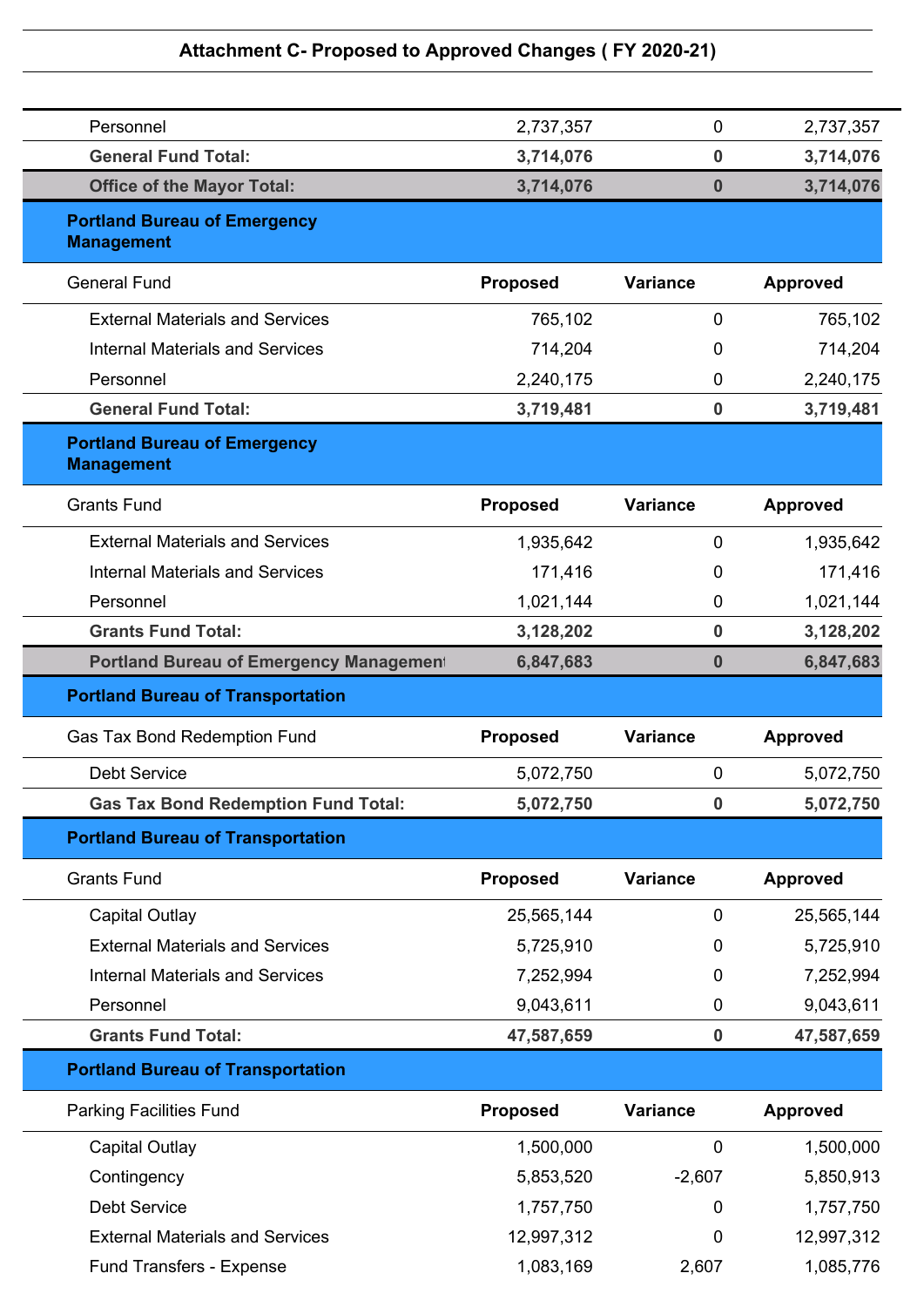| Contingency                                     | 387,700         | 8,356,689        | 8,744,389       |
|-------------------------------------------------|-----------------|------------------|-----------------|
| <b>Fire Capital Fund</b>                        | <b>Proposed</b> | <b>Variance</b>  | <b>Approved</b> |
| <b>Portland Fire &amp; Rescue</b>               |                 |                  |                 |
| <b>Portland Children's Levy Total:</b>          | 34,756,717      | $\bf{0}$         | 34,756,717      |
| <b>Children's Investment Fund Total:</b>        | 34,756,717      | $\bf{0}$         | 34,756,717      |
| Personnel                                       | 970,241         | 0                | 970,241         |
| <b>Internal Materials and Services</b>          | 54,815          | 0                | 54,815          |
| Fund Transfers - Expense                        | 25,000          | 0                | 25,000          |
| <b>External Materials and Services</b>          | 25,066,364      | 0                | 25,066,364      |
| Contingency                                     | 8,640,297       | $\mathbf 0$      | 8,640,297       |
| <b>Children's Investment Fund</b>               | <b>Proposed</b> | <b>Variance</b>  | <b>Approved</b> |
| <b>Portland Children's Levy</b>                 |                 |                  |                 |
| <b>Portland Bureau of Transportation Total:</b> | 595,758,586     | $-9,104$         | 595,749,482     |
| <b>Transportation Reserve Fund Total:</b>       | 9,305,771       | $\bf{0}$         | 9,305,771       |
| Contingency                                     | 9,305,771       | $\mathbf 0$      | 9,305,771       |
| <b>Transportation Reserve Fund</b>              | <b>Proposed</b> | <b>Variance</b>  | <b>Approved</b> |
| <b>Portland Bureau of Transportation</b>        |                 |                  |                 |
| <b>Transportation Operating Fund Total:</b>     | 505,158,989     | $-9,104$         | 505,149,885     |
| Personnel                                       | 125,749,337     | 0                | 125,749,337     |
| <b>Internal Materials and Services</b>          | 34,100,393      | $-27,494$        | 34,072,899      |
| Fund Transfers - Expense                        | 13,582,256      | 71,242           | 13,653,498      |
| <b>External Materials and Services</b>          | 87,836,187      | $\mathbf 0$      | 87,836,187      |
| <b>Debt Service</b>                             | 16,412,829      | $\Omega$         | 16,412,829      |
| Contingency                                     | 120,370,472     | $-52,852$        | 120,317,620     |
| <b>Capital Outlay</b>                           | 107, 107, 515   | $\mathbf 0$      | 107, 107, 515   |
| <b>Transportation Operating Fund</b>            | <b>Proposed</b> | <b>Variance</b>  | <b>Approved</b> |
| <b>Portland Bureau of Transportation</b>        |                 |                  |                 |
| <b>Recreational Marijuana Tax Fund Total:</b>   | 1,702,191       | $\bf{0}$         | 1,702,191       |
| Personnel                                       | 1,111,329       | 0                | 1,111,329       |
| <b>External Materials and Services</b>          | 590,862         | $\mathbf 0$      | 590,862         |
| Recreational Marijuana Tax Fund                 | <b>Proposed</b> | <b>Variance</b>  | <b>Approved</b> |
| <b>Portland Bureau of Transportation</b>        |                 |                  |                 |
| <b>Parking Facilities Fund Total:</b>           | 26,931,226      | $\boldsymbol{0}$ | 26,931,226      |
| Personnel                                       | 739,103         | 0                | 739,103         |
| <b>Internal Materials and Services</b>          | 3,000,372       | 0                | 3,000,372       |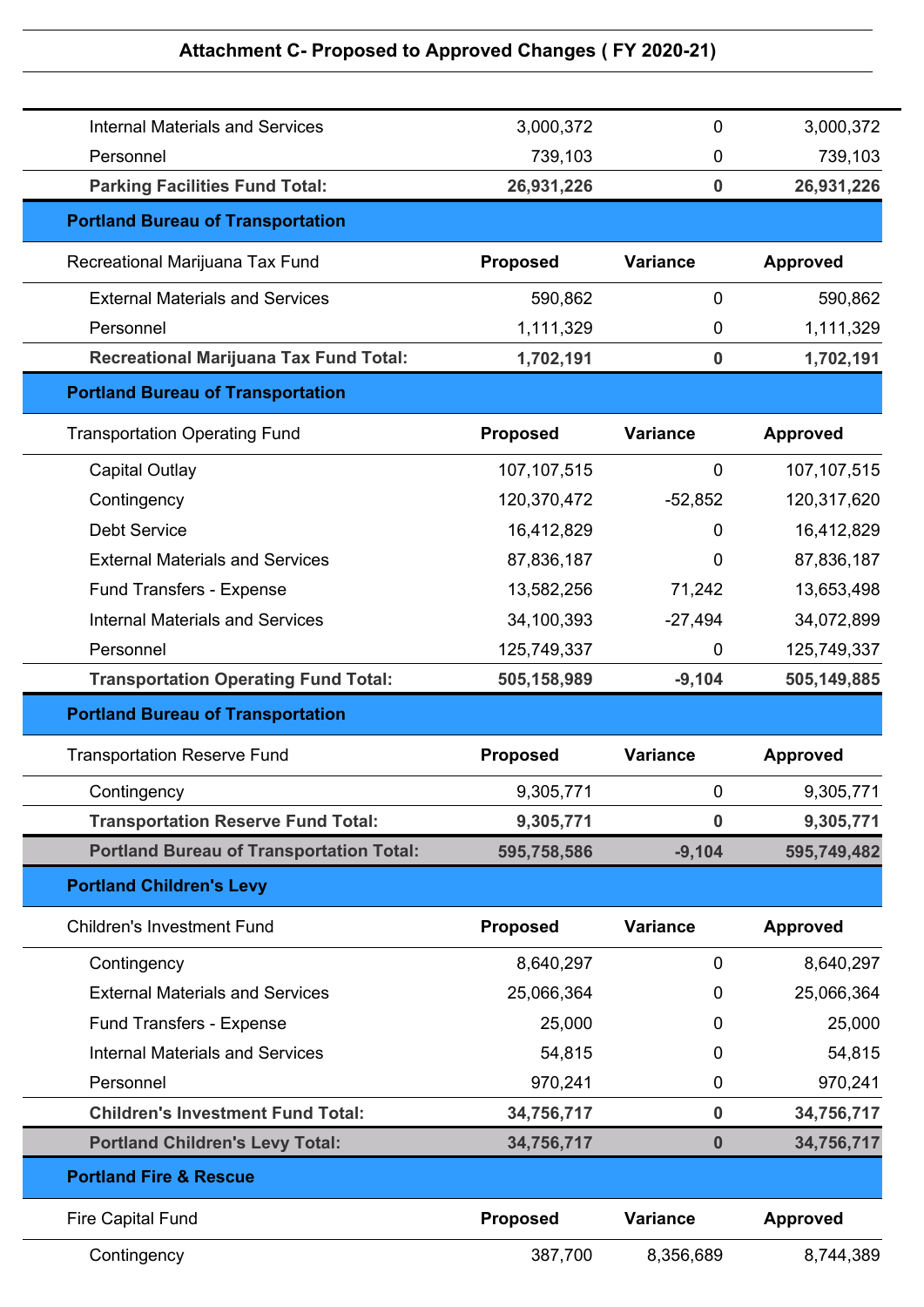| <b>Fire Capital Fund Total:</b>                 | 387,700         | 8,356,689       | 8,744,389       |
|-------------------------------------------------|-----------------|-----------------|-----------------|
| <b>Portland Fire &amp; Rescue</b>               |                 |                 |                 |
| <b>General Fund</b>                             | <b>Proposed</b> | <b>Variance</b> | <b>Approved</b> |
| Capital Outlay                                  | 3,168,000       | $\mathbf 0$     | 3,168,000       |
| <b>External Materials and Services</b>          | 7,843,703       | 433,244         | 8,276,947       |
| <b>Fund Transfers - Expense</b>                 | 75,000          | 0               | 75,000          |
| <b>Internal Materials and Services</b>          | 7,751,005       | 0               | 7,751,005       |
| Personnel                                       | 114,004,109     | 2,461,713       | 116,465,822     |
| <b>General Fund Total:</b>                      | 132,841,817     | 2,894,957       | 135,736,774     |
| <b>Portland Fire &amp; Rescue Total:</b>        | 133,229,517     | 11,251,646      | 144,481,163     |
| <b>Portland Housing Bureau</b>                  |                 |                 |                 |
| Affordable Housing Development Fund             | <b>Proposed</b> | <b>Variance</b> | <b>Approved</b> |
| <b>Debt Service</b>                             | 425,000         | 1,763,542       | 2,188,542       |
| <b>External Materials and Services</b>          | 50,925,411      | 54,346,814      | 105,272,225     |
| Fund Transfers - Expense                        | 775,084         | $-225,084$      | 550,000         |
| <b>Internal Materials and Services</b>          | 591,297         | 156,175         | 747,472         |
| Personnel                                       | 1,633,488       | $-443,894$      | 1,189,594       |
| <b>Affordable Housing Development Fund Tota</b> | 54,350,280      | 55,597,553      | 109,947,833     |
| <b>Portland Housing Bureau</b>                  |                 |                 |                 |
| <b>Community Development Block Grant Fund</b>   | <b>Proposed</b> | <b>Variance</b> | <b>Approved</b> |
| <b>Debt Service</b>                             | 767,000         | 0               | 767,000         |
| <b>External Materials and Services</b>          | 12,778,890      | 200,058         | 12,978,948      |
| <b>Internal Materials and Services</b>          | 488,765         | $-78,426$       | 410,339         |
| Personnel                                       | 1,262,664       | $-20,887$       | 1,241,777       |
| <b>Community Development Block Grant Fund</b>   | 15,297,319      | 100,745         | 15,398,064      |
| <b>Portland Housing Bureau</b>                  |                 |                 |                 |
| <b>General Fund</b>                             | <b>Proposed</b> | <b>Variance</b> | <b>Approved</b> |
| Contingency                                     | 515,269         | 39,621          | 554,890         |
| <b>External Materials and Services</b>          | 31,179,289      | 0               | 31,179,289      |
| <b>Fund Transfers - Expense</b>                 | 322,400         | 0               | 322,400         |
| <b>Internal Materials and Services</b>          | 508,730         | $-27,312$       | 481,418         |
| Personnel                                       | 967,278         | 0               | 967,278         |
| <b>General Fund Total:</b>                      | 33,492,966      | 12,309          | 33,505,275      |
| <b>Portland Housing Bureau</b>                  |                 |                 |                 |
| <b>Grants Fund</b>                              | <b>Proposed</b> | <b>Variance</b> | <b>Approved</b> |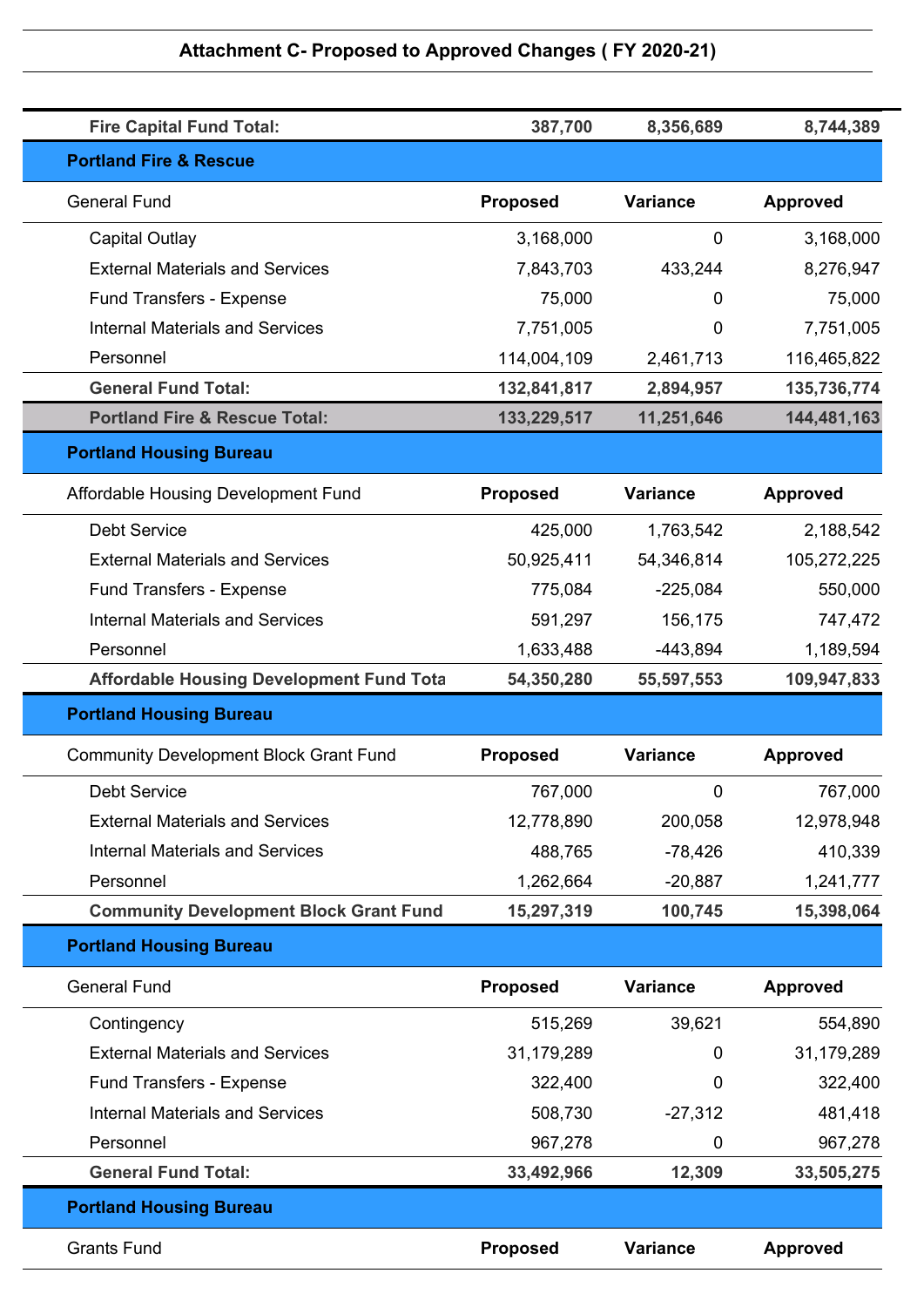| <b>Debt Service</b>                     | $\mathbf 0$     | 0               | 0               |
|-----------------------------------------|-----------------|-----------------|-----------------|
| <b>External Materials and Services</b>  | 6,053,282       | 4,631,068       | 10,684,350      |
| <b>Internal Materials and Services</b>  | $\mathbf 0$     | 0               | 0               |
| Personnel                               | 366,243         | 511,165         | 877,408         |
| <b>Grants Fund Total:</b>               | 6,419,525       | 5, 142, 233     | 11,561,758      |
| <b>Portland Housing Bureau</b>          |                 |                 |                 |
| <b>HOME Grant Fund</b>                  | <b>Proposed</b> | <b>Variance</b> | <b>Approved</b> |
| <b>External Materials and Services</b>  | 11,793,266      | $-2,422,356$    | 9,370,910       |
| Personnel                               | 448,507         | $-3,000$        | 445,507         |
| <b>HOME Grant Fund Total:</b>           | 12,241,773      | $-2,425,356$    | 9,816,417       |
| <b>Portland Housing Bureau</b>          |                 |                 |                 |
| <b>Housing Investment Fund</b>          | <b>Proposed</b> | <b>Variance</b> | <b>Approved</b> |
| Contingency                             | 71,559          | 437,452         | 509,011         |
| <b>Debt Service</b>                     | 0               | 401,278         | 401,278         |
| <b>External Materials and Services</b>  | 8,889,216       | 788,268         | 9,677,484       |
| <b>Fund Transfers - Expense</b>         | 1,759,941       | $-543,312$      | 1,216,629       |
| <b>Internal Materials and Services</b>  | 661,448         | 0               | 661,448         |
| Personnel                               | 1,335,224       | 40,205          | 1,375,429       |
| <b>Housing Investment Fund Total:</b>   | 12,717,388      | 1,123,891       | 13,841,279      |
| <b>Portland Housing Bureau</b>          |                 |                 |                 |
| <b>Housing Property Fund</b>            | <b>Proposed</b> | Variance        | <b>Approved</b> |
| Contingency                             | 271,180         | $-111,668$      | 159,512         |
| <b>Debt Service</b>                     | 714,000         | 0               | 714,000         |
| <b>External Materials and Services</b>  | 4,374,847       | 2,006,080       | 6,380,927       |
| Fund Transfers - Expense                | 55,798          | 487             | 56,285          |
| <b>Internal Materials and Services</b>  | 104,393         | 0               | 104,393         |
| Personnel                               | 111,833         | 4,566           | 116,399         |
| <b>Housing Property Fund Total:</b>     | 5,632,051       | 1,899,465       | 7,531,516       |
| <b>Portland Housing Bureau</b>          |                 |                 |                 |
| Inclusionary Housing Fund               | <b>Proposed</b> | <b>Variance</b> | <b>Approved</b> |
| Contingency                             | 25,597          | $-200$          | 25,397          |
| <b>External Materials and Services</b>  | 13,691,475      | 3,646,524       | 17,337,999      |
| Fund Transfers - Expense                | 22,963          | 200             | 23,163          |
| <b>Internal Materials and Services</b>  | 10,739          | 0               | 10,739          |
| Personnel                               | 835,948         | 0               | 835,948         |
| <b>Inclusionary Housing Fund Total:</b> | 14,586,722      | 3,646,524       | 18,233,246      |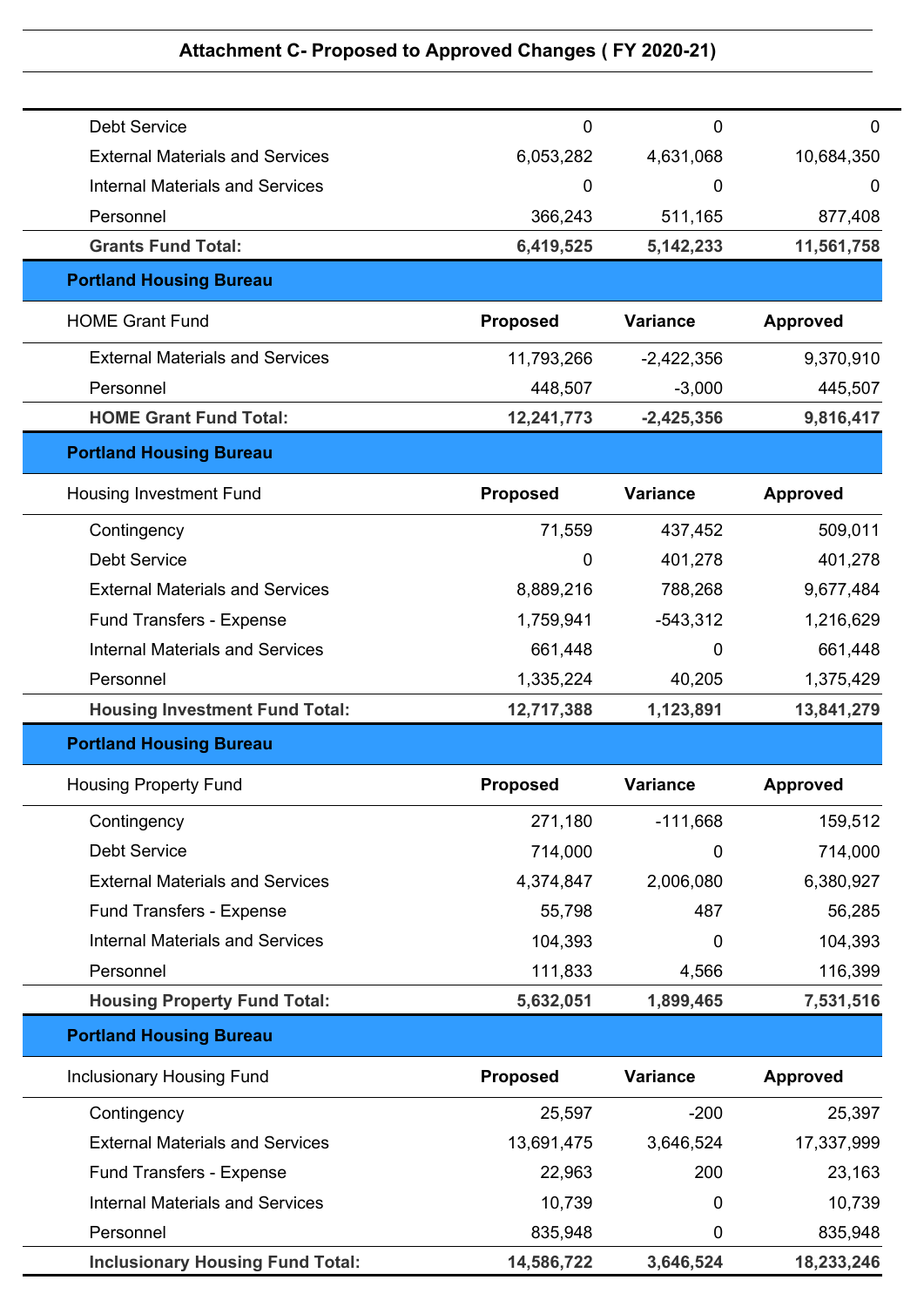| <b>Portland Housing Bureau</b>                       |                 |                 |                 |
|------------------------------------------------------|-----------------|-----------------|-----------------|
| Recreational Marijuana Tax Fund                      | <b>Proposed</b> | <b>Variance</b> | <b>Approved</b> |
| <b>External Materials and Services</b>               | 323,000         | 0               | 323,000         |
| <b>Recreational Marijuana Tax Fund Total:</b>        | 323,000         | 0               | 323,000         |
| <b>Portland Housing Bureau</b>                       |                 |                 |                 |
| <b>Tax Increment Financing Reimbursement</b><br>Fund | <b>Proposed</b> | <b>Variance</b> | <b>Approved</b> |
| Contingency                                          | 27,250          | $\mathbf 0$     | 27,250          |
| <b>External Materials and Services</b>               | 53,390,197      | $-3,966,210$    | 49,423,987      |
| <b>Fund Transfers - Expense</b>                      | 1,014,794       | 10,145          | 1,024,939       |
| <b>Internal Materials and Services</b>               | 1,443,310       | $-77,749$       | 1,365,561       |
| Personnel                                            | 3,816,167       | $-55,518$       | 3,760,649       |
| Tax Increment Financing Reimbursement Fu             | 59,691,718      | $-4,089,332$    | 55,602,386      |
| <b>Portland Housing Bureau Total:</b>                | 214,752,742     | 61,008,032      | 275,760,774     |
| <b>Portland Parks &amp; Recreation</b>               |                 |                 |                 |
| <b>General Fund</b>                                  | <b>Proposed</b> | <b>Variance</b> | <b>Approved</b> |
| <b>External Materials and Services</b>               | 19,800,853      | $-44,114$       | 19,756,739      |
| <b>Internal Materials and Services</b>               | 11,429,098      | 127,097         | 11,556,195      |
| Personnel                                            | 62,512,516      | 17              | 62,512,533      |
| <b>General Fund Total:</b>                           | 93,742,467      | 83,000          | 93,825,467      |
| <b>Portland Parks &amp; Recreation</b>               |                 |                 |                 |
| <b>Golf Fund</b>                                     | <b>Proposed</b> | <b>Variance</b> | <b>Approved</b> |
| Contingency                                          | 1,421,328       | 41,398          | 1,462,726       |
| <b>Debt Service</b>                                  | 442,518         | 0               | 442,518         |
| <b>External Materials and Services</b>               | 4,729,956       | 0               | 4,729,956       |
| Fund Transfers - Expense                             | 401,021         | 527             | 401,548         |
| <b>Internal Materials and Services</b>               | 535,400         | $-41,925$       | 493,475         |
| Personnel                                            | 3,243,790       | 0               | 3,243,790       |
| <b>Golf Fund Total:</b>                              | 10,774,013      | $\mathbf 0$     | 10,774,013      |
| <b>Portland Parks &amp; Recreation</b>               |                 |                 |                 |
| <b>Grants Fund</b>                                   | Proposed        | <b>Variance</b> | <b>Approved</b> |
| Capital Outlay                                       | 903,349         | $\mathbf 0$     | 903,349         |
| <b>External Materials and Services</b>               | 1,513,322       | 0               | 1,513,322       |
| <b>Internal Materials and Services</b>               | 2,282           | 0               | 2,282           |
| Personnel                                            | 318,578         | 0               | 318,578         |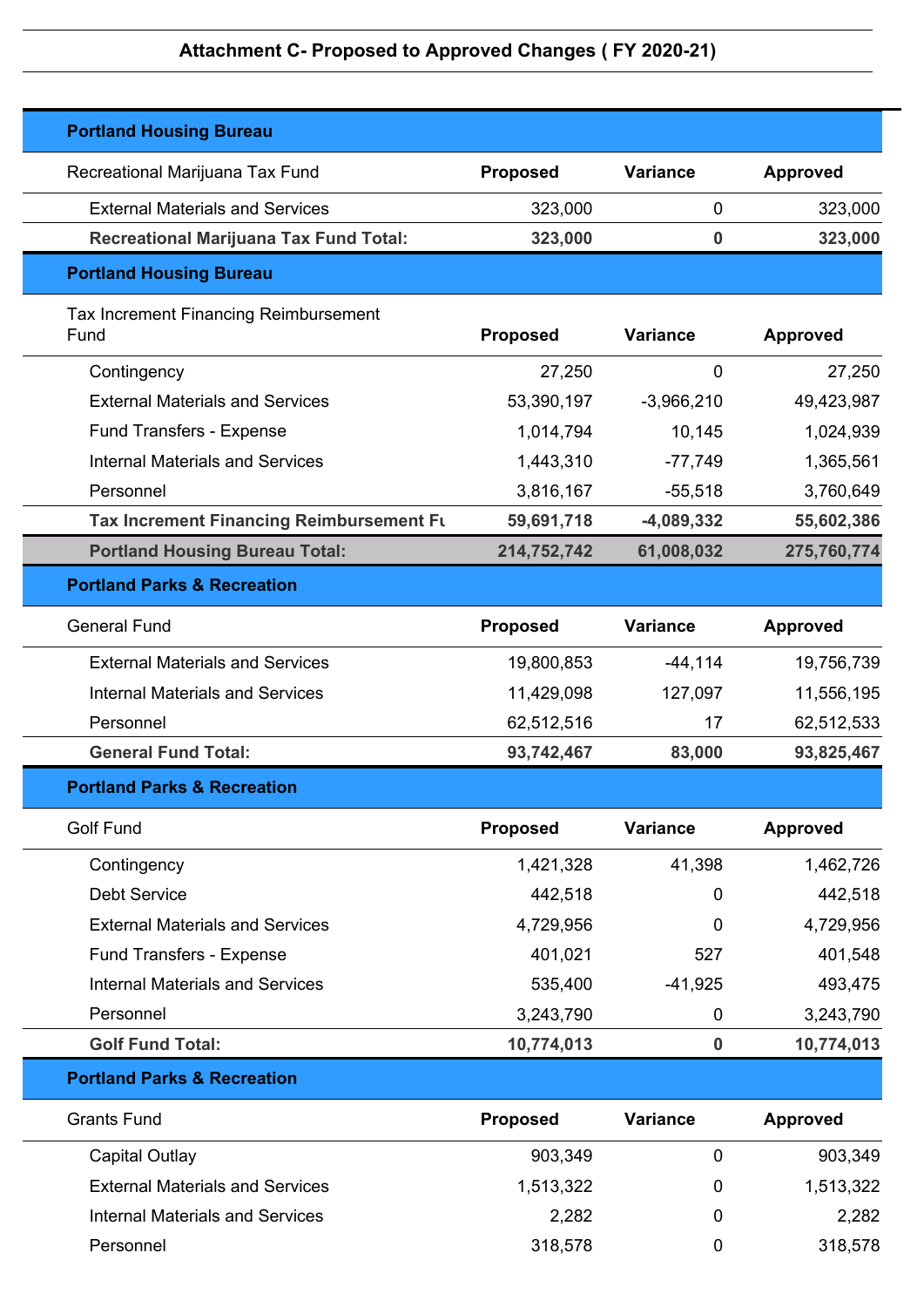| <b>Grants Fund Total:</b>                         | 2,737,531       | $\mathbf 0$      | 2,737,531       |
|---------------------------------------------------|-----------------|------------------|-----------------|
| <b>Portland Parks &amp; Recreation</b>            |                 |                  |                 |
| Parks Capital Improvement Program Fund            | <b>Proposed</b> | <b>Variance</b>  | <b>Approved</b> |
| <b>Capital Outlay</b>                             | 19,015,660      | 0                | 19,015,660      |
| Contingency                                       | 128,501,121     | $-6,644$         | 128,494,477     |
| <b>Debt Service</b>                               | 344,908         | 0                | 344,908         |
| <b>External Materials and Services</b>            | 51,114,614      | 364              | 51,114,978      |
| <b>Fund Transfers - Expense</b>                   | 684,356         | 6,644            | 691,000         |
| <b>Internal Materials and Services</b>            | 1,067,931       | $-364$           | 1,067,567       |
| Personnel                                         | 4,434,014       | 0                | 4,434,014       |
| Parks Capital Improvement Program Fund T          | 205, 162, 604   | $\mathbf 0$      | 205, 162, 604   |
| <b>Portland Parks &amp; Recreation</b>            |                 |                  |                 |
| <b>Parks Endowment Fund</b>                       | <b>Proposed</b> | <b>Variance</b>  | <b>Approved</b> |
| <b>Ending Fund Balance</b>                        | 164,893         | 0                | 164,893         |
| <b>External Materials and Services</b>            | 34,450          | 0                | 34,450          |
| <b>Parks Endowment Fund Total:</b>                | 199,343         | $\mathbf 0$      | 199,343         |
| <b>Portland Parks &amp; Recreation</b>            |                 |                  |                 |
| Parks Local Option Levy Fund                      | <b>Proposed</b> | <b>Variance</b>  | <b>Approved</b> |
|                                                   |                 |                  |                 |
| Contingency                                       | 280             | 0                | 280             |
| <b>Parks Local Option Levy Fund Total:</b>        | 280             | 0                | 280             |
| <b>Portland Parks &amp; Recreation</b>            |                 |                  |                 |
| Portland International Raceway Fund               | <b>Proposed</b> | <b>Variance</b>  | <b>Approved</b> |
| Contingency                                       | 903,008         | 6,228            | 909,236         |
| <b>Debt Service</b>                               | 330,275         | 0                | 330,275         |
| <b>External Materials and Services</b>            | 594,055         | 0                | 594,055         |
| Fund Transfers - Expense                          | 102,539         | 944              | 103,483         |
| <b>Internal Materials and Services</b>            | 119,759         | $-7,172$         | 112,587         |
| Personnel                                         | 955,971         | 0                | 955,971         |
| <b>Portland International Raceway Fund Total:</b> | 3,005,607       | $\boldsymbol{0}$ | 3,005,607       |
| <b>Portland Parks &amp; Recreation</b>            |                 |                  |                 |
| <b>Portland Parks Memorial Fund</b>               | <b>Proposed</b> | <b>Variance</b>  | <b>Approved</b> |
| Contingency                                       | 1,464,610       | $\mathbf 0$      | 1,464,610       |
| <b>External Materials and Services</b>            | 11,274,388      | $-118,911$       | 11, 155, 477    |
| <b>Fund Transfers - Expense</b>                   | 1,825,000       | 0                | 1,825,000       |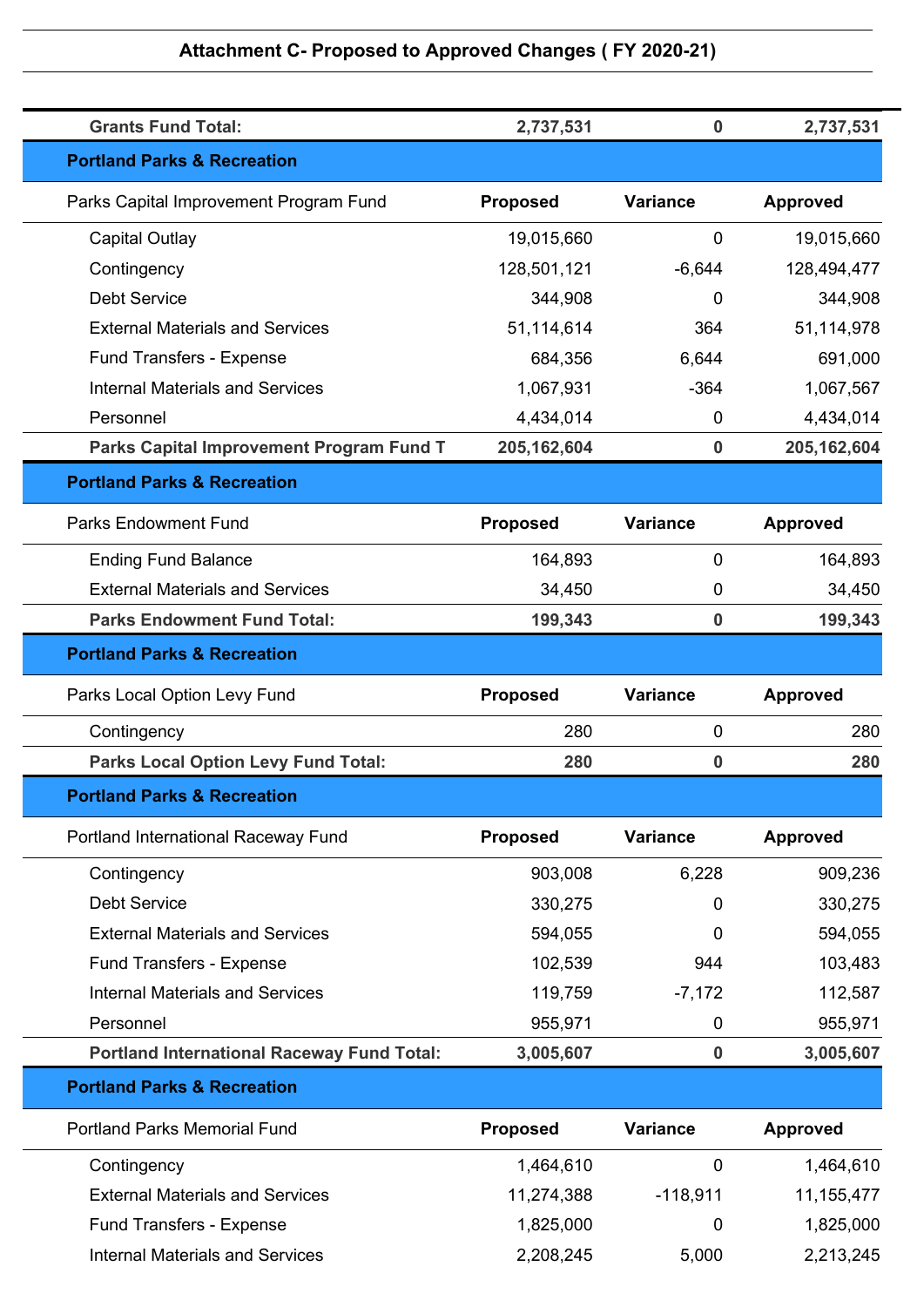| Personnel                                     | 1,666,591       | 113,911         | 1,780,502       |
|-----------------------------------------------|-----------------|-----------------|-----------------|
| <b>Portland Parks Memorial Fund Total:</b>    | 18,438,834      | 0               | 18,438,834      |
| <b>Portland Parks &amp; Recreation Total:</b> | 334,060,679     | 83,000          | 334, 143, 679   |
| <b>Portland Police Bureau</b>                 |                 |                 |                 |
| <b>General Fund</b>                           | <b>Proposed</b> | <b>Variance</b> | <b>Approved</b> |
| Capital Outlay                                | 3,035,000       | 0               | 3,035,000       |
| <b>External Materials and Services</b>        | 16,934,116      | $-1,875,650$    | 15,058,466      |
| <b>Internal Materials and Services</b>        | 38,725,432      | $-271,916$      | 38,453,516      |
| Personnel                                     | 177,149,081     | 544,622         | 177,693,703     |
| <b>General Fund Total:</b>                    | 235,843,629     | $-1,602,944$    | 234,240,685     |
| <b>Portland Police Bureau</b>                 |                 |                 |                 |
| <b>Grants Fund</b>                            | <b>Proposed</b> | <b>Variance</b> | <b>Approved</b> |
| <b>External Materials and Services</b>        | 750,000         | $\overline{0}$  | 750,000         |
| Personnel                                     | 1,835,933       | 30,000          | 1,865,933       |
| <b>Grants Fund Total:</b>                     | 2,585,933       | 30,000          | 2,615,933       |
| <b>Portland Police Bureau</b>                 |                 |                 |                 |
| Police Special Revenue Fund                   | <b>Proposed</b> | <b>Variance</b> | <b>Approved</b> |
| <b>External Materials and Services</b>        | 4,448,514       | 0               | 4,448,514       |
| <b>Fund Transfers - Expense</b>               | 1,000,000       | 0               | 1,000,000       |
| <b>Police Special Revenue Fund Total:</b>     | 5,448,514       | 0               | 5,448,514       |
| <b>Portland Police Bureau</b>                 |                 |                 |                 |
| Recreational Marijuana Tax Fund               | <b>Proposed</b> | <b>Variance</b> | <b>Approved</b> |
| Personnel                                     | 2,291,728       | $\mathbf 0$     | 2,291,728       |
| <b>Recreational Marijuana Tax Fund Total:</b> | 2,291,728       | 0               | 2,291,728       |
| <b>Portland Police Bureau Total:</b>          | 246,169,804     | $-1,572,944$    | 244,596,860     |
| <b>Portland Water Bureau</b>                  |                 |                 |                 |
| <b>Hydroelectric Power Operating Fund</b>     | <b>Proposed</b> | <b>Variance</b> | <b>Approved</b> |
| Contingency                                   | 1,179,581       | $-717$          | 1,178,864       |
| <b>Debt Service</b>                           | 31,487          | 0               | 31,487          |
| <b>External Materials and Services</b>        | 2,204,842       | 0               | 2,204,842       |
| Fund Transfers - Expense                      | 77,880          | 717             | 78,597          |
| <b>Internal Materials and Services</b>        | 214,656         | 0               | 214,656         |
| Personnel                                     | 361,022         | 0               | 361,022         |
|                                               |                 |                 |                 |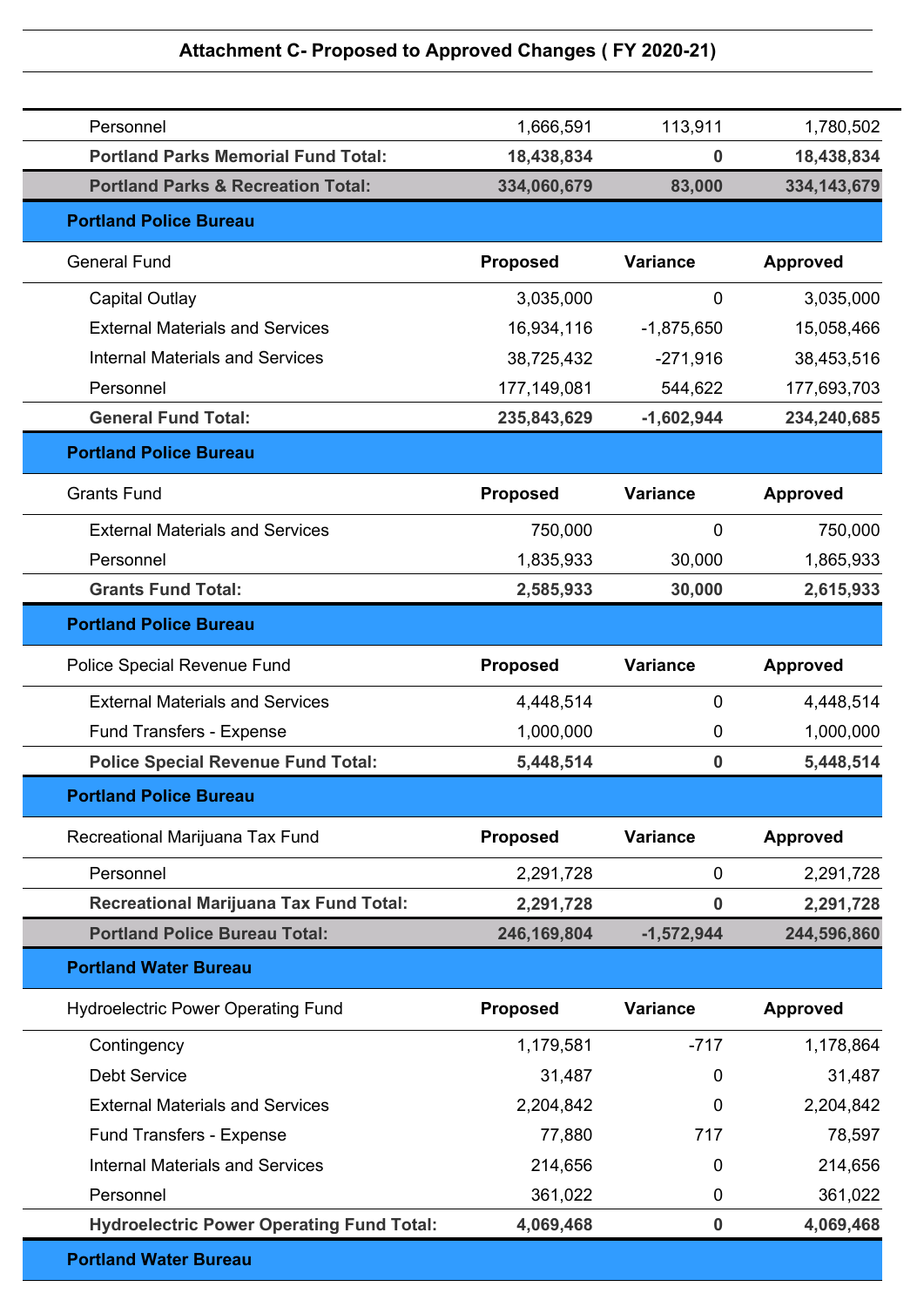| <b>Hydroelectric Power Renewal Replacement</b><br>Fund | <b>Proposed</b> | <b>Variance</b>  | <b>Approved</b> |
|--------------------------------------------------------|-----------------|------------------|-----------------|
| Contingency                                            | 111,457         | 0                | 111,457         |
| <b>Hydroelectric Power Renewal Replacement</b>         | 111,457         | $\boldsymbol{0}$ | 111,457         |
| <b>Portland Water Bureau</b>                           |                 |                  |                 |
| Water Bond Sinking Fund                                | <b>Proposed</b> | <b>Variance</b>  | <b>Approved</b> |
| <b>Debt Service</b>                                    | 66,123,586      | $-24,792$        | 66,098,794      |
| <b>Debt Service Reserves</b>                           | 32,179,462      | $-52,000$        | 32, 127, 462    |
| <b>Water Bond Sinking Fund Total:</b>                  | 98,303,048      | $-76,792$        | 98,226,256      |
| <b>Portland Water Bureau</b>                           |                 |                  |                 |
| <b>Water Construction Fund</b>                         | <b>Proposed</b> | <b>Variance</b>  | <b>Approved</b> |
| <b>Ending Fund Balance</b>                             | 29,859,696      | 342              | 29,860,038      |
| <b>Fund Transfers - Expense</b>                        | 192,055,250     | $-5,100$         | 192,050,150     |
| <b>Water Construction Fund Total:</b>                  | 221,914,946     | $-4,758$         | 221,910,188     |
| <b>Portland Water Bureau</b>                           |                 |                  |                 |
| <b>Water Fund</b>                                      | <b>Proposed</b> | <b>Variance</b>  | <b>Approved</b> |
| <b>Capital Outlay</b>                                  | 136,710,265     | $\overline{0}$   | 136,710,265     |
| Contingency                                            | 132,467,239     | $-13,345$        | 132,453,894     |
| <b>Debt Service</b>                                    | 5,037,837       | $-5,100$         | 5,032,737       |
| <b>External Materials and Services</b>                 | 49,259,157      | 0                | 49,259,157      |
| <b>Fund Transfers - Expense</b>                        | 114,803,369     | 823,191          | 115,626,560     |
| <b>Internal Materials and Services</b>                 | 22,864,685      | $-59,639$        | 22,805,046      |
| Personnel                                              | 84,705,591      | 0                | 84,705,591      |
| <b>Water Fund Total:</b>                               | 545,848,143     | 745,107          | 546,593,250     |
| <b>Portland Water Bureau Total:</b>                    | 870,247,062     | 663,557          | 870,910,619     |
| <b>Prosper Portland</b>                                |                 |                  |                 |
| <b>General Fund</b>                                    | <b>Proposed</b> | <b>Variance</b>  | <b>Approved</b> |
| <b>External Materials and Services</b>                 | 6,073,662       | 72,000           | 6,145,662       |
| <b>General Fund Total:</b>                             | 6,073,662       | 72,000           | 6,145,662       |
| <b>Prosper Portland</b>                                |                 |                  |                 |
| Recreational Marijuana Tax Fund                        | Proposed        | <b>Variance</b>  | <b>Approved</b> |
| <b>External Materials and Services</b>                 | 1,405,440       | $-547,000$       | 858,440         |
| <b>Recreational Marijuana Tax Fund Total:</b>          | 1,405,440       | $-547,000$       | 858,440         |
| <b>Prosper Portland Total:</b>                         | 7,479,102       | $-475,000$       | 7,004,102       |
| <b>Special Appropriations</b>                          |                 |                  |                 |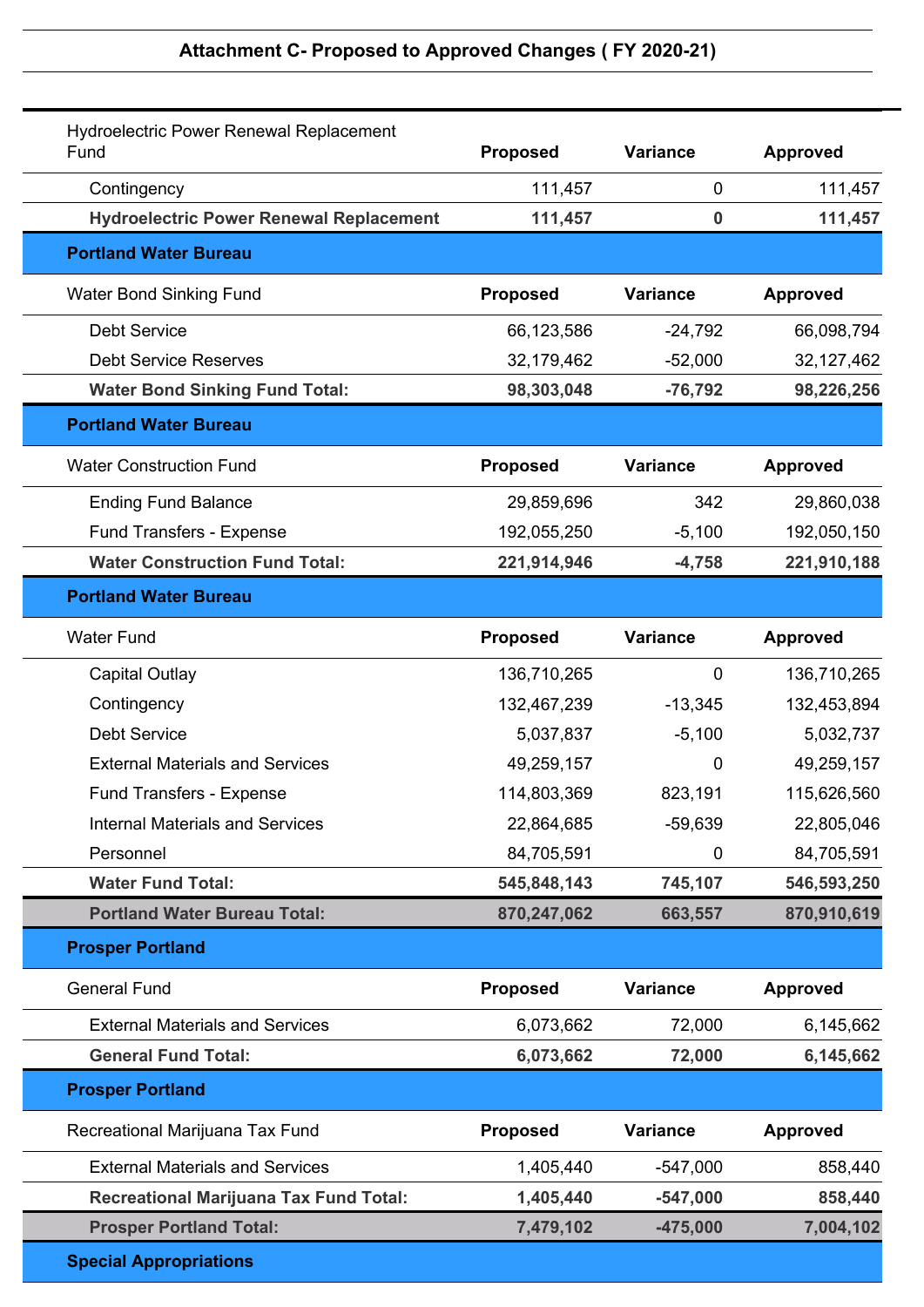| <b>General Fund</b>                    | <b>Proposed</b> | <b>Variance</b> | <b>Approved</b> |
|----------------------------------------|-----------------|-----------------|-----------------|
| Contingency                            | 0               | $\overline{0}$  | $\mathbf 0$     |
| <b>External Materials and Services</b> | 10,522,407      | 481,000         | 11,003,407      |
| <b>Internal Materials and Services</b> | 239,895         | $\mathbf 0$     | 239,895         |
| Personnel                              | 846,343         | 0               | 846,343         |
| <b>General Fund Total:</b>             | 11,608,645      | 481,000         | 12,089,645      |
| <b>Special Appropriations</b>          |                 |                 |                 |
| <b>Public Election Fund</b>            | <b>Proposed</b> | <b>Variance</b> | <b>Approved</b> |
| <b>External Materials and Services</b> | 910,043         | $\mathbf 0$     | 910,043         |
| Internal Materials and Services        | 50,958          | 0               | 50,958          |
| Personnel                              | 320,045         | 0               | 320,045         |
| <b>Public Election Fund Total:</b>     | 1,281,046       | $\bf{0}$        | 1,281,046       |
| <b>Special Appropriations Total:</b>   | 12,889,691      | 481,000         | 13,370,691      |
| <b>Citywide Total:</b>                 | 5,519,226,245   | 88,265,841      | 5,607,492,086   |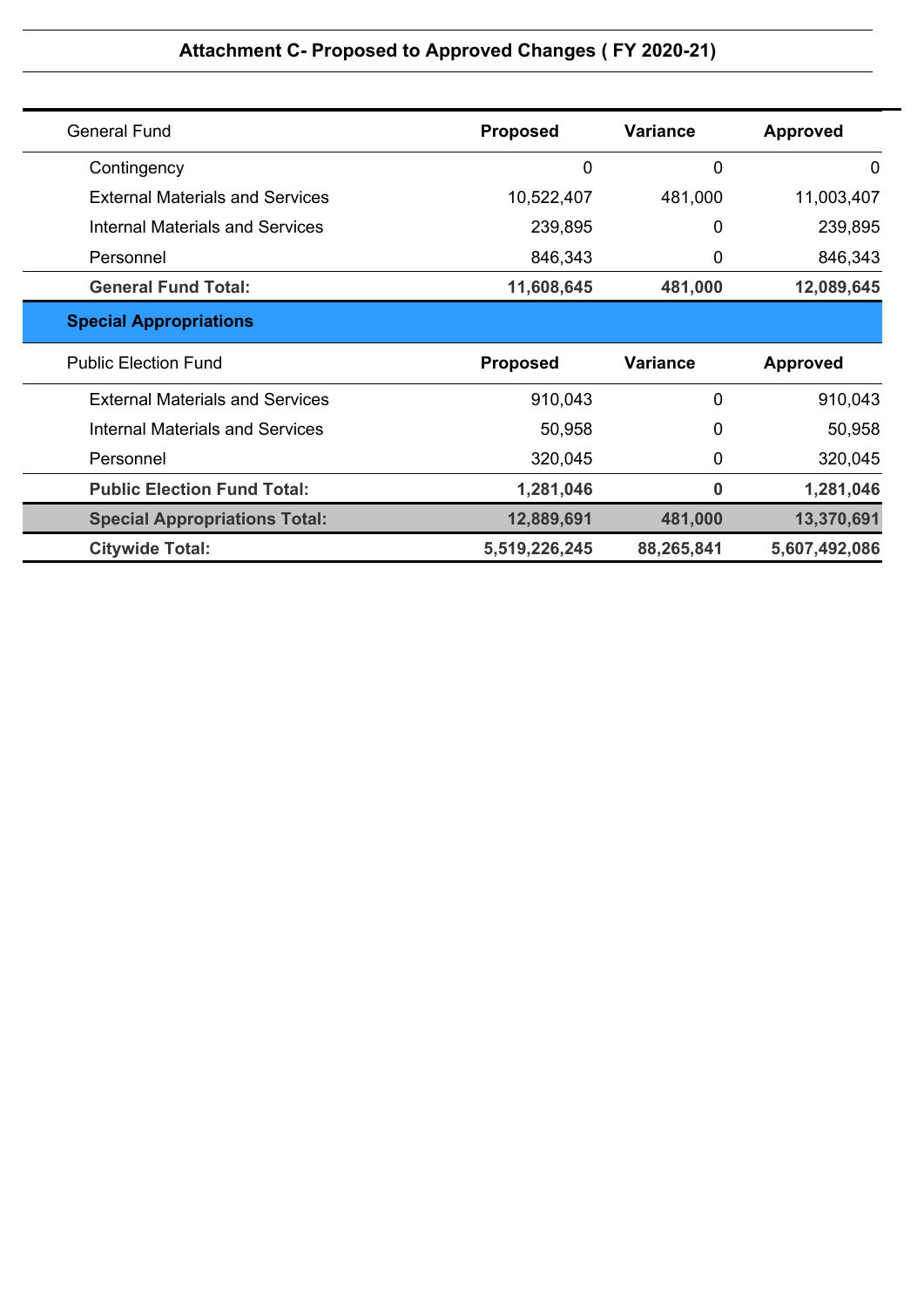### **ATTACHMENT D – Amended**

Budget Notes from Proposed Changed to Approved Budget

### City Budget Office

### **One-time Waiver of Capital Set Aside**

One of the most critical looming challenges facing the City is our capital asset funding gap, totaling hundreds of millions of dollars and growing. City financial policy dictates that the City's financial plans include investments necessary to manage existing and future capital assets and equipment in order to ensure financial sustainability and continuity of City services across generations. A critical component of this policy is the requirement that at least 50% of one-time General Fund discretionary resources be set aside and allocated for critical capital improvement projects related to emergency preparedness, parks, and transportation. In order to adapt to the sudden, unprecedented decline in resources related to the COVID-19 emergency, the FY 2020- 21 Budget waives financial policy and does not allocate the required funding for capital projects in order to preserve jobs and services in the near term. This waiver of this policy should be seen as a one-time occurrence; this Council intends to fully comply with Financial Policy and the allocation of capital set aside resources in the future. Additionally, projects scored in the capital set-aside process shall be affirmatively considered for any eligible funds received from State or Federal stimulus packages.

### Office of Management & Finance

### **Reporting on Climate Action Investments**

The Bureau of Planning and Sustainability and the Office of Management and Finance Division of Asset Management will report annually the outcomes of the investments in climate action associated with green fleet and carbon reduction efforts for the next three years. Both bureaus will set clear definitions of success, including benchmarking performance measures for program evaluation prior to implementation of the initiatives. It is understood that the efforts underway will take time to implement, including the build-out of Green Fleet infrastructure, and changes to consumption and use patterns. As the FY 2020-21 Budget only includes limited resources for program expansion it is critical to Council and the community that measurable results are achieved to warrant continued investments.

### **Public Safety Governance and Integrated Budgets**

Council directs the Chief Administrative Officer (CAO) and the Public Safety Workgroup (PSWG) to identify changes that will improve public safety, increase equity, and address systematic challenges at a citywide level. Specifically, the CAO shall work with the PSWG Executive Committee to develop the following by October 1, 2020:

1.) Models for housing shared administrative services for the public safety bureaus in the Office of the CAO. These models should clearly identify which services should be centralized and include an analysis of the impacts each proposed change would have on bureau operations.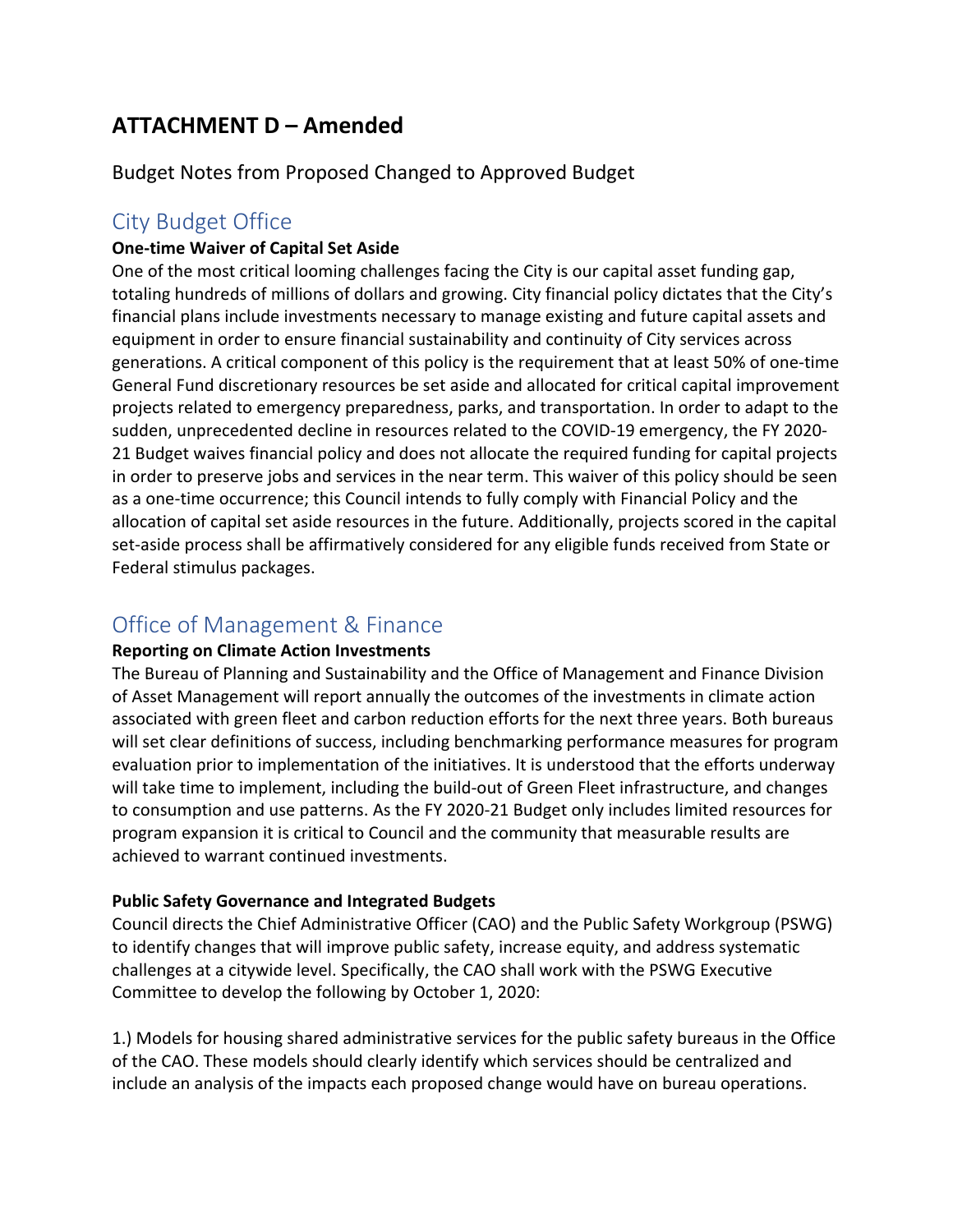2.) A strategy for integrating public safety bureau budgets for FY 21-22 in time for the Fall Budget Monitoring Process and FY 21-22 budget development. The budget proposals should be aligned with a public safety strategic plan and contribute to any required savings requested as part of the FY 2021-22 budget guidance. Council also requests guidance regarding a long-term governance and accountability structure for public safety as a citywide system.

### Bureau of Planning & Sustainability

#### **Reporting on Climate Action Investments**

The Bureau of Planning and Sustainability and the Office of Management and Finance Division of Asset Management will report annually the outcomes of the investments in climate action associated with green fleet and carbon reduction efforts for the next three years. Both bureaus will set clear definitions of success, including benchmarking performance measures for program evaluation prior to implementation of the initiatives. It is understood that the efforts underway will take time to implement, including the build-out of Green Fleet infrastructure, and changes to consumption and use patterns. As the FY 2020-21 Budget only includes limited resources for program expansion it is critical to Council and the community that measurable results are achieved to warrant continued investments.

#### **FEMA Floodplain Regulations Update**

In FY 2018-19, the City began funding a multi-year effort to ensure the National Flood Insurance Program (NFIP) in Oregon complies with the Endangered Species Act, per Federal Emergency Management Agency (FEMA) regulations. Multiple City bureaus have collaborated and jointly supported floodplain regulation work in anticipation of new guidelines to be released by FEMA, which are expected to be finalized in October 2021 and have an 18-month compliance schedule. Continued work on the floodplain management workplan will continue in FY 2020-21 supported by the multi-bureau project team. However, due to the current COVID-19 crisis and the sudden and dramatic decline of available discretionary resources, City discretionary funding for this work is on hold, pending clarity around the timeline of official guidance from FEMA. Once the timeline for guidance is confirmed, City Council intends to fully support compliance efforts.

### Portland Police Bureau

### **Portland Police Bureau Specialty Units**

Specialty units are common elements of public safety systems nationwide. In recent years, best practice approaches to this work have evolved, and communities around the country are considering how best to use specialty units. The Portland Police Bureau employs a wide variety of these units: Gun Violence Reduction Team, School Resource Officers, Domestic Violence Unit, Air Support Unit, Behavioral Health Unit, K9 Unit, Cold Case Unit, Criminal Intelligence Unit, Human Trafficking Unit, Narcotics and Organized Crime Unit, Traffic Division, Youth Services Division, and Neighborhood Response Teams. Through its Public Safety Work Group, the City of Portland is asking fundamental questions about how best to structure a 21st-century public safety approach that meets the needs of all Portlanders. The COVID-19 crisis has reaffirmed the need, and urgency, of this work. The use of specialty units must be part of this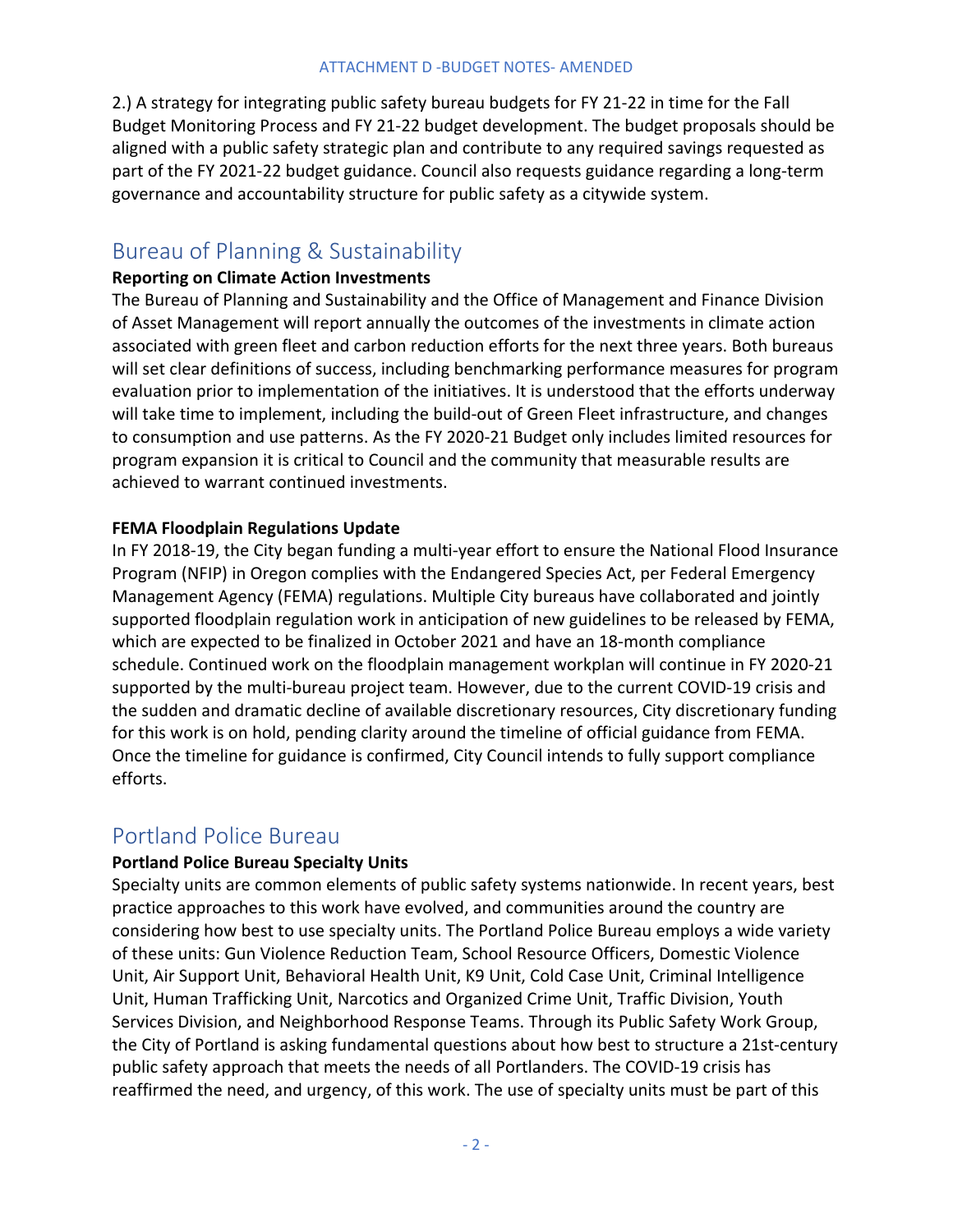#### ATTACHMENT D -BUDGET NOTES- AMENDED

conversation. Mayor Wheeler and Commissioner Hardesty will work together with City leadership, and with other interested parties, to consider the ongoing use of specialty units in Portland, and will bring recommendations to Council no later than February 1, 2021. These recommendations will be considered as part of the budget development process for Fiscal Year 2021-2022.

#### **Public Safety Governance and Integrated Budgets**

Council directs the Chief Administrative Officer (CAO) and the Public Safety Workgroup (PSWG) to identify changes that will improve public safety, increase equity, and address systematic challenges at a citywide level. Specifically, the CAO shall work with the PSWG Executive Committee to develop the following by October 1, 2020:

1.) Models for housing shared administrative services for the public safety bureaus in the Office of the CAO. These models should clearly identify which services should be centralized and include an analysis of the impacts each proposed change would have on bureau operations.

2.) A strategy for integrating public safety bureau budgets for FY 21-22 in time for the Fall Budget Monitoring Process and FY 21-22 budget development. The budget proposals should be aligned with a public safety strategic plan and contribute to any required savings requested as part of the FY 2021-22 budget guidance. Council also requests guidance regarding a long-term governance and accountability structure for public safety as a citywide system.

### Portland Fire & Rescue

#### **Public Safety Governance and Integrated Budgets**

Council directs the Chief Administrative Officer (CAO) and the Public Safety Workgroup (PSWG) to identify changes that will improve public safety, increase equity, and address systematic challenges at a citywide level. Specifically, the CAO shall work with the PSWG Executive Committee to develop the following by October 1, 2020:

1.) Models for housing shared administrative services for the public safety bureaus in the Office of the CAO. These models should clearly identify which services should be centralized and include an analysis of the impacts each proposed change would have on bureau operations.

2.) A strategy for integrating public safety bureau budgets for FY 21-22 in time for the Fall Budget Monitoring Process and FY 21-22 budget development. The budget proposals should be aligned with a public safety strategic plan and contribute to any required savings requested as part of the FY 2021-22 budget guidance. Council also requests guidance regarding a long-term governance and accountability structure for public safety as a citywide system.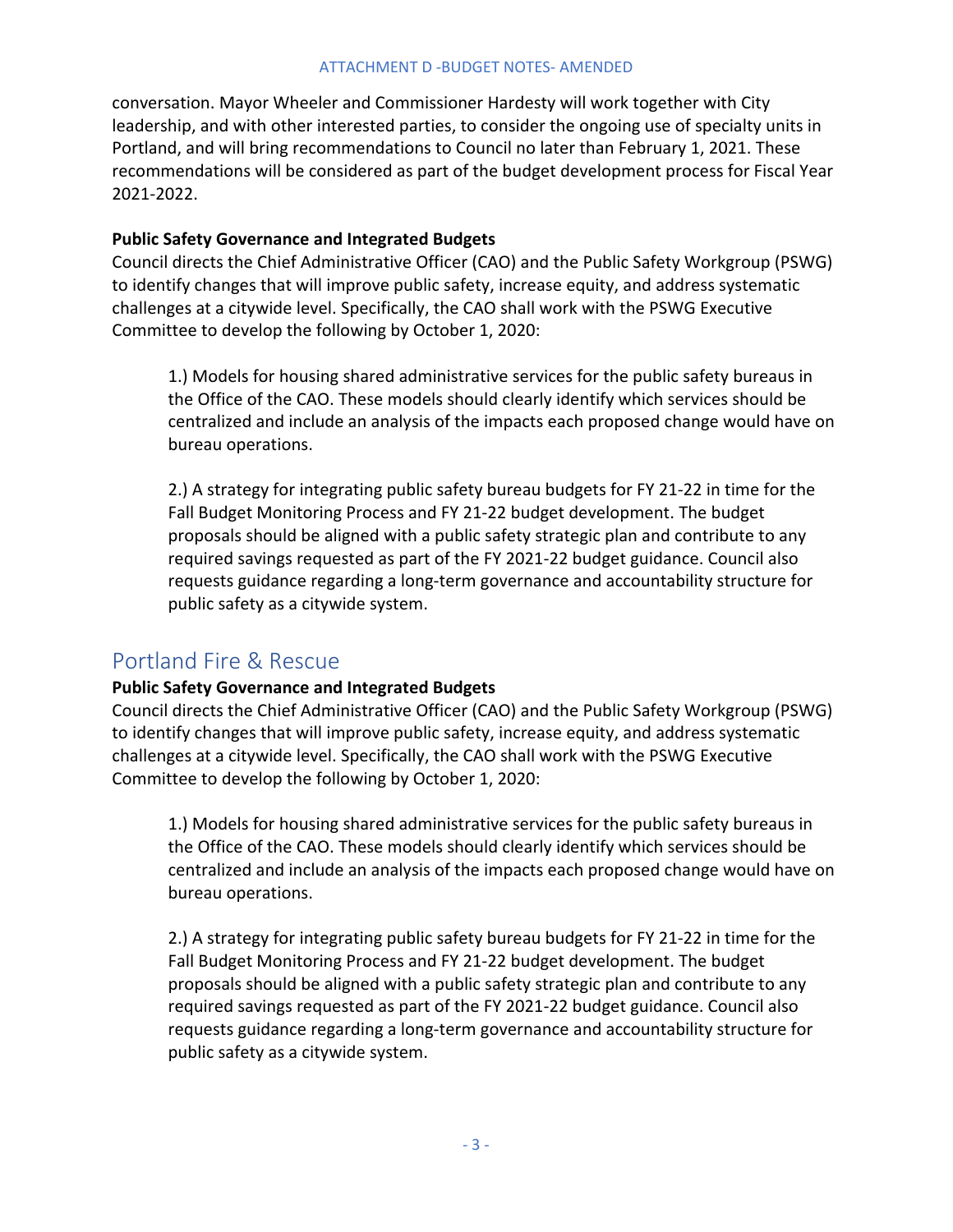### Bureau of Emergency Communications

### **Public Safety Governance and Integrated Budgets**

Council directs the Chief Administrative Officer (CAO) and the Public Safety Workgroup (PSWG) to identify changes that will improve public safety, increase equity, and address systematic challenges at a citywide level. Specifically, the CAO shall work with the PSWG Executive Committee to develop the following by October 1, 2020:

1.) Models for housing shared administrative services for the public safety bureaus in the Office of the CAO. These models should clearly identify which services should be centralized and include an analysis of the impacts each proposed change would have on bureau operations.

2.) A strategy for integrating public safety bureau budgets for FY 21-22 in time for the Fall Budget Monitoring Process and FY 21-22 budget development. The budget proposals should be aligned with a public safety strategic plan and contribute to any required savings requested as part of the FY 2021-22 budget guidance. Council also requests guidance regarding a long-term governance and accountability structure for public safety as a citywide system.

### Portland Bureau of Emergency Management

#### **Public Safety Governance and Integrated Budgets**

Council directs the Chief Administrative Officer (CAO) and the Public Safety Workgroup (PSWG) to identify changes that will improve public safety, increase equity, and address systematic challenges at a citywide level. Specifically, the CAO shall work with the PSWG Executive Committee to develop the following by October 1, 2020:

1.) Models for housing shared administrative services for the public safety bureaus in the Office of the CAO. These models should clearly identify which services should be centralized and include an analysis of the impacts each proposed change would have on bureau operations.

2.) A strategy for integrating public safety bureau budgets for FY 21-22 in time for the Fall Budget Monitoring Process and FY 21-22 budget development. The budget proposals should be aligned with a public safety strategic plan and contribute to any required savings requested as part of the FY 2021-22 budget guidance. Council also requests guidance regarding a long-term governance and accountability structure for public safety as a citywide system.